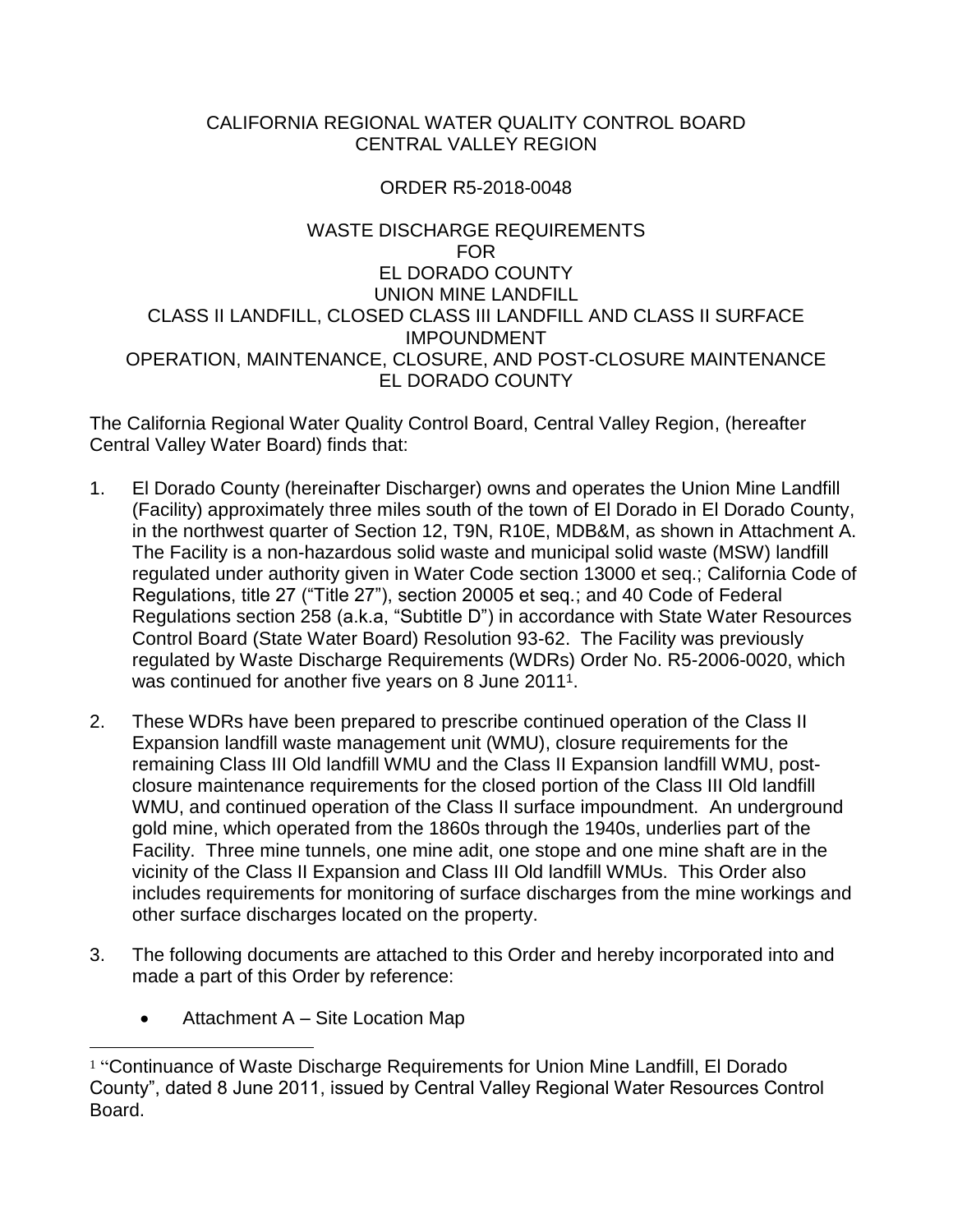- Attachment B Site Plan and Monitoring Network
- Information Sheet
- December 2015 Standard Provisions and Reporting Requirements: Nonhazardous Solid Waste Discharges Regulated by Subtitle D (Landfill SPRRs)
- April 2016 Standard Provisions and Reporting Requirements for Industrial Facilities Regulated by Title 27 (Industrial SPRRs)
- 4. The Facility is on a 321.6-acre property located at 5700 Union Mine Road, El Dorado County, CA. The 41.3-acre landfill is comprised of a 35.3-acre unlined Class III Old landfill WMU and a 6.0-acre lined Class II Expansion landfill WMU. The Class II surface impoundment area is 0.84 acres. The Class II Expansion landfill WMU and Class III Old Landfill WMU of the Facility are designated as WMU-1 and the Class II surface impoundment is designated as WMU-2. The existing permitted WMU-1 and WMU-2 areas are shown in Attachment B. The Facility is comprised of Assessor's Parcel Numbers (APN) 092-011-17, -20 and -21.
- 5. On 8 January 2018, the Discharger submitted an amended Report of Waste Discharge (ROWD) as part of the Joint Technical Document (JTD) for the landfill. The information in the JTD/ROWD has been used in revising these WDRs. The JTD/ROWD contains the applicable information required in Title 27. The JTD/ROWD and supporting documents contain information related to this revision of the WDRs including:
	- Updates/revision to site information and attachment maps,
	- Requirements for the Class II Expansion landfill WMU and the Class II surface impoundment operation and maintenance,
	- Closure requirements for remaining Class III Old landfill WMU and Class II Expansion landfill WMU,
	- Post-closure maintenance requirements for the closed Class III Old landfill WMU,
	- Revisions to the Facility's Detection Monitoring Program (DMP),
	- Monitoring requirement for surface discharges from historic mining related features, and
	- Requirements for financial assurance.
- 6. On 26 January 2006, the Central Valley Water Board issued Order No. R5-2006-0020 in which the landfill areas of the WMU-1 at the Facility were classified as a Class II and Class III units for the discharge of non-hazardous waste and municipal solid waste. The Class II surface impoundment (WMU-2) continues to receive leachate and landfill gas (LFG) condensate from the WMU-1, and direct rainfall. This Order continues to classify the Old landfill WMU as Class III, the Expansion landfill WMU as Class II and the surface impoundment as Class II units in accordance with Title 27.
- 7. The existing landfill units authorized by this Order are described as follows: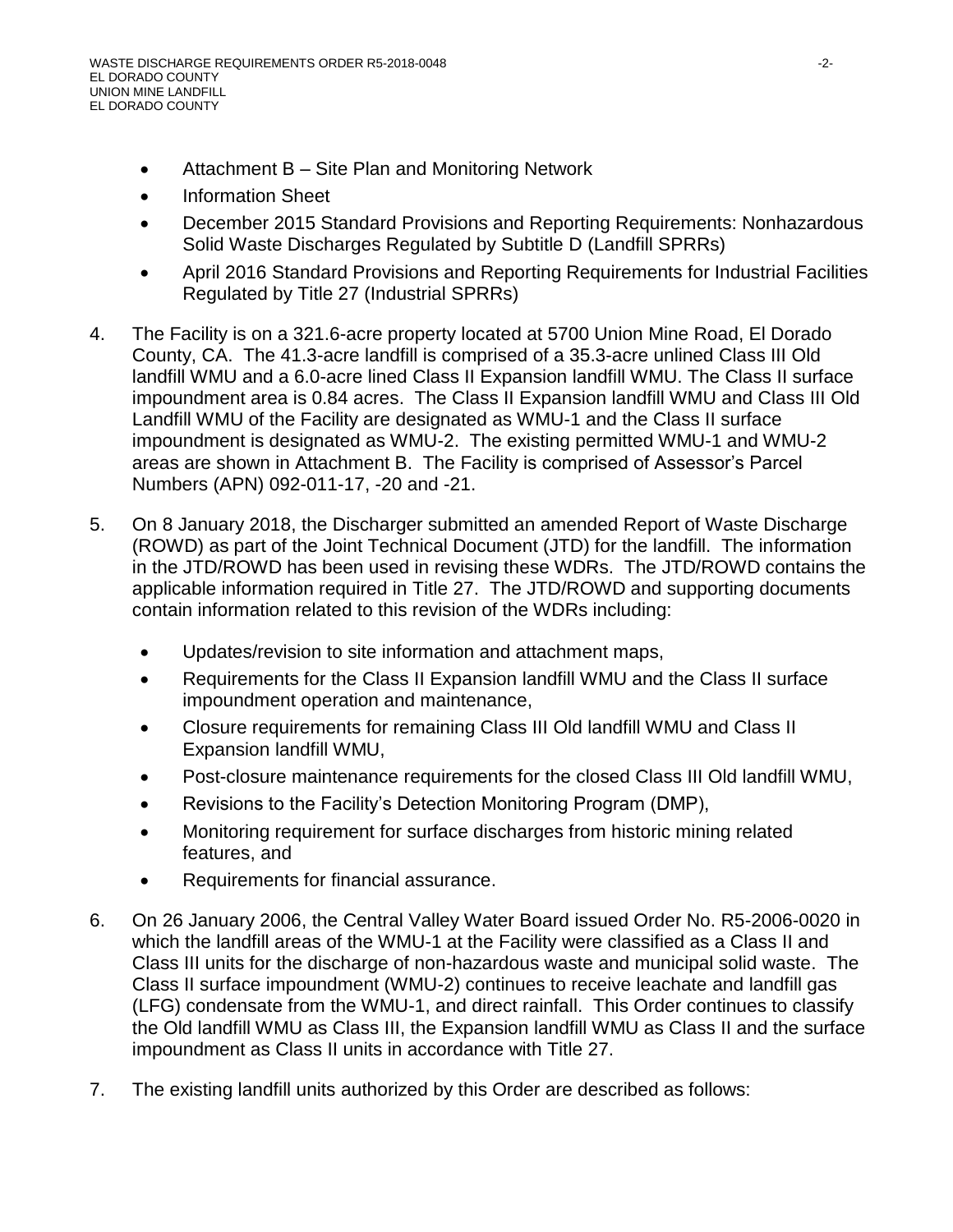| <u>Unit</u>                           | <u>Area</u>                                                    | Liner/LCRS <sup>1</sup> Components                                                                                                                                                                                                                                                                                                                                      | <b>Unit Classification &amp;</b><br><b>Status</b>                                                            |
|---------------------------------------|----------------------------------------------------------------|-------------------------------------------------------------------------------------------------------------------------------------------------------------------------------------------------------------------------------------------------------------------------------------------------------------------------------------------------------------------------|--------------------------------------------------------------------------------------------------------------|
| Class III Old<br>landfill WMU         | 35.3 acres<br>(total)                                          | Unlined, constructed over native<br>materials.                                                                                                                                                                                                                                                                                                                          | Class III, filled and<br>closed 33.1 acres as of<br>2006. The remaining 2.2<br>acre has an interim<br>cover. |
|                                       | 4.9 acre                                                       | Final cover top to bottom: a one-<br>foot thick vegetative layer, a one-<br>foot thick low permeability layer<br>and two-foot thick foundation layer.                                                                                                                                                                                                                   | <b>Closed during October</b><br>1997                                                                         |
|                                       | 14.6 acres<br>and a 1-acre<br>sloped area                      | Final cover top to bottom: a one-<br>foot thick vegetative layer, GCL $^2$ ,<br>and two-foot thick foundation layer.                                                                                                                                                                                                                                                    | Closed during fall 1998                                                                                      |
|                                       | 13.6 acres<br>including 0.6-<br>acre inactive<br>landfill area | Final cover top to bottom: one-foot<br>thick vegetative soil layer, a<br>drainage layer of double-side<br>geotextile fabric, a 60-mil LLDPE <sup>3</sup><br>geomembrane, and existing interim<br>cover (two-foot minimum thick<br>clay/foundation layer with<br>maximum hydraulic conductivity of<br>1 x $10^{-7}$ cm/sec <sup>4</sup> ) to provide<br>foundation layer | <b>Closed in November</b><br>2007                                                                            |
|                                       | 2.2 acres                                                      | Interim cover: two-foot minimum<br>thick clay layer with maximum<br>hydraulic conductivity of 1 $\times$ 10 <sup>-7</sup><br>cm/sec                                                                                                                                                                                                                                     | Interim closure in 1992                                                                                      |
| Class II<br>Expansion<br>landfill WMU | 6 acres                                                        | From top to bottom on base and<br>slope 3:1 horizontal: vertical (H:V)<br>or less: one-foot protective soil<br>cover, 8 oz per square yard<br>geotextile, one-foot drain layer, a<br>60-mil HDPE <sup>5</sup> double-sided<br>textured geomembrane, two-foot<br>compacted clay liner, 2- foot and 6-<br>inches compacted fill and six<br>inches subdrain blanket.       | Class II, active                                                                                             |
|                                       |                                                                | From top to bottom on side slopes<br>greater than 3:1 H:V: minimum two-<br>foot protective layer, 16 oz per<br>square yard geotextile, 60-mil                                                                                                                                                                                                                           |                                                                                                              |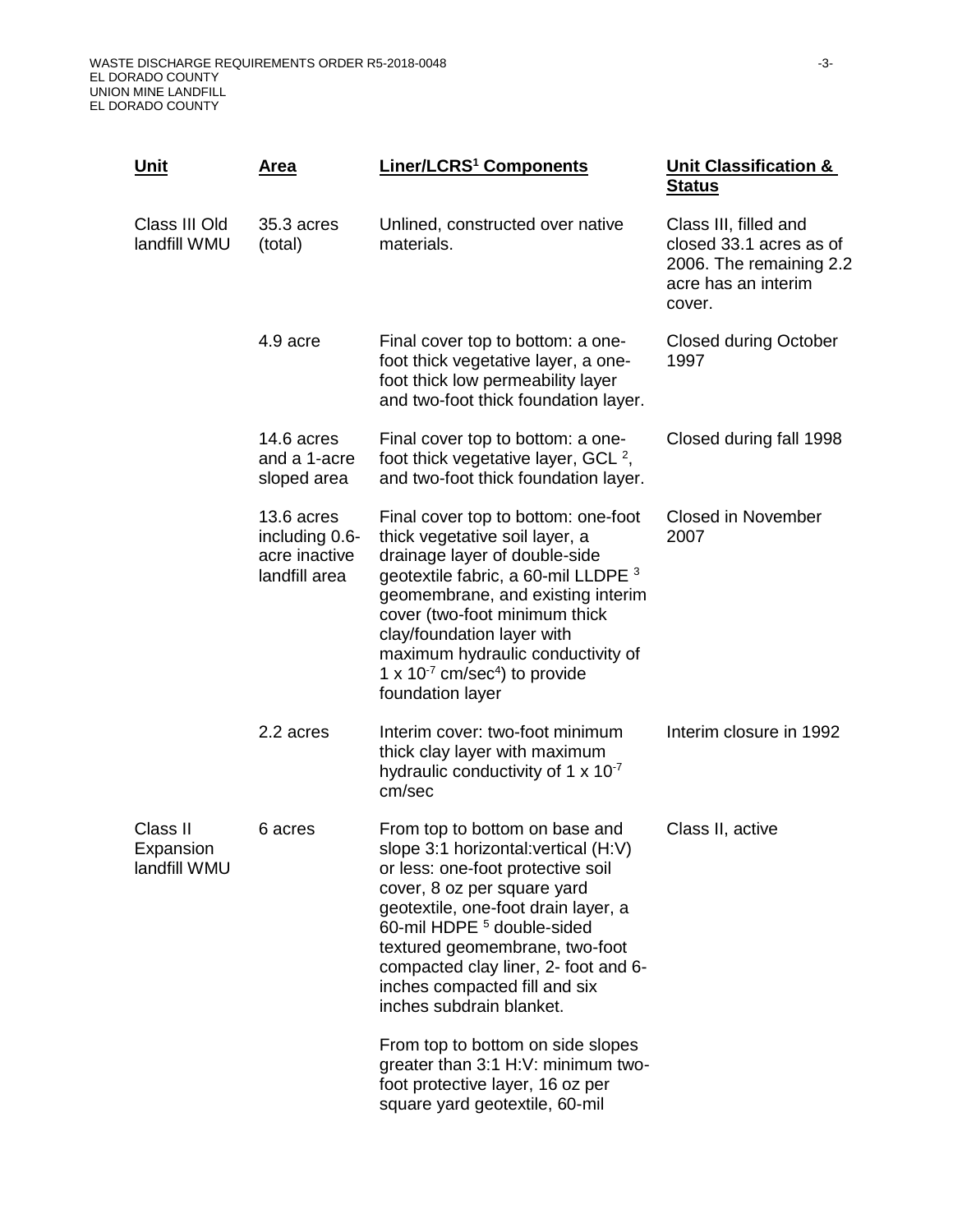| <b>Unit</b>                        | Area                                                                         | Liner/LCRS <sup>1</sup> Components                                                                                                                                                                                         | <b>Unit Classification &amp;</b><br><b>Status</b> |
|------------------------------------|------------------------------------------------------------------------------|----------------------------------------------------------------------------------------------------------------------------------------------------------------------------------------------------------------------------|---------------------------------------------------|
|                                    |                                                                              | HDPE double sided textured<br>geomembrane and GCL.                                                                                                                                                                         |                                                   |
| Class II<br>surface<br>impoundment | $0.84$ acres<br>(2 million<br>gallons<br>volume with<br>2-foot<br>freeboard) | Top to bottom: a 60-mil HDPE<br>geomembrane, two-foot clay liner<br>with $1x10^{-7}$ cm/sec hydraulic<br>conductivity and two gravel filled<br>LCRS trenches running the length<br>of the Class II surface<br>impoundment. | Class II, active                                  |

 $1$  LCRS – Leachate collection and removal system

<sup>2</sup> GCL - Geosynthetic Clay Liner

<sup>3</sup>LLDPE - Linear low-density polyethylene

 $4$  cm/sec – centimeters per second

<sup>5</sup> HDPE - High-density polyethylene

- 8. On-site facilities at the Union Mine Landfill property include: 33.1 acres of the closed Class III Old landfill WMU, 2.2 acres of Class III Old landfill WMU with interim cover and 6 acres of active Class II Expansion landfill WMU; an active Class II surface impoundment; landfill gas(LFG) recovery system, LFG processing facility and flare; a leachate and septage or wastewater treatment facility (WWTF); two spray fields (north and south); mining tunnels, adits and shafts; three sedimentation basins (north, south and west); surface water drainage control facilities; a storage building; El Dorado Rod and Gun Club and El Dorado County Shooting Range. The landfill facilities covered under this Order includes partially closed unlined Class III Old landfill WMU, an active Class II Expansion landfill WMU, and an active Class II surface impoundment; and is known as Union Mine Landfill. The Discharger also operates WWTF and wastewater spray fields adjacent to the landfill facility. Treated septage and landfill leachate are discharged to the spray fields under separate WDRs. The WWTP and the spray fields are known as the Union Mine Disposal Site (hereafter "disposal site").
- 9. On 9 October 1991, the United States Environmental Protection Agency (USEPA) promulgated federal MSW regulations under the Resource Conservation and Recovery Act (RCRA), Subtitle D. These regulations are under 40 Code of Federal Regulations section 258, and are hereafter referred to as either "Subtitle D" in reference to the RCRA federal law that required the regulations or "40 C.F.R. section 258.XX". These regulations apply to all California Class II and Class III landfills that accept MSW. State Water Board Resolution 93-62 requires the Central Valley Water Board to implement in WDRs for MSW landfills the applicable provisions of the federal MSW regulations that are necessary to protect water quality, and in particular the containment provisions and the provisions that are either more stringent or that do not exist in Title 27.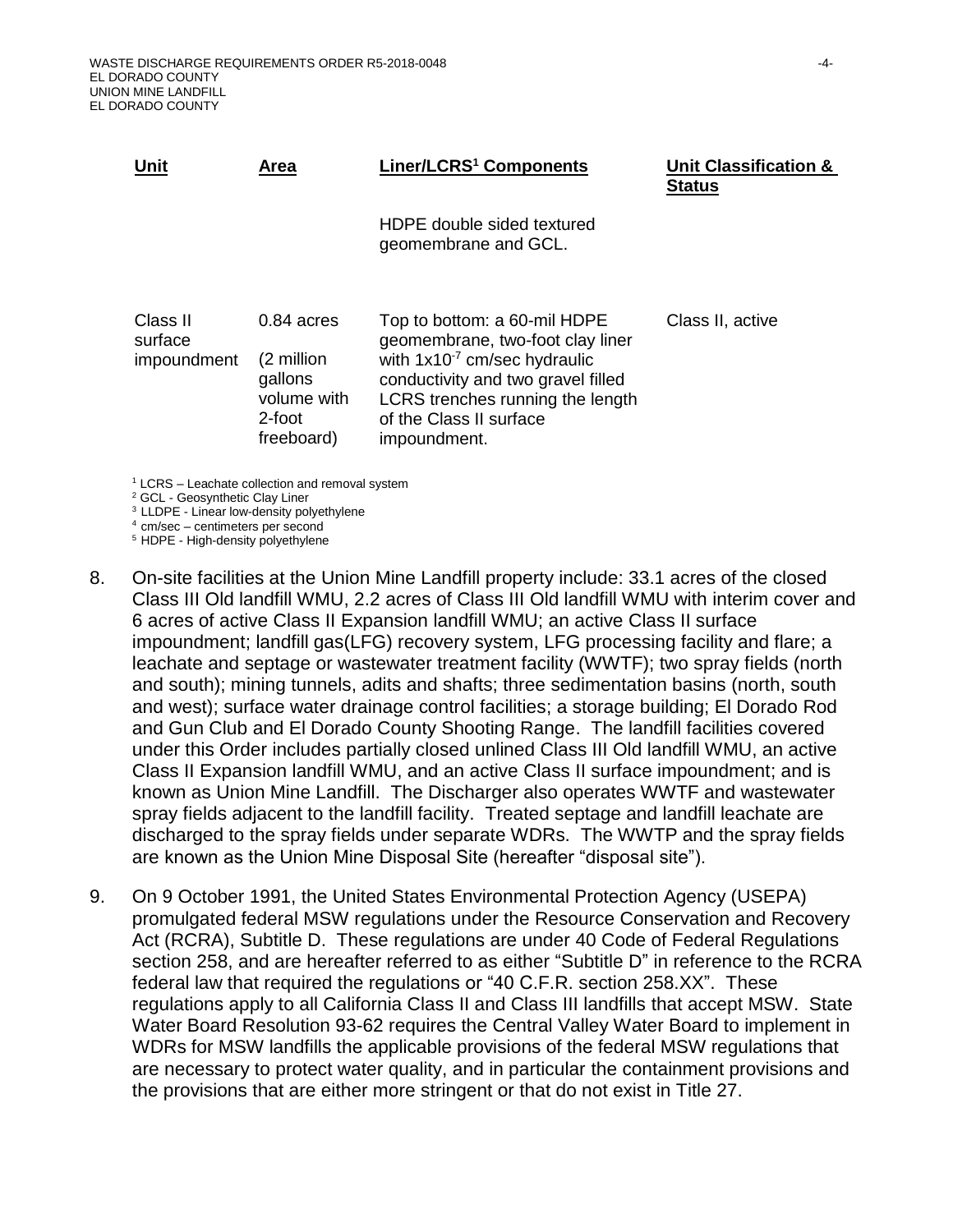- 10. This Order implements the applicable regulations for discharges of solid waste to land through Prohibitions, Specifications, Provisions, and monitoring and reporting requirements. Prohibitions, Specifications, and Provisions are listed in Sections A through H of these WDRs below, and in the Landfill SPRRs and Industrial SPRRs which are part of this Order. Monitoring and reporting requirements are included in the Monitoring and Reporting Program (MRP) R5-2018-0048 and in the SPRRs. In general, requirements that are either in regulation or otherwise apply to all MSW landfills are considered to be "standard" and are therefore in the SPRRs. Any site-specific changes to a requirement in the SPRRs are included in the applicable section (A through H) of these WDRs, and the requirement in the WDRs supersedes the requirement in the SPRRs.
- 11. Title 27 contains regulatory standards for discharges of solid waste promulgated by the State Water Board and the California Department of Resources Recovery and Recycling (CalRecycle). In certain instances, this Order cites CalRecycle regulatory sections. Title 27, section 20012 allows the Central Valley Water Board to cite CalRecycle regulations from Title 27 where necessary to protect water quality provided it does not duplicate or conflict with actions taken by the Local Enforcement Agency in charge of implementing CalRecycle's regulations.

# **WASTE CLASSIFICATION AND UNIT CLASSIFICATION**

- 12. The Union Mine Landfill is not open to the general public. It has a partially closed unlined Old landfill WMU, an active Expansion landfill WMU and an active surface impoundment which are classified as Class III, Class II and Class II, respectively, in accordance with Title 27.
- 13. The partially closed Class III Old landfill WMUs received non-hazardous solid waste, friable asbestos, septic tank and grease trap pumpings, tire and rubber products, municipal solid waste, construction and demolition debris, green waste, wood waste, scrap metal and other inert wastes in the past.
- 14. The Class III Old landfill WMU stopped accepting waste in 1996 and the closure activities began in 1997.
- 15. The Class II Expansion landfill WMU is currently used on an as needed or contingent basis, and since 1997, has only received solid waste from the on-site offices and sludge generated from the on-site Leachate and Septage Treatment Facility.
- 16. The onsite WWTF receives the following waste streams:
	- Liquid waste and septage generated off-site and hauled to the site by permitted commercial haulers,
	- Liquid from the Class II surface impoundment, and
	- Portable toilet waste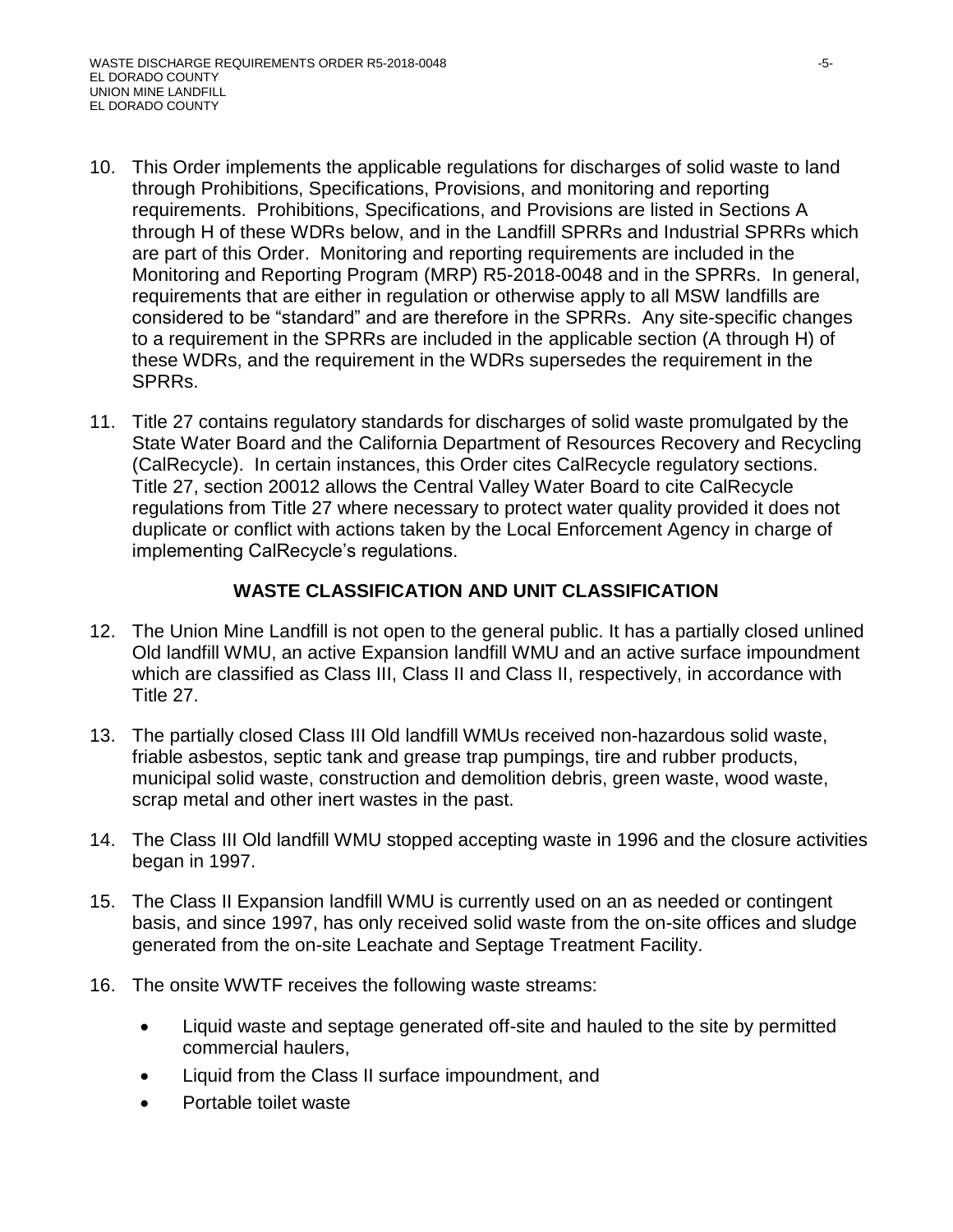The sludge generated from treating above waste streams is dewatered at the WWTF and discharged at the Class II Expansion landfill WMU active cell. The treated wastewater effluent is land applied in the two spray fields under separate WDRs. When the Discharger suspends waste disposal at the Class II Expansion landfill WMU, sludge from the WWTP can be hauled for off-site disposal.

- 17. Fall 2017 semiannual monitoring data shows that dewatered sludge solids concentration disposed at the Class II Expansion landfill WMU ranged from 17 to 38 percent.
- 18. The Discharger proposes to continue to discharge non-hazardous solid waste, including non-hazardous de-watered wastewater treatment plant sludge, solids from the Class II surface impoundment and other general non-hazardous solid waste including municipal solid waste, to the lined Class II Expansion landfill WMU. These classified wastes may be discharged only in accordance with Title 27, Resolution 93-62, and Subtitle D as required by this Order.
- 19. The Class II surface impoundment will continue to receive leachate, which is a designated waste, generated from the landfill WMUs. These classified wastes may be discharged only in accordance with Title 27, Resolution 93-62, and Subtitle D as required by this Order.
- 20. Water Code section 13173 defines "Designated Waste" as either of the following:
	- a. Hazardous waste that has been granted a variance from hazardous waste management requirements pursuant to Health and Safety Code section 25143.
	- b. Nonhazardous waste that consists of, or contains, pollutants that, under ambient environmental conditions at a WMU, could be released in concentrations exceeding applicable water quality objectives or that could reasonably be expected to affect beneficial uses of the waters of the state as contained in the appropriate state water quality control plan.

Designated waste can be discharged only at Class I WMUs, or at Class II WMUs which comply with Title 27 and have been approved by the regional board for containment of the particular kind of waste to be discharged.

21. Leachate from the unlined Class III Old landfill WMU is collected through the toe-drain constructed at the toe of the Class III Old landfill WMU slope. The toe-drain consists of a perforated polyvinyl chloride (PVC) pipe in a gravel filled trench. The perforated pipe transitions to a solid wall PVC pipe at the end of the toe-drain to convey the leachate to the Class II surface impoundment by gravity flow. Leachate from the Class II Expansion landfill WMU is collected through the perforated high density polyethylene (HDPE) LCRS pipes and conveyed through a solid wall HDPE pipe to the Class II surface impoundment by gravity flow. Total leachate flow discharged from the WMU-1 to the Class II surface impoundment is measured monthly and 808,060 gallons of leachate was discharged to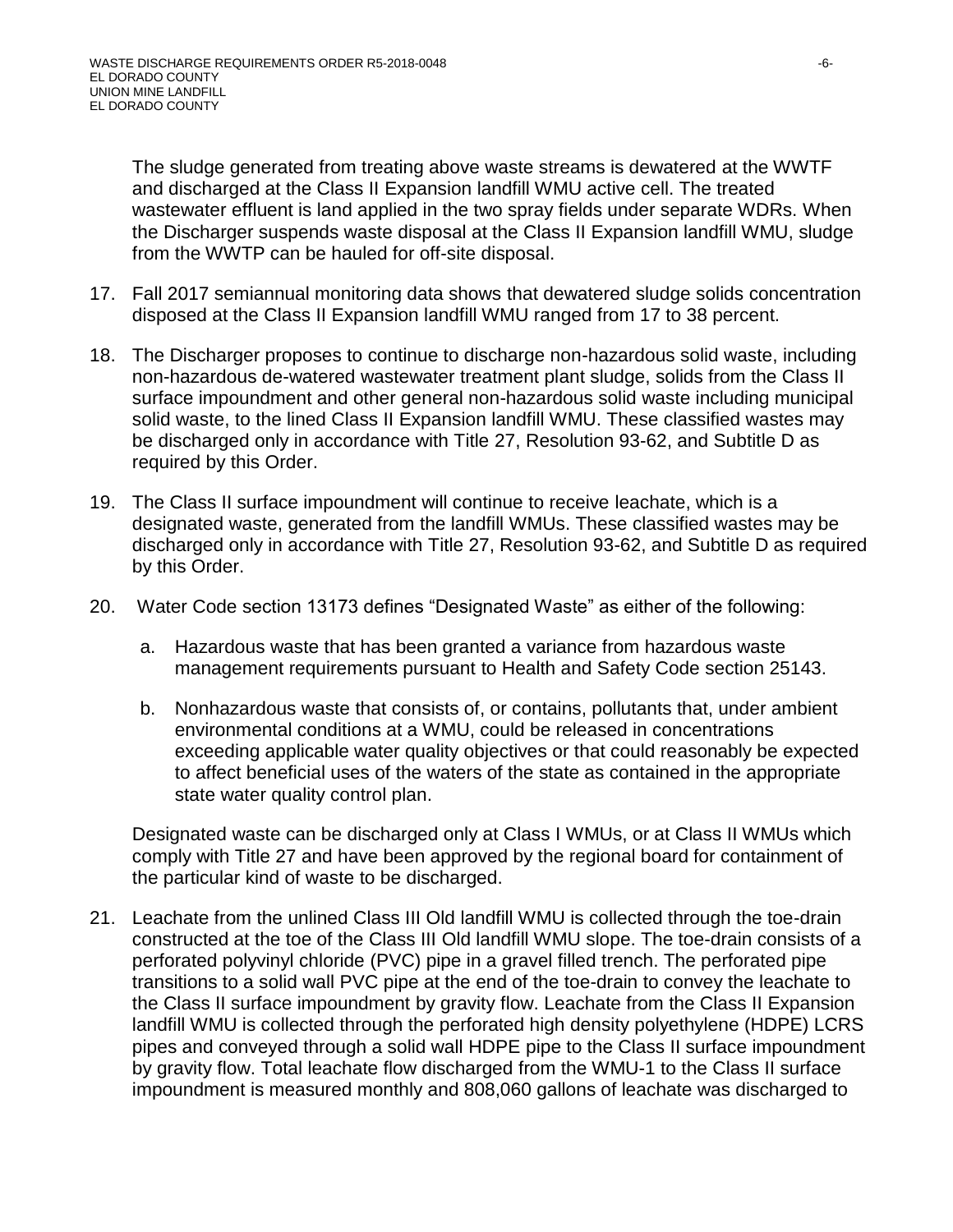the Class II surface impoundment in 2017, as reported in *"Fall 2017 Semiannual Monitoring Report".* Table in Finding 24 shows the constituents presence in the landfill WMUs leachate.

- 22. The leak detection and collection layer underlying the clay liner in the Class II surface impoundment liner system functions as a leak detection and collection layer to the liner system and as an underdrain to maintain separation between the waste and the underlying groundwater. Liquid collected through the leak detection and collection layer is discharged to the LCRS sump, from where the liquid is pumped back to the Class II surface impoundment. The total quantity of liquid pumped from the Class II surface impoundment LCRS sump has not been historically measured. Estimated volume of liquid pumped from the Class II surface impoundment LCRS sump is approximately 2,000 gallons in 2017. The Discharger shall install a flow totalizer to the Class II surface impoundment LCRS sump pump discharge pipe as detailed in Provision H.16.J. The flow rates shall be monitored and reported per the MRP requirements.
- 23. The following liquids are currently approved for discharge to the Class II surface impoundment:
	- Leachate collected from the partially closed Class III Old landfill WMU toe drains,
	- Leachate collected from the active Class II Expansion landfill WMU LCRS,
	- LFG condensate collected from the LFG recovery system on the partially closed Class III Old landfill WMU,
	- Liquid collected from the Class II surface impoundment leak detection and collection layer,
	- Runoff from the septage truck washout area, and
	- Direct rainfall.

No liquids generated offsite will be discharged into the Class II surface impoundment.

24. The Discharger provided monitoring parameter analytical data in the "*Fall 2017 Semiannual Monitoring Report*" for liquid stored in the Class II surface impoundment, leachate from the WMU-1 LCRS pipe (combined flow), and liquid from the Class II surface impoundment LCRS sump is summarized in the table below. The table also includes the 5-year Constituents of Concerns (COC) analytical data provided in first semiannual 2016 sampling event, California primary maximum contaminant level (primary MCL), the lowest applicable water quality objective (WQO) for groundwater for protection of drinking water beneficial use for domestic and municipal supply wells, and the background groundwater quality at the site.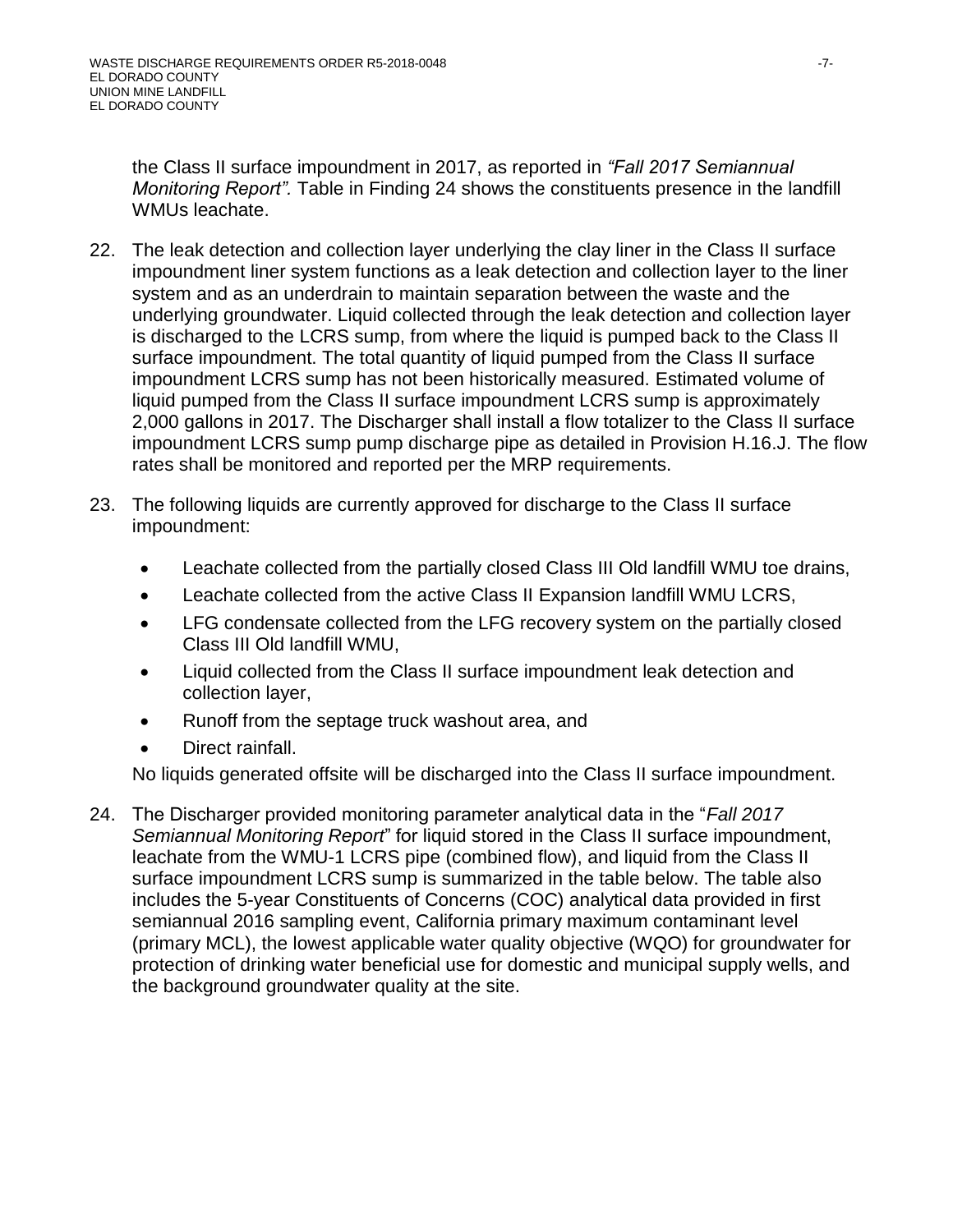| <b>Constituent</b>                                                                                                                                      | Unit                                                                      | <b>Concentration</b>                                    |                                                              | CA<br><b>Primary</b><br><b>MCL</b>                           | <b>Lowest</b><br><b>Applicable</b><br><b>WQO</b> | <b>Background</b><br>Groundwater<br>Data a, d                                               |                                              |
|---------------------------------------------------------------------------------------------------------------------------------------------------------|---------------------------------------------------------------------------|---------------------------------------------------------|--------------------------------------------------------------|--------------------------------------------------------------|--------------------------------------------------|---------------------------------------------------------------------------------------------|----------------------------------------------|
|                                                                                                                                                         |                                                                           | Impoundment<br>Class II<br>Surface                      | Impoundment<br><b>LCRS</b> Sump<br>Surface<br>Class II       | WMU-1 LCRS<br>Pipe                                           |                                                  |                                                                                             |                                              |
| Monitoring Parameters <sup>b</sup>                                                                                                                      |                                                                           |                                                         |                                                              |                                                              |                                                  |                                                                                             |                                              |
| Alkalinity<br><b>Bicarbonate</b><br>Chloride<br>Nitrate as<br>Nitrogen<br>Sulfate<br><b>TDS</b><br>VOC <sup>c</sup><br>pH<br>Electrical<br>Conductivity | mg/L<br>mg/L<br>mg/L<br>mg/L<br>mg/L<br>mg/L<br>$\mu$ g/L<br>umhos/<br>cm | 30<br>30<br>19<br>1.3<br>12<br>100<br>14<br>9.65<br>178 | 49<br>49<br>44<br>3.2<br>280<br>530<br>$<$ RL<br>7.44<br>595 | 200<br>200<br>79<br>43<br>83<br>690<br>$<$ RL<br>7.33<br>914 | 10                                               | 250 <sup>†</sup><br><b>CA Primary</b><br><b>MCL</b><br>250 <sup>f</sup><br>500 <sup>f</sup> | 316.7<br>316.7<br>40<br>1.74<br>198.3<br>608 |
| Inorganics <sup>e</sup><br>Arsenic                                                                                                                      |                                                                           | 0.053                                                   | 0.004                                                        | 0.01                                                         | 0.01                                             | 0.000029                                                                                    |                                              |
| <b>Barium</b>                                                                                                                                           | mg/L<br>$\mu$ g/L                                                         | 37                                                      | 52                                                           | 150                                                          | 1,000                                            | 700 <sup>h</sup>                                                                            | 78.3                                         |
| Calcium                                                                                                                                                 | mg/L                                                                      | 21                                                      | 39                                                           | 110                                                          |                                                  |                                                                                             |                                              |
| Copper<br>Iron<br>Magnesium                                                                                                                             | $\mu$ g/L<br>$\mu$ g/L<br>mg/L                                            | 10<br>8.2<br>26                                         | 15<br><b>ND</b><br>26                                        | 15<br>32<br>75                                               | 1,300                                            | 1,000 $1$<br>300 <sup>f</sup>                                                               | 10                                           |
| Manganese                                                                                                                                               | $\mu$ g/L                                                                 | 12                                                      | 2.7                                                          | 710                                                          |                                                  | 50 <sup>†</sup>                                                                             | 2925                                         |
| Mercury                                                                                                                                                 | $\mu$ g/L                                                                 | 0.41                                                    | 0.54                                                         | 0.71                                                         | $\overline{2}$                                   |                                                                                             | 1                                            |
| Potassium<br>Silver                                                                                                                                     | mg/L                                                                      | 5.1                                                     | 6.1                                                          | 35                                                           |                                                  | 100 <sup>1</sup>                                                                            |                                              |
| Sodium                                                                                                                                                  | $\mu$ g/L<br>mg/L                                                         | 5.4<br>25                                               | 5.3<br>53                                                    | 5.7<br>120                                                   |                                                  | 20,000 h                                                                                    | 10                                           |
| Vanadium                                                                                                                                                | mg/L                                                                      | 0.0031                                                  | 0.0032                                                       | 0.0036                                                       |                                                  | 50 <sup>i</sup>                                                                             | 3                                            |
| Zinc                                                                                                                                                    | $\mu$ g/L                                                                 | <b>ND</b>                                               | 11                                                           | 17                                                           |                                                  |                                                                                             |                                              |
| <b>TOC</b><br><b>VOC</b>                                                                                                                                | mg/L                                                                      | 16<br><b>ND</b>                                         | 9.7<br><b>ND</b>                                             | 9.7<br><b>ND</b>                                             |                                                  |                                                                                             | 7.4                                          |
| Notes:<br>mg/L<br>milligrams per liter                                                                                                                  |                                                                           |                                                         |                                                              |                                                              |                                                  |                                                                                             |                                              |

µg/L micrograms per liter

µmhos/cm micromhos per centimeter

ND non-detect<br>RL Reporting I

RL Reporting limit<br>TDS total dissolved

TDS total dissolved solids<br>TOC total organic carbon

TOC total organic carbon<br>VOC volatile organic carbo volatile organic carbon

a Monitoring parameter concentration limits from *Fall 2017 Semiannual Monitoring Report*

b Semiannual monitoring event analytical data from *Fall 2017 Semiannual Monitoring Report*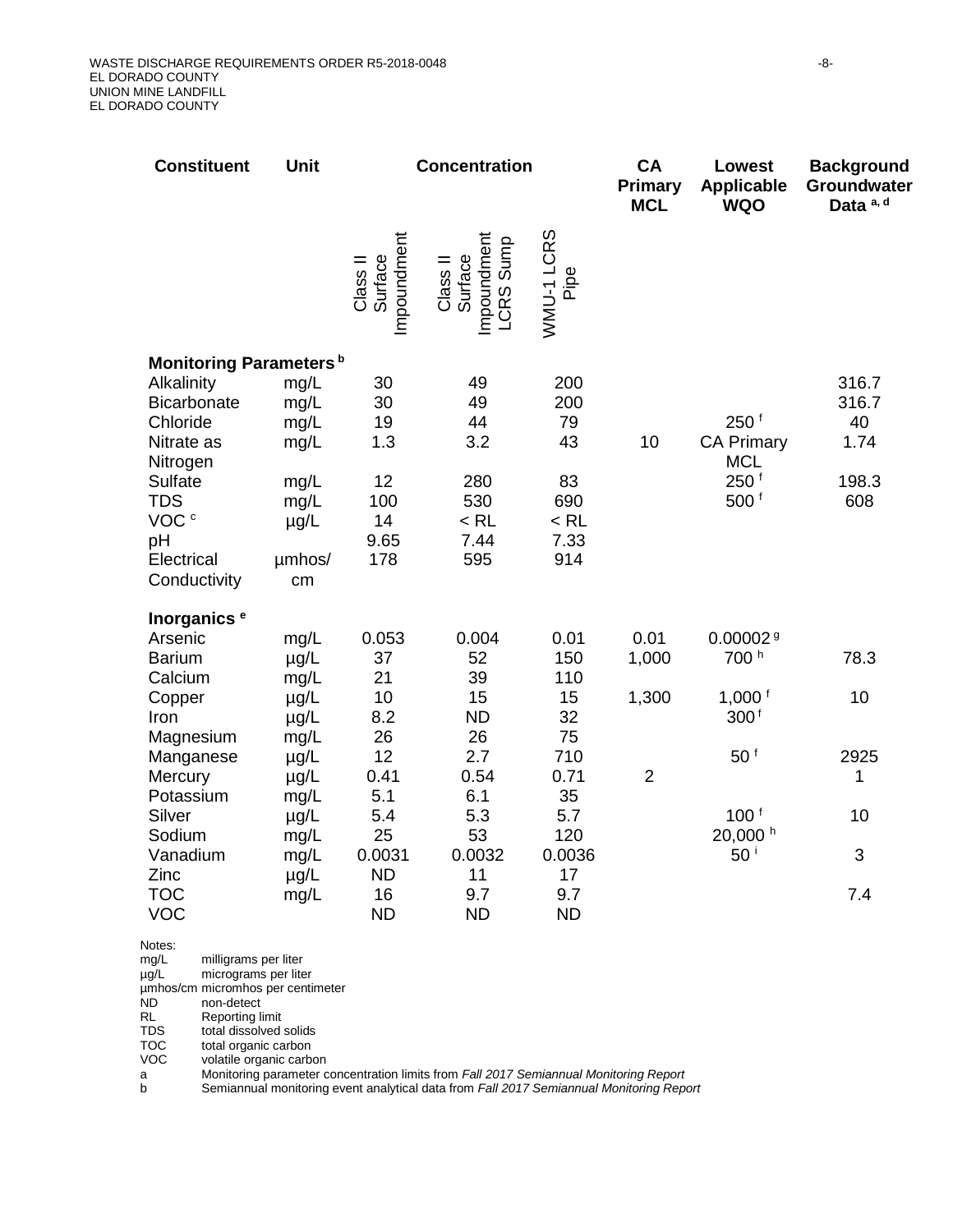- c Acetone was detected in leachate from Class II Expansion and Class III Old landfill WMUs, but below the reporting limit. 2-butanone, 2-hexanone, acetone and chloromethane were detected in liquid stored in the Class II surface impoundment, but acetone concentration was above the reporting limit.
- d Concentration Limits for 5-Year COC from *Sprint 2016 Semiannual Monitoring Report*
- e 5-Year COC analytical data from *Spring 2016 Semiannual Monitoring Report*
- f California Secondary MCL
- g USEPA Integrated Risk Information System (IRIS) One-in-a-Million Incremental Cancer Risk Estimates for Drinking **Water**
- h USEPA Health Advisory Drinking Water for Non-cancer Health Effects
- i California Notification Levels Drinking Water Standards MCL
- 25. The analytical data generated from sampling and analysis of leachate from the WMU-1 and liquid from the Class II surface impoundment LCRS sump shows that the concentrations of some of the constituents, including, but not limited to arsenic, nitrate, manganese, sulfate and TDS, exceed the primary MCL or the lowest applicable WQO. Additionally, VOCs were detected in the Class II surface impoundment samples during the second semiannual 2017 monitoring event. The data indicate that some of the discharges to the Class II surface impoundment consist of or contain pollutants that, under ambient environmental conditions at a WMU, could be released in concentrations exceeding applicable water quality objectives or that could reasonably be expected to affect beneficial uses of the waters of the state. Therefore, the discharge is a 'designated waste' and as such must be discharged to a Class II WMU as required by Title 27.
- 26. An on-site soil borrow area provides required quantities of cover materials for daily, intermediate and final covers. Soil excavated during grading operations for the spray fields was stockpiled along the north edge of the concrete lined Storm Water Diversion Channel and is being used for daily cover in the Class II Expansion landfill WMU. Additionally, the Discharger uses soil acquired from CalTrans for daily and intermediate cover. When the Discharger suspends waste disposal at the Class II Expansion landfill WMU, an intermediate cover is applied across the active section of the Class II Expansion landfill WMU. As a result of severe winter storm conditions, excessive erosion was observed across the entire active section of the Class II Expansion landfill WMU and along the eastern downgradient face of the Class II Expansion landfill WMU during inspection by the Central Valley Water Board staff on 21 November 2017. The WMUs and their respective containment structures shall be designed and constructed to comply with requirements in Title 27 §20365 (a). The Discharger shall comply with Construction Specification F.6 of Landfill SPRRs.
- 27. Title 27, section 20690 allows the use of alternative daily cover (ADC) at MSW landfills upon approval by the Local Enforcement Agency (LEA) and concurrence from CalRecycle. Title 27, section 20705 provides the Water Board's regulations for all daily and intermediate cover including that it shall minimize the percolation of liquids through waste and that the cover shall consist of materials that meet the landfill unit classification (Class II or Class III). The regulations also require that for non-composite lined portions of the landfill, that any contaminants in the daily or intermediate cover are mobilized only at concentrations that would not adversely affect beneficial uses of waters of the state in the event of a release. For composite-lined portions of the landfill, the regulations require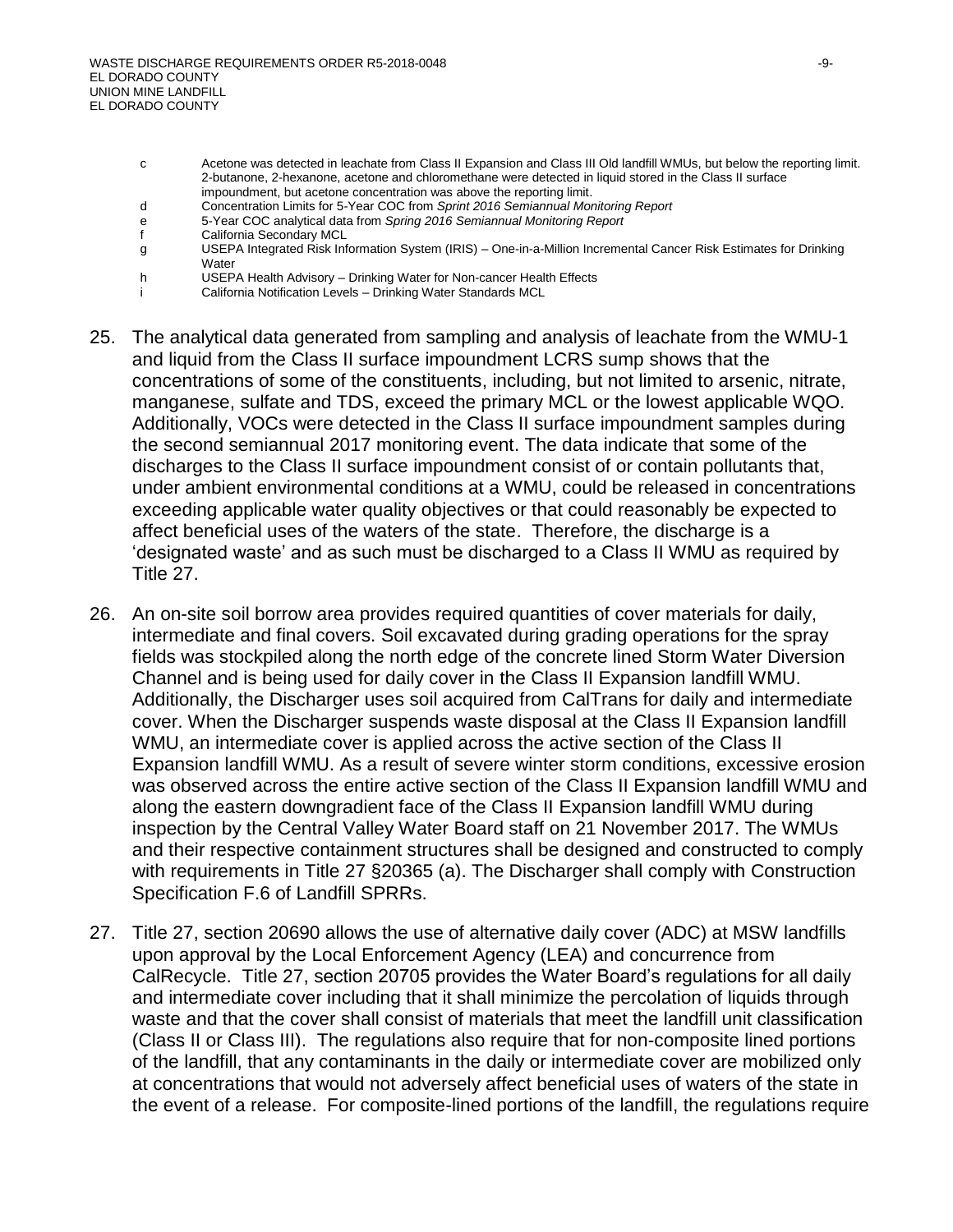that constituents and breakdown products in the cover material are listed in the water quality protection standard.

28. Landfills propose new ADC materials regularly in order to preserve landfill air space and to beneficially reuse waste materials. Title 27, section 20686 includes regulations for beneficial reuse, including use of ADC. Approval of ADC is primarily handled by the LEA and CalRecycle under Title 27, section 20690. This Order allows any ADC proposed for use at the Facility after the adoption of this Order to be approved by Central Valley Water Board staff provided the Discharger has demonstrated it meets the requirements in Title 27, section 20705. The approved ADC materials should then be listed in the Facility's WDRs during the next regular update or revision with information about the Discharger's demonstration. This Order also includes a requirement that ADC only be used in internal areas of the landfill unless the Discharger demonstrates that runoff from the particular ADC is not a threat to surface water quality. The demonstration can take sedimentation basins into account.

# **SITE DESCRIPTION**

- 29. The Union Mine Landfill is located within a steep canyon that lies in the Mother Lode mining district of the Western Sierra Nevada foothills. The site and the area around the site were mined extensively for gold from 1850 to 1940, and the site is underlain by underground workings from the Church and Union Mines. Numerous interconnected slopes, shafts, and tunnels exist beneath the active and inactive portions of the disposal site. Three mine tunnels, one mine adit, one stope and one mine shaft are located in the vicinity of the WMU-1 expansion area. In preparation to WMU-I landfill expansion the Springfield shaft collar and the Minerva Tunnel adit were closed, plugged and capped in 1993.
- 30. The property was used as an illegal refuse dump as early as the 1940s, and as an open burn dump from 1962 when the Discharger obtained the property until 1969 at which time it was converted to a solid waste sanitary landfill.
- 31. The landfill is in an area of steep terrain, surrounded by ridges with elevations ranging from 1,180 to 1,475 feet mean sea level (MSL). The ridge immediately west of the site, known as Logtown Ridge, is approximately 1,950 feet MSL.
- 32. Land uses within one mile of the Facility include rural residential parcels to the north, east, south and west; and agricultural parcels to the northwest of the Facility. Land owned by the Bureau of Land Management borders the Facility to the north, east and south.
- 33. There are 14 domestic groundwater supply wells within one mile of the Facility.
- 34. The landfill is underlain by weathered to fresh, thin-bedded slates and phyllite of the Mariposa Formation. The weathered zone ranges from 20 to 30 feet in depth. No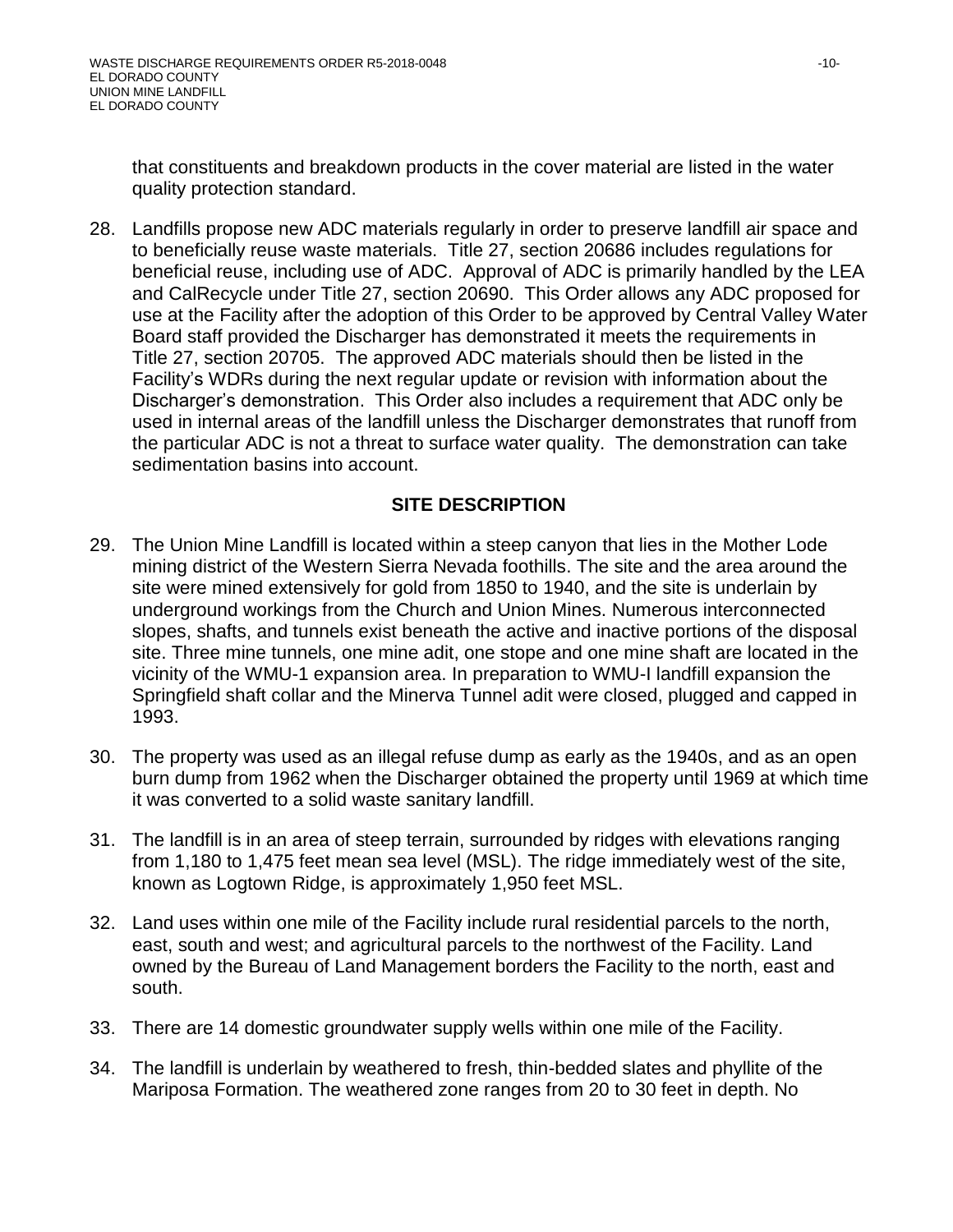Holocene faults are within 200 feet of the landfill. The potentially active Melones Fault Zone which is part of the Foothills Fault system is 0.6 miles east of the Facility.

- 35. Based on a site-specific seismic analysis, the controlling maximum probable earthquake (MPE) for the site is a moment of magnitude 5.5 event along the Foothill Fault System at a closest rupture distance of 0.6 miles from the site.
- 36. Based on a site-specific seismic analysis, the controlling maximum credible earthquake (MCE) for the site is a moment of magnitude 6.5 event along the Foothill Fault System at a closest rupture distance of 0.6 miles from the site.
- 37. The estimated hydraulic conductivity of the weathered Mariposa Formation in the vicinity of the site is approximately  $3x10^{-3}$  cm/sec. The estimated hydraulic conductivity in faulted and foliated phyllite near the Springfield shaft ranges between 1.24x10<sup>-2</sup> to 1.11x10<sup>-5</sup> cm/sec, with a mean value of  $1.93x10^{-3}$  cm/sec.
- 38. Groundwater beneath the Facility occurs in fractured bedrock, valley alluvium, and the underground mine workings. Groundwater flow direction is towards the east and southeast. Groundwater ranges in depth from less than 10 feet to 120 feet below ground surface.
- 39. Arsenic and iron are naturally occurring constituents in groundwater throughout the mineralized belt of the Foothills. They are derived from sulfide minerals (primarily Pyrite and Arsenopyrite) that are associated with gold deposits in bedrock. Weathering of the mineralized rock creates acidic conditions and forms soluble metal complexes. Therefore, these constituents are not used for detection monitoring for the landfill units.
- 40. The Facility receives an average of 38.7 inches of precipitation per year as measured at the Placerville Station. The mean pan evaporation is 67.9 inches per year as measured at the Auburn Weather Station.
- 41. The 100-year, 24-hour precipitation event for the Facility is estimated to be 6.62 inches, based on National Oceanic and Atmospheric Administration (NOAA), Atlas 14 Point Precipitation Frequency Estimates (with 90 percent confidence intervals) for California, Atlas 14, Volume 6, Version 2.
- 42. The 1,000-year, 24-hour precipitation event for the Facility is estimated to be 9.05 inches, based on NOAA, Atlas 14 Point Precipitation Frequency Estimates for California, Atlas 14, Volume 6, Version 2.
- 43. The 100-year wet season precipitation is 73.2 inches. Maximum evaporation is expected in July with an average value of 11.66 inches. Minimum evaporation is expected in December with an adjusted average value of 1.02 inches.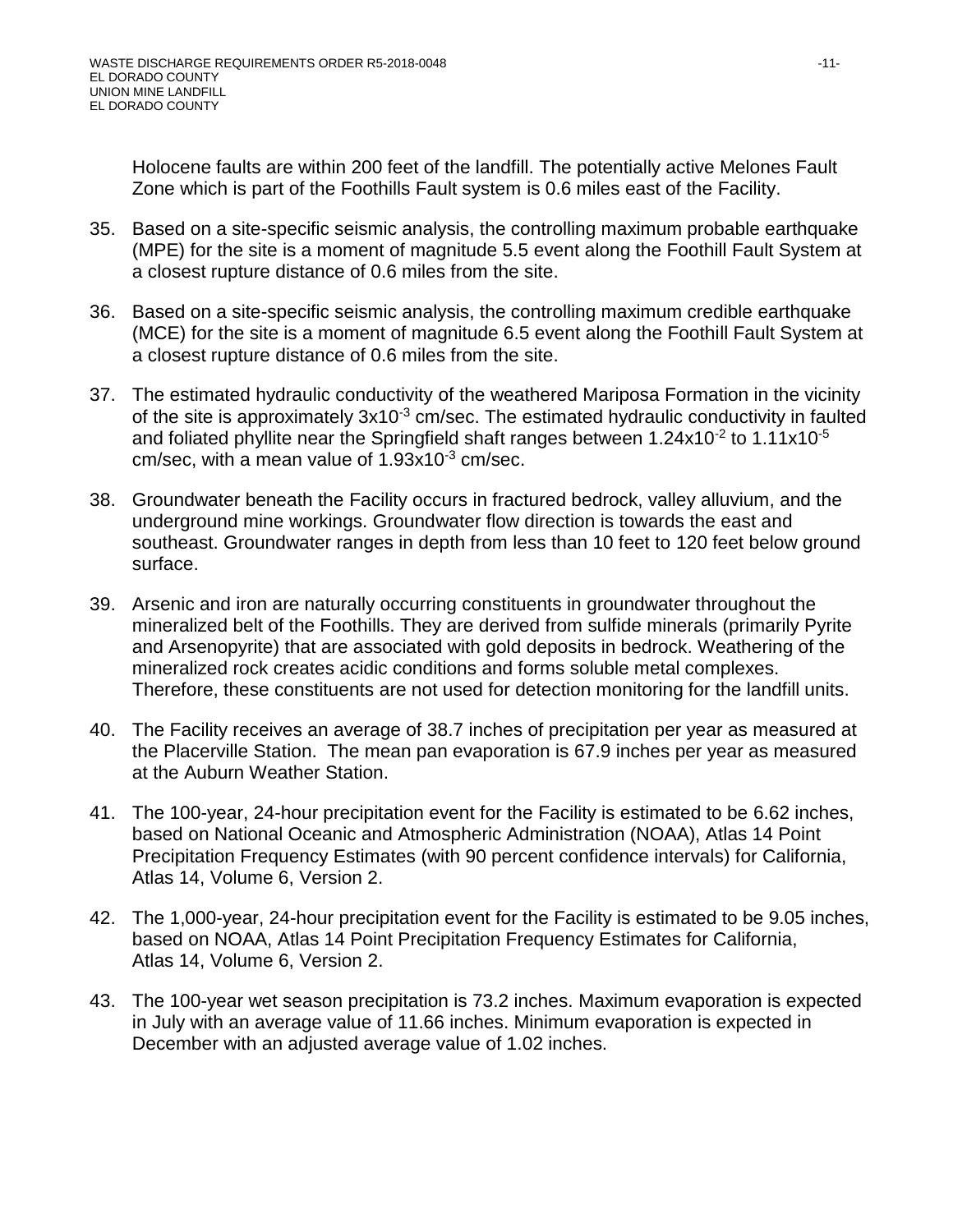- 44. The Facility is not within a 100-year flood plain based on the Federal Emergency Management Agency's (FEMA) Flood Insurance Rate Map, Community-Panel Number 060040-0750-B.
- 45. A Surface Water Diversion Channel was constructed to control, intercept and divert runon from the Union Mine Landfill south and southwest areas, in order to isolate uncontaminated surface waters from water that might have come into contact with waste.
- 46. All storm water runoff from within the footprint of the Facility is diverted to one of the three storm water sedimentation basins: the north, south and west sedimentation basins. The sedimentation basins are located southeast of the landfill as shown on Attachment B. The basins detain storm water run-on and run-off for sedimentation control during the rainy season. The west sedimentation basin overflows to the north sedimentation basin. The south sedimentation basin, which receives flow from the Surface Water Diversion Channel, is normally dry during the summer months. The sedimentation basins discharge to Martinez Creek under the general storm water permit for industrial facilities.
- 47. The Union Mine Landfill site exhibits springs which flow seasonally or year around as reported by the Discharger. The springs are sampled and monitored per MRP requirements. During the 14 February 2018 site inspection by the Central Valley Water Board staff, springs were observed at monitoring locations SS-1, SS-3 (Lower Spring) and MS-1.

# **SURFACE WATER AND GROUNDWATER CONDITIONS**

- 48. The *Water Quality Control Plan for Sacramento and San Joaquin River Basins, Fourth Edition* or *Water Quality Control Plan for the Tulare Lake Basin, Second Edition* (hereafter Basin Plan), designates beneficial uses, establishes water quality objectives, and contains implementation plans and policies for all waters of the Basin.
- 49. Surface water drainage from the Union Mine Landfill site is to the south/southeast to an unnamed tributary that drains into Martinez Creek, a perennial stream 500 feet east of the Facility and a tributary of the North Fork Cosumnes River which eventually discharges to the Cosumnes River, thence to the Sacramento-San Joaquin Delta.
- 50. The designated beneficial uses of Cosumnes River, as specified in the Basin Plan, are municipal and domestic supply (MUN); agricultural supply (AGR); water contact recreation (REC-1); non-contact water recreation (REC-2); warm fresh water habitat (WARM); cold freshwater habitat (COLD); migration (MIGR); spawning (SPWN) and wildlife habitat (WILD).
- 51. The direction of groundwater flow is generally toward the east and southeast. The estimated average groundwater gradient is approximately 0.1 feet per foot based on groundwater contour map provided in semiannual monitoring reports.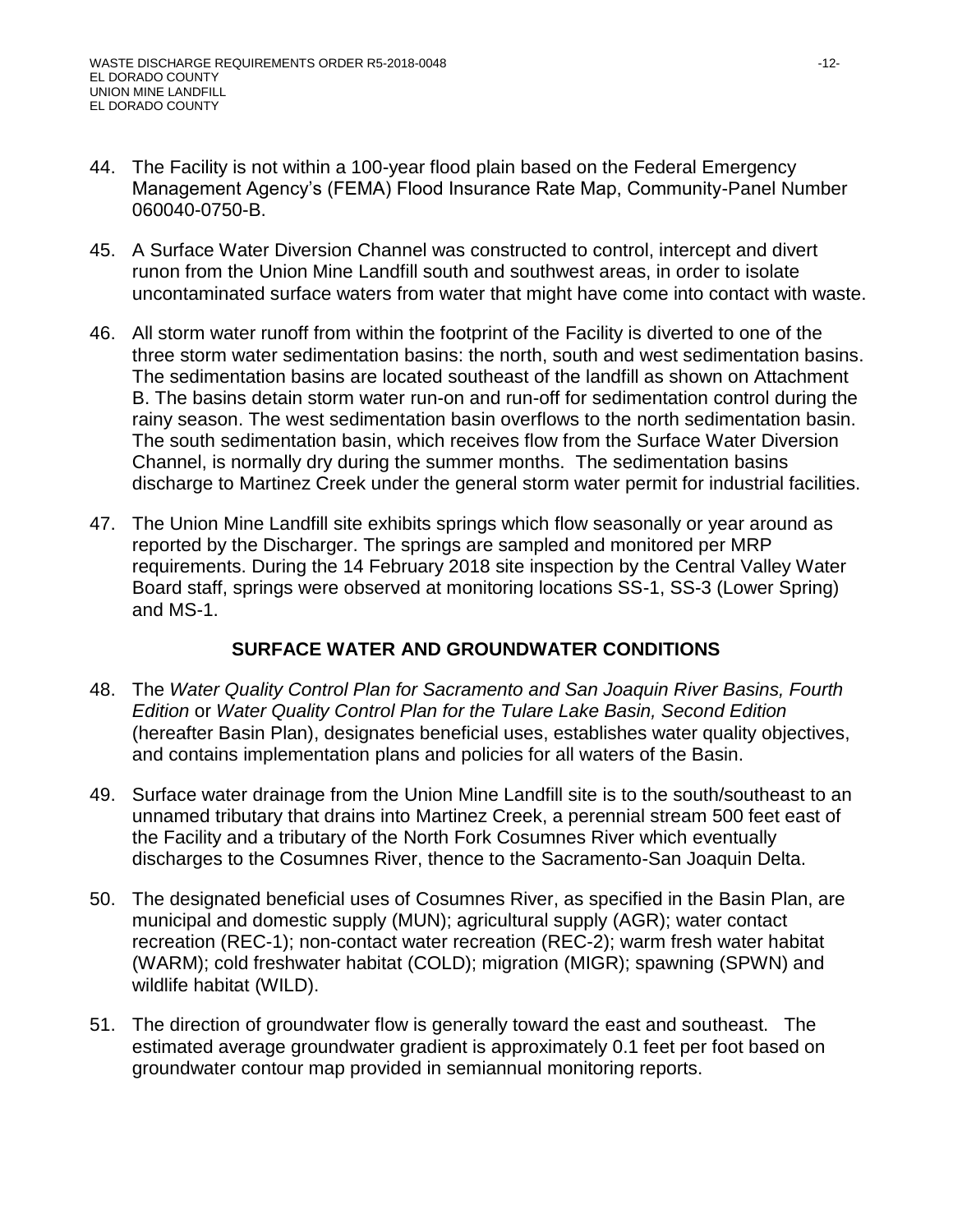- 52. Groundwater elevations range from about 1115 feet MSL to 1295.8 feet MSL during second semiannual 2017 monitoring event. Groundwater elevation seasonally varies approximately 2 to 14 feet in monitoring wells.
- 53. Shallow groundwater flow discharging to the west of the Class II Expansion landfill WMU is intercepted by a subdrain under Union Mine Road Underdrain and diverted into the trapezoidal storm water ditch. The discharge flow daylights at sampling location GWD -1.
- 54. Artesian groundwater flow from the deep, unweathered zone was encountered in the Springfield Shaft during excavation and capping efforts. The artesian conditions encountered are suggestive of confining pressures overlying and separating the deeper groundwater from the weathered zone. Additionally, there are several springs on the property.
- 55. The designated beneficial uses of the groundwater, as specified in the Basin Plan, are domestic and municipal water supply (MUN), agricultural supply (AGR), industrial service supply (IND), and industrial process supply (PRO).

#### **GROUNDWATER, UNSATURATED ZONE AND SURFACE WATER MONITORING**

56. The existing groundwater monitoring network for the Union Mine Landfill consists of background monitoring wells MW-5, MW-6, and MW-10 for WMU-1 and MW-C for WMU-2, and detection monitoring wells MW-7, MW-9, UM-3, MW-11, MW-12, and MW-13 for WMU-1, and MW-A for WMU-2. The casing and screen elevations of groundwater monitoring wells are provided in the following table. Attachment B of this Order shows the locations of groundwater monitoring wells.

| <u>Top of</u><br>Casing<br><u>(TOC)</u><br><b>Elevation</b><br>(MSL) | Well<br><b>Depth</b><br><u>(ft)</u> | <b>Screen</b><br><b>Interval</b><br>from TOC<br><u>(ft)</u> | Groundwater<br>Zone being<br><b>Monitored</b> | <b>Well Type</b> | <b>WMUs</b><br><b>Being</b><br><b>Monitor</b><br>$ed$ | Depth to<br>groundwater<br>( <b>ft</b> ) <sup>a</sup> |
|----------------------------------------------------------------------|-------------------------------------|-------------------------------------------------------------|-----------------------------------------------|------------------|-------------------------------------------------------|-------------------------------------------------------|
| 1309.15                                                              | 43.0                                | 20-40                                                       | Shallow                                       | Background       | WMU-1                                                 | 12.81                                                 |
| 1295.96                                                              | 140.0                               | 118-138                                                     | Deep                                          | Background       | WMU-1                                                 | 12.74                                                 |
| 1169.05                                                              | 154.0                               | 130-150                                                     | Deep                                          | Detection        | WMU-1                                                 | 16.85                                                 |
| 1179.12                                                              | 220.0                               | 197-217                                                     | Deep                                          | <b>Detection</b> | WMU-1                                                 | 27.41                                                 |
| 1361.30                                                              | 142.0                               | 120-140                                                     | Deep                                          | Background       | WMU-1                                                 | 120.98                                                |
| 1273.07                                                              | 80.0                                | 58-78                                                       | Shallow                                       | Detection        | WMU-1                                                 | 45.51                                                 |
| 1160.07                                                              | 27.9                                | 13-26                                                       | Shallow                                       | Detection        | WMU-1                                                 | 23.97                                                 |
| 1179.50                                                              | 47.6                                | 29-47                                                       | Shallow                                       | Detection        | WMU-1                                                 | 46.11                                                 |
| 1161.57                                                              | 123.0                               | 60-90                                                       | Deep/Artesian                                 | Detection        | WMU-1                                                 | 0                                                     |
| 1142.68                                                              | 35.0                                | 19-34                                                       | Shallow                                       | Detection        | WMU-2                                                 | 27.87                                                 |
| 1156.71                                                              | 50.0                                | $9 - 50$                                                    | Shallow                                       | Background       | WMU-2                                                 | 25.95                                                 |
|                                                                      |                                     |                                                             |                                               |                  |                                                       |                                                       |

<sup>a</sup> *Fall 2017 Semiannual Monitoring Report*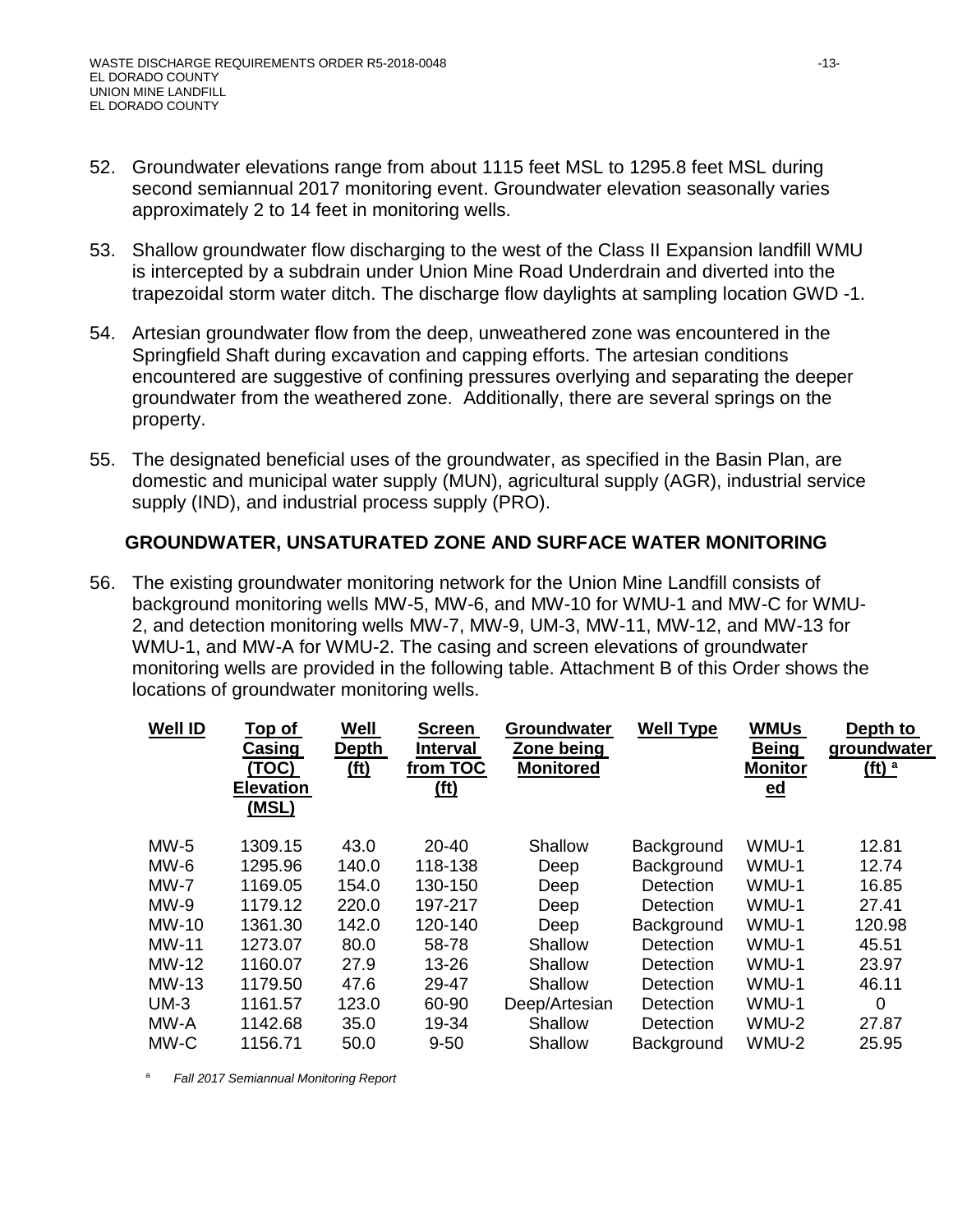- 57. The WMU-1 share a common detection monitoring system and the WMU-2 has a separate detection monitoring system for groundwater.
- 58. At the time this Order was adopted, the Discharger's detection monitoring program for groundwater at the landfill satisfied the requirements contained in Title 27. However, some monitoring wells may have inadequate screen intervals. This is discussed in Finding 74. Additional downgradient monitoring wells may be required if the analytical data indicate a release in the existing downgradient monitoring wells during the subsequent monitoring events.
- 59. The landfill WMUs are not monitored for unsaturated zone releases. The surface topography and complex hydrogeologic nature of the underlying geology of the area, primarily of fracture flow in bedrock, makes unsaturated zone monitoring inappropriate and impractical. Additionally, the unlined Class III Old landfill WMU was operated as a pit fill operation prior to being categorized as a solid waste sanitary landfill in 1969 and predates the regulatory requirements for MSW landfills. The Class II surface impoundment unsaturated zone monitoring system consists of two pressure/vacuum lysimeters L2N and L2S installed beneath the clay liner in crush rock fill material.
- 60. At the time this Order was adopted, the Discharger's detection monitoring program for unsaturated zone at the landfill satisfied the requirements contained in Title 27
- 61. The discharger's surface water monitoring system complies with the applicable provisions of §20415 and §20420 of Title 27 and consists of five sampling locations which are shown in Attachment B:

| <b>Sampling Point</b> | <b>_ocation</b>                                                                             | <b>Type</b> |
|-----------------------|---------------------------------------------------------------------------------------------|-------------|
| $S-1$                 | In the unnamed tributary prior to entering the<br>west sedimentation basin                  | Detection   |
| $S-2$                 | Outfall discharge from the north<br>sedimentation basin prior to entering Martinez<br>Creek | Detection   |
| $S-6$                 | In Martinez Creek approximately 600 feet<br>upstream from location S-2                      | Background  |
| $S-7$                 | In Martinez Creek approximately 450 feet<br>downstream from location S-2                    | Detection   |
| $S-8$                 | At junction box prior to enter the north<br>sedimentation basin                             | Detection   |

62. The Discharger's surface water monitoring system also consists of spring monitoring at designated location MS-1, along the western side of Church Mine Road, downslope of the Class II surface impoundment.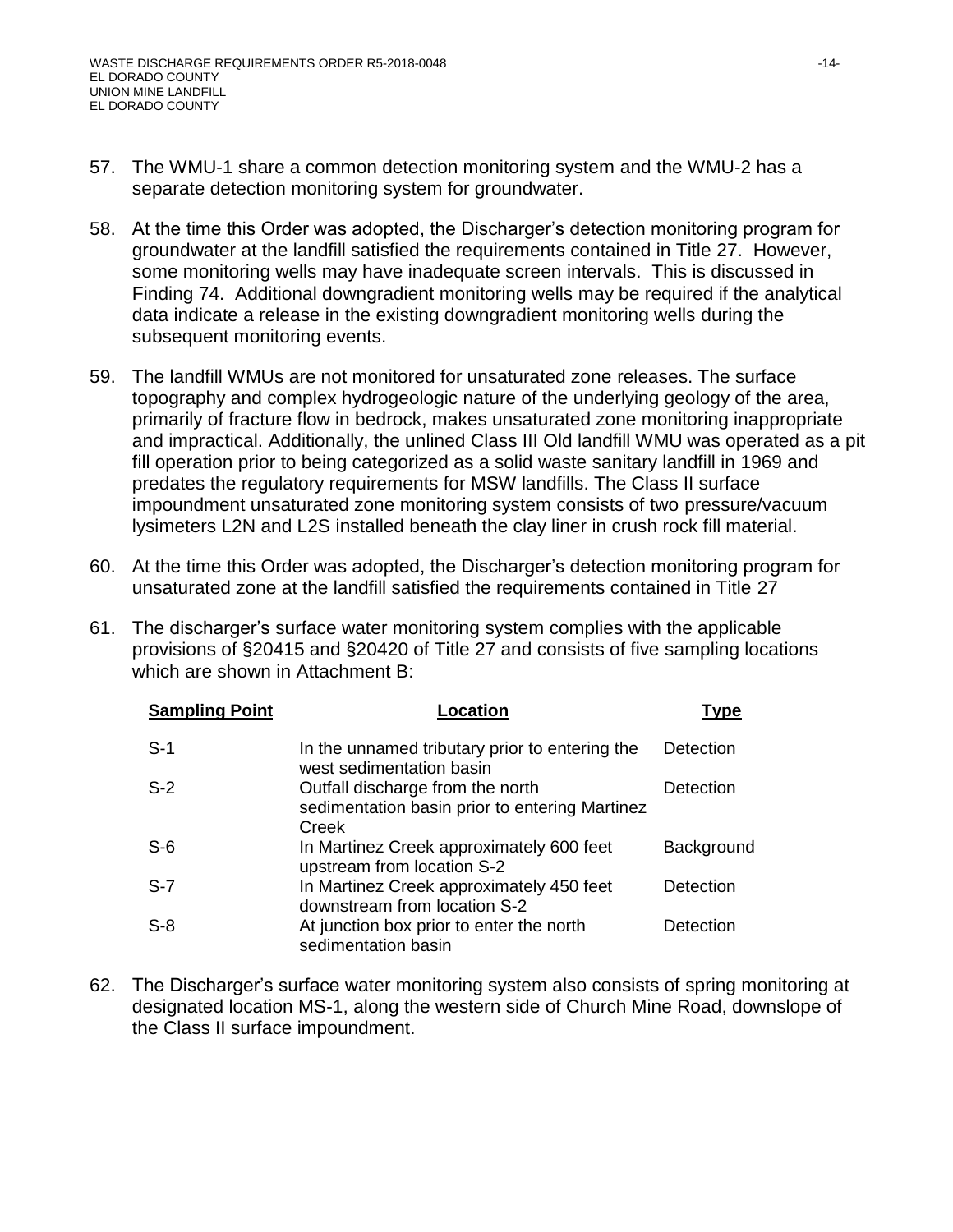63. Monitoring programs at the Union Mine Landfill site also includes monitoring of Pendar Tunnel, groundwater drains and springs. The sampling locations are tabulated in following table and shown in Attachment B:

| <b>Sampling Point</b> | Location                          |
|-----------------------|-----------------------------------|
| GWD-1                 | Union Mine Road underdrain        |
| GWD-2                 | Class II landfill WMU underdrain  |
| GWD-3                 | Spring west of spray fields       |
| Pendar Tunnel         | Discharge from Pendar Tunnel      |
| SS-1                  | Springfield shaft spring          |
| $SS-2$                | Springfield shaft pond            |
| $SS-3$                | Lower spring to Springfield shaft |

- 64. Volatile organic compounds (VOCs) are often detected in a release from a MSW landfill and are often associated with releases of landfill gas rather than leachate. Since VOCs are not naturally occurring and thus have no background value, they are not amenable to the statistical analysis procedures contained in Title 27 for the determination of a release of wastes from a landfill unit. Title 27, sections 20415(e)(8) and (9) allows the use of a non-statistical evaluation of monitoring data that will provide the best assurance of the earliest possible detection of a release from a landfill unit in accordance with Title 27, sections 20415(b)(1)(B)2.- 4. However, Title 27 does not specify a specific method for non-statistical evaluation of monitoring data.
- 65. The Central Valley Water Board may specify a non-statistical data analysis method pursuant to Title 27, section 20080(a)(1). Water Code section 13360(a)(1) allows the Central Valley Water Board to specify requirements to protect groundwater or surface waters from leakage from a solid waste site, which includes a method to provide the best assurance of determining the earliest possible detection of a release.
- 66. In order to provide the best assurance of the earliest possible detection of a release of non-naturally occurring waste constituents from a landfill unit, the landfill and Industrial SPRRs specify a non-statistical method for the evaluation of monitoring data for nonnaturally occurring compounds. The specified non-statistical method for evaluation of monitoring data provides two criteria (or triggers) for making the determination that there has been a release of non-naturally occurring waste constituents from a landfill unit. The presence of two non-naturally occurring waste constituents above their respective method detection limit (MDL), or one non-naturally occurring waste constituent detected above its practical quantitation limit (PQL) [a.k.a, laboratory reporting limit (RL)], indicates that a release of waste from a Unit has occurred. Following an indication of a release, verification testing must be conducted to determine whether there has been a release from the landfill unit or the detection was a false detection. The detection of two nonnaturally occurring waste constituents above the MDL as a trigger is appropriate due to the higher risk of false-positive analytical results and the corresponding increase in sampling and analytical expenses from the use of one non-naturally occurring waste constituent above its MDL as a trigger.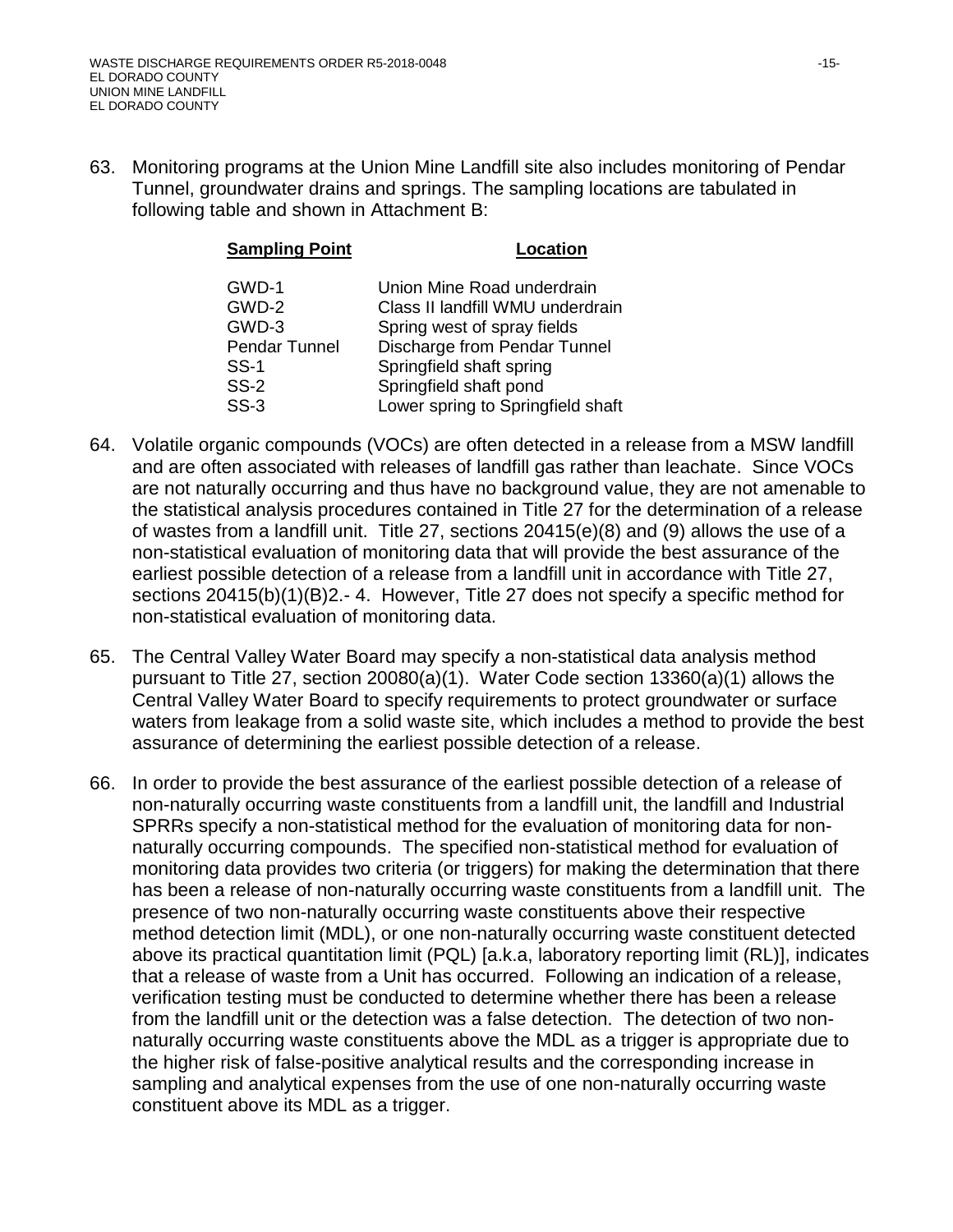$\overline{a}$ 

- 67. For a naturally occurring constituent of concern, the Title 27 requires concentration limits for each constituent of concern be determined as follows:
	- By calculation in accordance with a statistical method pursuant to Title 27, section 20415(e)(8); or
	- By an alternate statistical method meeting the requirements of Title 27, section 20415(e)(8)(E).
- 68. The Discharger submitted a *Water Quality Protection Standard* (1998 *WQPS*) report in 1998 proposing statistical data analysis methods to calculate concentration limits for each monitored constituent in accordance with Title 27. The 1998 *WQPS* report proposed to use interwell data analysis to calculate tolerance interval for the monitored constituents. MRP R5-2006-0020 allowed the Discharger to update the concentration limits at least annually. The Discharger annually updated concentration limits and presented them in second semiannual monitoring reports until 2015. In 2015, proposed concentration limits for chloride, nitrate-N and potassium at the WMU-1 were 60 percent lower than the previous 5 years average. The Discharger again updated concentration limits in Spring 2016 and concentration limits for the WMU-1 were higher than last 5-year average before 2015, by 300 percent for chloride and 550 percent for nitrate-N. On 26 September 2016 <sup>2</sup>, the Central Valley Water Board requested the Discharger to submit an updated WQPS report based upon concerns with elevated concentration limits proposed by the Discharger in the *Spring 2016 Semiannual Monitoring Report*. In response to the letter, the Discharger submitted a "*Statistical Analysis of Background Data and Development of Site Concentration Limits*" report in Appendix D of the *Fall 2017 Semiannual Monitoring Report*. These WDRs use concentration limits proposed in *Fall 2017 Semiannual Monitoring Report, however* Title 27 §20400 (b) allows the Central Valley Water Board to approve, modify or disapprove each proposed limit and each proposed statement. The Discharger shall submit an updated WQPS report with the statistical method to be approved by the Central Valley Water Board staff, as described in Provision H.16.E.

# **GROUNDWATER CONDITIONS**

- 69. Arsenic and iron are naturally occurring constituents in groundwater at the Union Mine Landfill site and are not used for detection monitoring for the landfill WMUs. See Finding 39.
- 70. During the 2017 second semiannual sampling event, concentration limit exceedances were observed for monitoring parameters in downgradient groundwater monitoring wells. The table below summarizes the monitoring parameter concentrations detected in the groundwater monitoring wells for MWU-1 and their associated concentration limits.

<sup>2</sup> Letter "Response to Discharger Request to Reconsider Additional Approved Work, Union Mine Landfill, El Dorado County" dated 26 September 2016.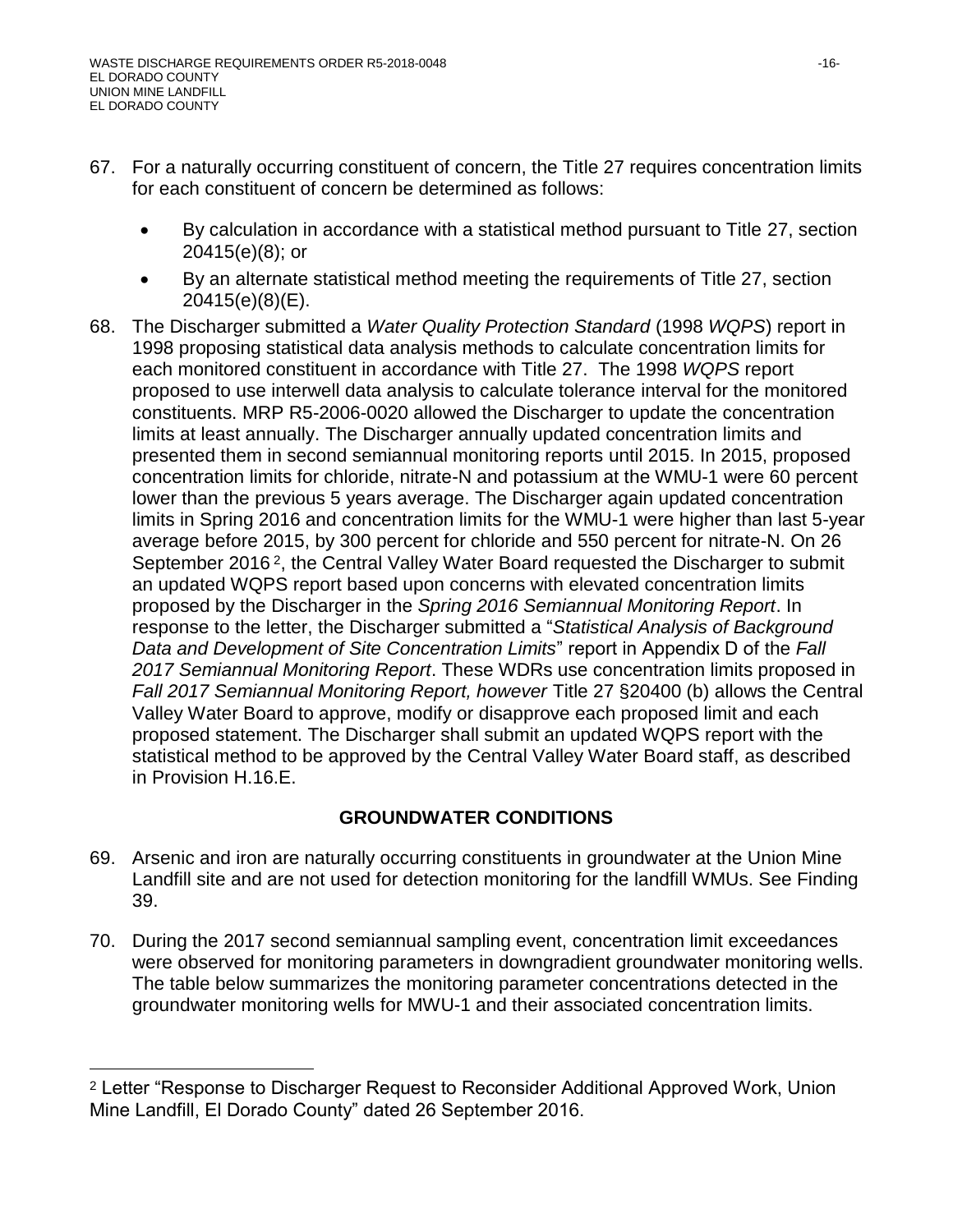| <b>Monitoring</b><br><b>Parameter</b> | <b>MW-5</b> | $MW-6$    | <b>MW-7</b>     | <b>MW-9</b> | <u>MW-</u><br><u>10</u> | MW-<br>11 | MW-<br><u>12</u> | <u>MW-</u><br><u>13</u> | $UM-3$    | $\underline{\mathsf{CL}}^a$ |
|---------------------------------------|-------------|-----------|-----------------|-------------|-------------------------|-----------|------------------|-------------------------|-----------|-----------------------------|
| <b>TDS</b>                            | 290         | 340       | 300             | 290         | 360                     | 170       | 510              | 650 b                   | 290       | 608                         |
| <b>Bicarbonate</b>                    | 210         | 190       | 250             | 250         | 220                     | 76        | 210              | 500 b                   | 220       | 316.7                       |
| Alkalinity                            | 210         | 190       | 250             | 250         | 220                     | 76        | 210              | 500 $b$                 | 220       | 316.7                       |
| Chloride                              | 2.1         | 3.8       | 1.6             | 1.6         | 3.5                     | 12        | $<$ RL           | 55 <sup>b</sup>         | 21        | 40                          |
| Nitrate-N                             | <b>ND</b>   | <b>ND</b> | <b>ND</b>       | <b>ND</b>   | <b>ND</b>               | <b>ND</b> | <b>ND</b>        | $<$ RL                  | $<$ RL    | 1.74                        |
| Sulfate                               | 37          | 110       | 27              | 27          | 70                      | 32        | 32               | 72                      | 39        | 198.3                       |
| Calcium                               | 70          | 54        | 23              | 29          | 65                      | 10        | 61               | 75                      | 31        | 168                         |
| Magnesium                             | 11          | 10        | 4.0             | 11          | 8.2                     | 11        | 23               | 40 <sup>b</sup>         | 14        | 27.5                        |
| Potassium                             | $<$ RL      | $<$ RL    | 1.2             | 1.4         | $<$ RL                  | 0.41      | 7 <sup>b</sup>   | 7.1 <sup>b</sup>        | 1.3       | 4.43                        |
| Sodium                                | 13          | 22        | 62 <sup>b</sup> | 38          | 17                      | 10        | 39               | 36                      | 59 b      | 55.1                        |
| Arsenic                               | 0.0033      | 0.0025    | 0.0067          | 0.0097      | 0.0067                  | 0.0040    | 0.140            | 0.0063                  | 0.004     | $\blacksquare$              |
| Iron                                  | ND          | <b>ND</b> | $<$ RL          | 0.14        | 0.58                    | 4.0       | 0.83             | 0.610                   | <b>ND</b> | $\overline{\phantom{0}}$    |

CL - Concentration Limit<br>ND - Non-detect

Non-detect

RL-<br>Reporting limit

All concentrations are in mg/L<br>a Fall 2017 Semiannual Mo

**<sup>a</sup>** *Fall 2017 Semiannual Monitoring Report* **b** Concentration limit exceedance

- 
- 71. The following table summarizes the monitoring parameter concentrations in groundwater monitoring wells for MWU-2 and their associated concentration limits.

| <b>Monitoring</b><br><b>Parameter</b> | <b>MWA</b>       | <b>MWC</b> | <b>Concentration Limit<sup>a</sup></b> |
|---------------------------------------|------------------|------------|----------------------------------------|
| <b>TDS</b>                            | 200              | 390        | 576                                    |
| <b>Bicarbonate</b>                    | 60               | 140        | 202.8                                  |
| Alkalinity                            | 60               | 140        | 202.8                                  |
| Chloride                              | 13               | 54         | 73.3                                   |
| Nitrate-N                             | $<$ RL           | < RL       | 0.97                                   |
| Sulfate                               | 86               | 99         | 156.6                                  |
| Calcium                               | 27               | 52         | 96.4                                   |
| Magnesium                             | 8.2              | 16         | 28.1                                   |
| Potassium                             | 7.7 <sup>b</sup> | 3.3        | 3.5                                    |
| Sodium                                | 10               | 27         | 38.4                                   |
| Arsenic                               | $<$ RL           | 0.0026     |                                        |
| Iron                                  | $<$ RL           | < RL       |                                        |

ND – Non-detect

RL – Reporting limit

All concentrations are in mg/L

**<sup>a</sup>** *Fall 2017 Semiannual Monitoring Report*

**b** Concentration limit exceedance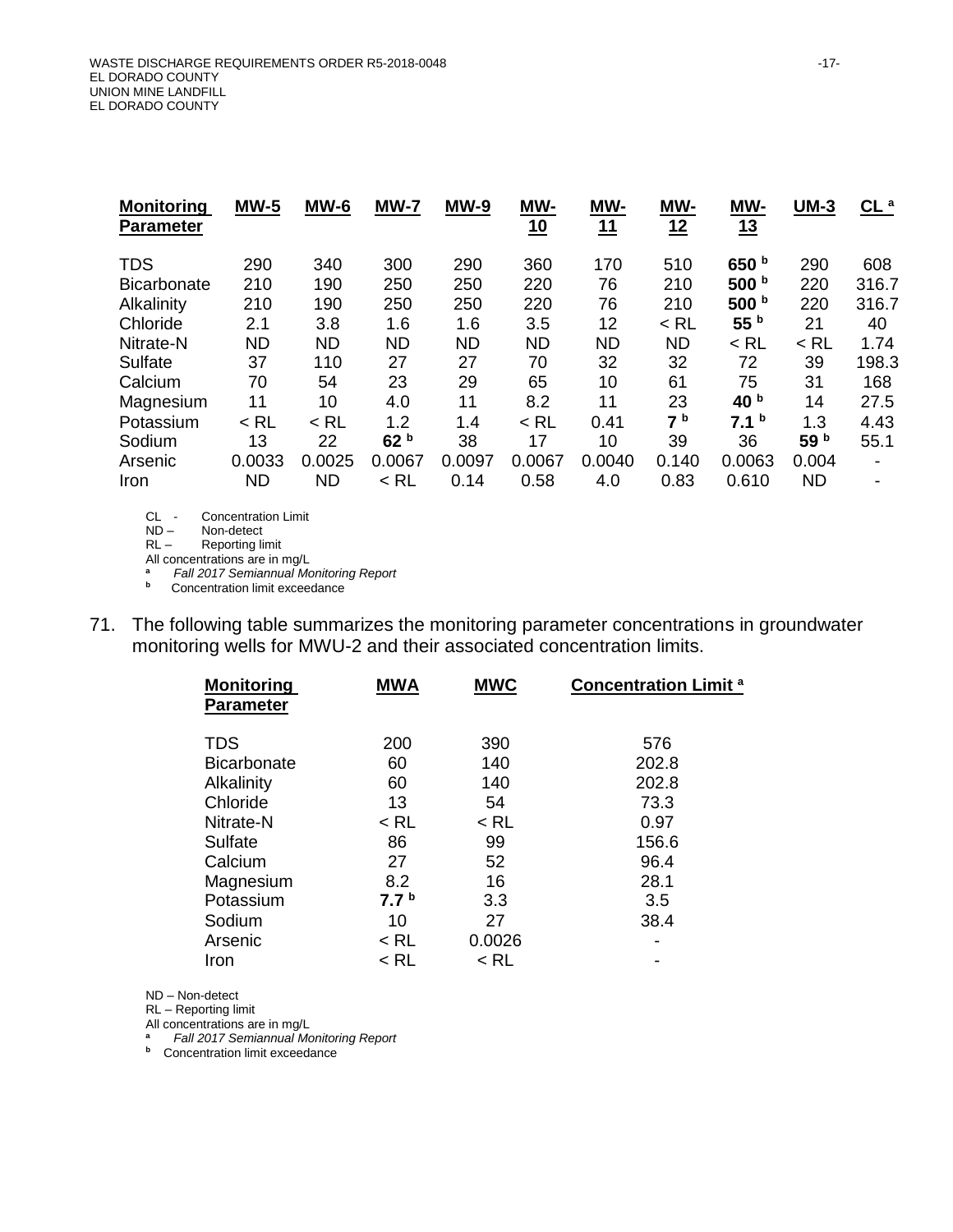- 72. VOCs were not detected in groundwater monitoring wells during the second semiannual 2017 sampling event. Acetone, reported as a laboratory contaminant, has been intermittently detected in past sampling events.
- 73. Based on the groundwater elevation and the monitoring well screen depth provided in Finding 56, background well MW-6 and MW-10, and detection wells MW-7, MW-9 and UM-3 are monitoring the groundwater quality in the deeper groundwater zone. The Discharger installed monitoring wells MW-12 and MW-13 to monitor the shallow groundwater in the vicinity of MW-9 in October 2016. MW-13 is 47.6 feet deep and the screen interval is 29 to 46 ft from the top of the casing. During the last sampling event, this monitoring well had 1.5 feet of water column. The depth and/or screen depth of MW-13 may not be adequate to yield a representative sample of groundwater quality. The Discharger shall monitor the groundwater elevation quarterly, and lower the screen interval as described in Provision H.16.F. Additionally, monitoring well MW-11 is 80 feet deep with a screen interval from 58 to 78 feet from the top of the casing and pump inlet depth located 77.50 feet below the top of the casing. The groundwater level in this monitoring well historically varied between 37 and 51 feet from top of casing. Title 27 §20415 (b)(1)(B) requires the monitoring points to be installed at appropriate location and depths to yield groundwater samples from uppermost aquifer that represent the quality of groundwater passing the Point of Compliance and to allow for the detection of a release from the unit. The Discharger shall analyze historical groundwater depth variation in each of the detection monitoring wells that monitor the groundwater shallow zone, and evaluate the monitoring well's depth, screen interval and pump intake depth in compliance with Title 27 requirements, as described in Provision H.16.F
- 74. Monitoring parameter concentration limit exceedances in down gradient monitoring wells for WMU-1 may indicate that groundwater has been impacted by a release from the WMUs at the site. The following constituent concentration limit exceedances were observed in monitoring wells during second semiannual 2017 sampling event:
	- MW-7 Sodium
	- MW-12 Potassium
	- MW-13 TDS, bicarbonate, alkalinity, chloride, magnesium and potassium
	- UM-3 Sodium

Concentration limit exceedance for sodium were historically observed in monitoring wells MW-9, MW-7 and UM-3 till 2015. MW-7 shows an increasing trend for sodium concentration based on the data set from 2006 to 2017. MW-9 and UM-3 showed decreasing trends from 2006 to 2014 and show increasing trends after 2014 except the second semiannual 2017 sampling event. Elevated concentrations of chloride, magnesium and potassium were observed in the newly installed monitoring wells MW-12 and MW-13 compared to other detection wells for WMU-1. Although the chloride concentration in MW-12 was below the laboratory reporting limit during the fourth quarter 2017 sampling event, based on the detection history at this location, it may be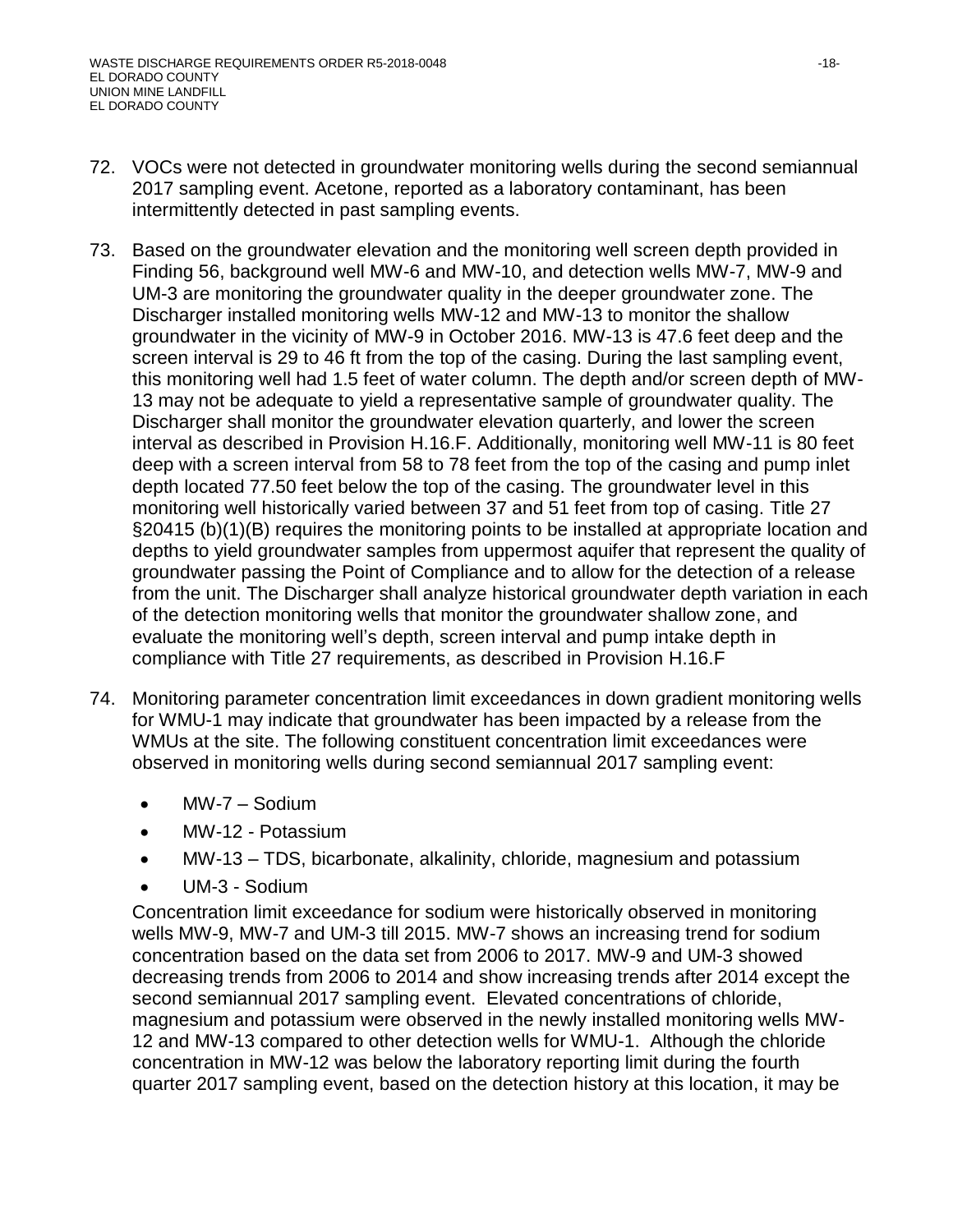an anomalous detection. A timeseries plot of chloride and potassium in monitoring well UM-3 show an increasing trend.

TDS concentration exceeded EPA recommended water quality criteria for taste and odor (250 mg/L) and even the California secondary MCL for taste and odor (500 mg/L) in MW-12 and MW-13 during second semiannual 2017 sampling event. Additionally, cobalt and zinc (5-year inorganic COCs) were observed at elevated concentrations in MW-11 while other detection monitoring wells for WMU-1 show non-detects for cobalt and zinc during three sampling events from 2006 to 2016. These concentration limit exceedances, increasing trends, and elevated concentrations of monitoring parameters and 5-year inorganic COCs may indicate that groundwater has been impacted by a release from the WMUs at the site. The Discharger shall evaluate the source of these groundwater impacts, the lateral and vertical extent of the groundwater impact or release migration, and propose corrective actions as described in Provision H.16.G.

- 75. Based on the complex hydrogeology of the site, and activities at the site prior to the landfill, developing a conceptual site model will provide a better understanding of the site characteristics, source characteristics, release, transport mechanisms and pathways, actual/potential receptors, and site risks. This Order in Provision H.16.H requires the Discharger to submit a work plan to develop a conceptual site model to determine, but not limited to,
	- The nature of shallow zone groundwater flow in the vicinity of the Facility,
	- Effect of groundwater flow, elevation and characteristics in fractured bedrock beneath the Facility,
	- Effect of groundwater flow and characteristics, if any, from historic mine related features at the Facility.
	- The nature of groundwater exhibiting surface expression within the Facility,
	- The effect of spray fields associated with the WWTP on local groundwater flow, and
	- Effect of a release, if any, from the WMU(s) on local groundwater quality, and findings and results of Provision H.16.G.
- 76. During the second semiannual 2017 sampling event, monitoring well MW-A showed a concentration limit exceedance for potassium. The Discharger suggested that the continuous concentration limit exceedance of potassium at monitoring well MWA is most likely due to the clay liner installed below the Class II surface impoundment. The Class II surface impoundment liner system consists of, top to bottom, a 60-mil HDPE geomembrane, two-foot clay liner and two gravel filled leak detection and collection trenches running the length of the Class II surface impoundment. The leak detection and collection layer collects liquid that may leak through the Class II surface impoundment liner system and acts as an underdrain to collect seasonally rising underlying groundwater. The Class II surface impoundment LCRS sump collects liquid from the leak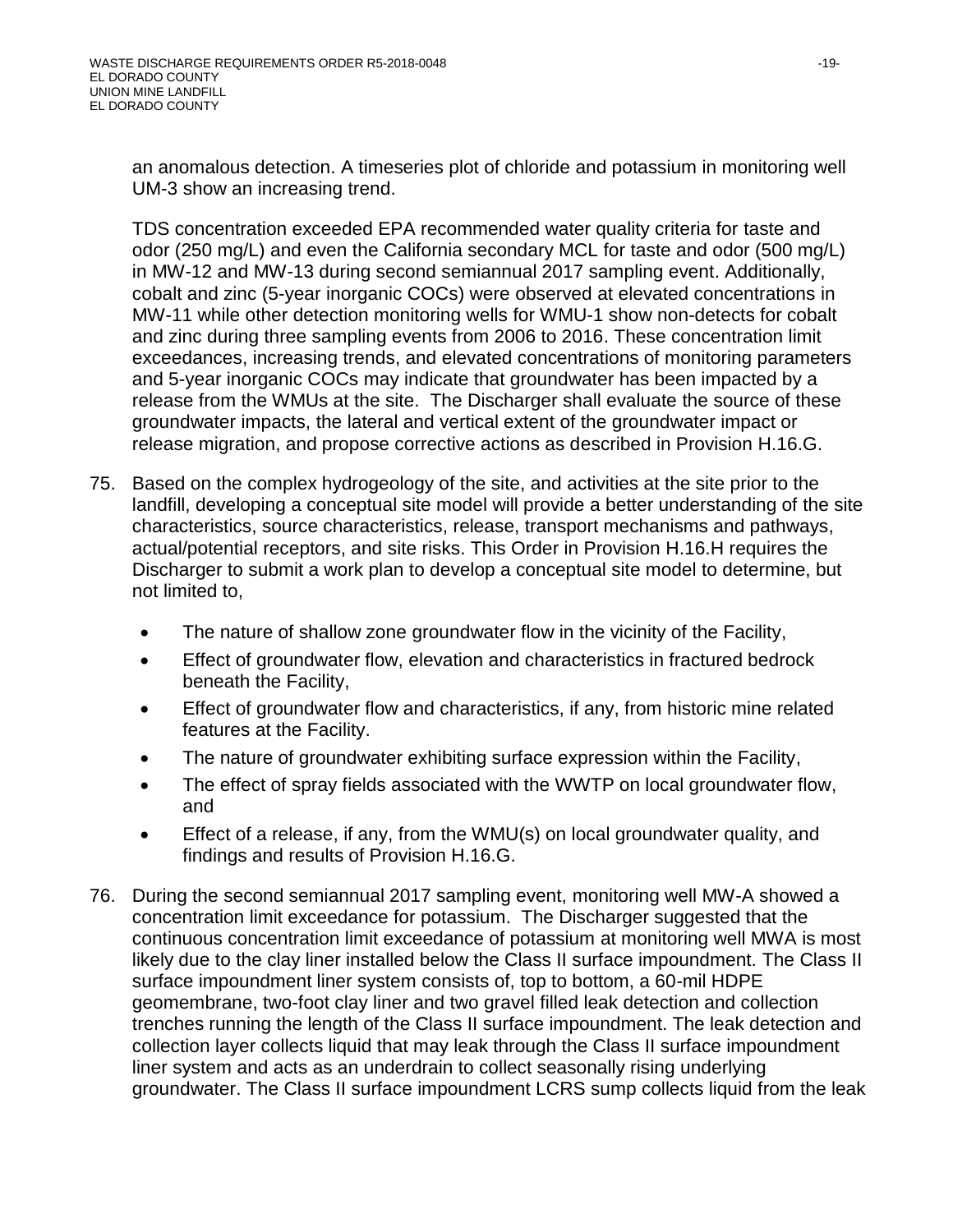detection and collection layer. Estimated volume of liquid pumped from the Class II surface impoundment LCRS sump back to the Class II surface impoundment was 2,000 gal in 2017. The leak detection and collection layer may not be collecting all liquid coming in contact with the clay liner. Liquid not collected in the leak detection and collection layer may be passing the Class II surface impoundment LCRS sump and may cause continuous concentration limit exceedance for potassium in MW-A. Further, it is unclear whether the liquid in the Class II surface impoundment LCRS sump is leachate or groundwater. No liquid was collected in the suction lysimeters installed below the Class II surface impoundment leak detection and collection layer. The Discharger reported that the lysimeters L2N and L2S do not collect sufficient liquid for sampling because a significant capillary zone does not develop in the crushed rock fill beneath the Class II surface impoundment. An action leakage rate cannot be established for the Class II surface impoundment geomembrane (primary liner) because of the way that the Class II surface impoundment was constructed. Since there is no reliable vadose zone monitoring for the Class II surface impoundment, the Discharger shall perform a leak location test as described in Provision H.16.K, to check whether the Class II surface impoundment geomembrane liner is leaking.

77. Groundwater drains and the Pendar Tunnel were monitored per MRP R5-2006-0020; and second semiannual 2017 sampling event sampling analytical data are summarized in following table.

| <b>Parameter</b>                  | GWD-1  | GWD-2 | GWD-3 | Pendar<br><b>Tunnel</b> | <b>Concentration Limit</b><br>(Fall 2017 Semiannual<br><b>Monitoring Report)</b> |
|-----------------------------------|--------|-------|-------|-------------------------|----------------------------------------------------------------------------------|
| pH                                | 6.58   | 6.85  | Dry   | Dry                     |                                                                                  |
| Specific conductance,<br>umhos/cm | 212    | 375   |       |                         |                                                                                  |
| TDS, mg/L                         | 180    | 280   |       |                         | 239.3                                                                            |
| Arsenic, mg/L                     | $<$ RL |       |       |                         | 0.052                                                                            |
| Iron, mg/L                        | $<$ RL |       |       |                         | 0.22                                                                             |
| Sulfate, mg/L                     | 57     | 77    |       |                         | 76.5                                                                             |

RL – Reporting limit

78. Concentration limit exceedance was observed for TDS and sulfate at location GWD-2 which is the Class II Expansion landfill WMU underdrain discharge. The Class II Expansion landfill WMU underdrain was constructed to maintain 5 feet separation from base of the waste to highest anticipated elevation of underlying groundwater required by Title 27 §20240 (c). The monitoring well directly downgradient (approximately 500 feet) to the Class II Expansion landfill WMU is UM-3 which shows a concentration limit exceedance for sodium and increasing concentration trends for chloride and potassium. The Class II Expansion landfill WMU underdrain discharge may indicate that the groundwater quality underlying the Class II Expansion landfill WMU may be impacted by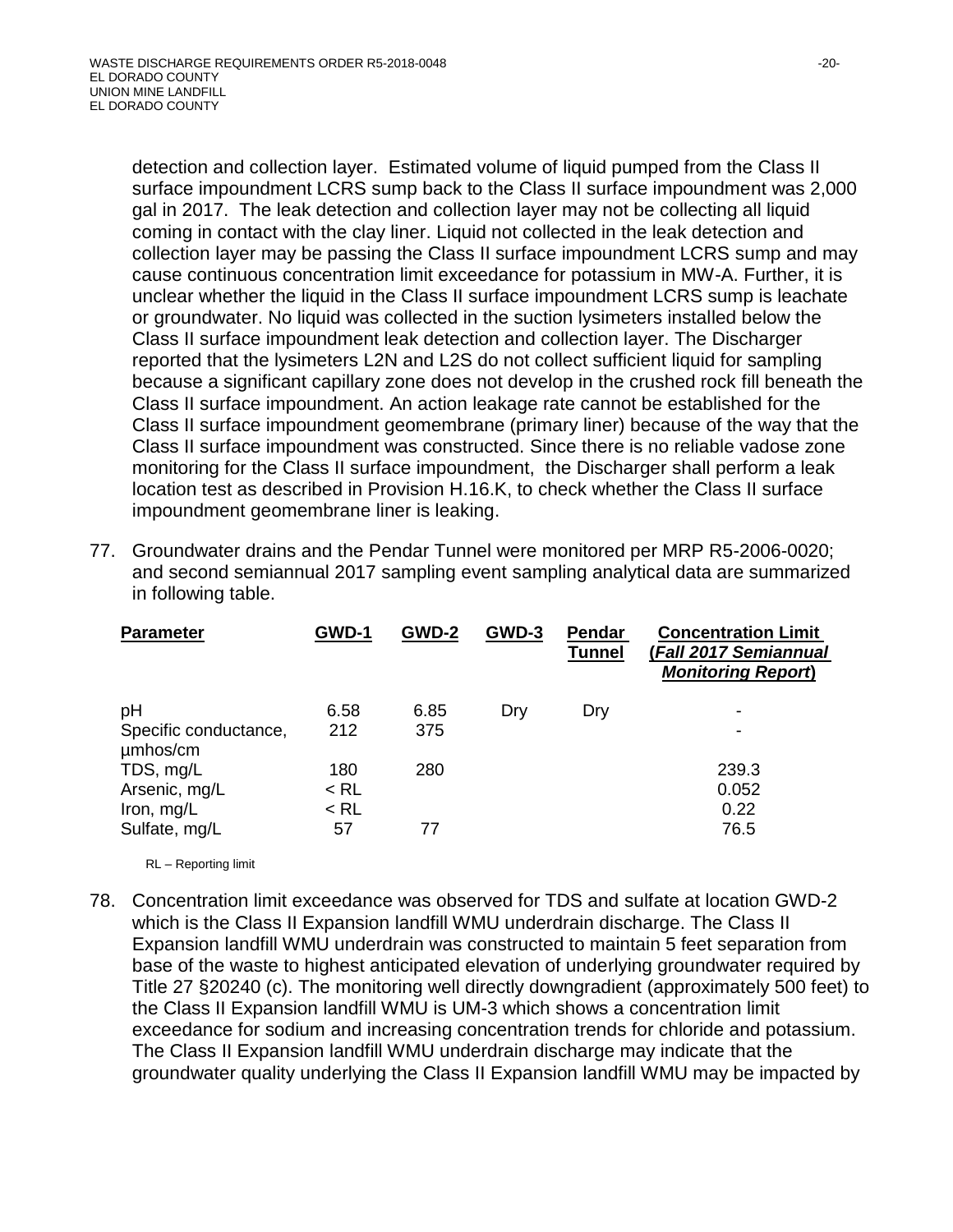the landfill waste. The GWD-2 will be sampled and analyzed for additional constituents per MRP R5-2018-0048.

79. In 2014, the Discharger was requested to sample and analyze the Springfield shaft spring which was added to Groundwater Drains and Pendar Tunnel monitoring by Central Valley Water Board staff. Second semiannual 2017 sampling event analytical data for Springfield shaft springs is summarized in the table below, with associated surface water concentration limits.

| <b>Monitoring</b><br><b>Parameter</b> | <b>SS-1</b> | <b>SS-2</b>             | <u>SS-3</u>          | <b>Concentration</b><br><u>Limit (<i>Fall</i> 2017</u><br><b>Semiannual</b><br><b>Monitoring Report)</b> |
|---------------------------------------|-------------|-------------------------|----------------------|----------------------------------------------------------------------------------------------------------|
| <b>TDS</b>                            | 460         | Not<br>Sampled<br>- Dry | Not Sampled<br>- Dry | 251.4                                                                                                    |
| <b>Bicarbonate</b>                    | 290         |                         |                      | 284.7                                                                                                    |
| Alkalinity                            | 290         |                         |                      | 284.7                                                                                                    |
| Chloride                              | 59          |                         |                      | 51.5                                                                                                     |
| Nitrate-N                             | $<$ RL      |                         |                      | 2.44                                                                                                     |
| Sulfate                               | 96          |                         |                      | 76.7                                                                                                     |
| Calcium                               | 93          |                         |                      | 42.6                                                                                                     |
| Magnesium                             | 26          |                         |                      | 17                                                                                                       |
| Potassium                             | 5.2         |                         |                      | 13.4                                                                                                     |
| Sodium                                | 32          |                         |                      | 32.7                                                                                                     |
| Arsenic                               | 1.4         |                         |                      | 0.11                                                                                                     |
| Iron                                  | 14          |                         |                      | 0.275                                                                                                    |

All concentrations are in mg/L

#### **LINER PERFORMANCE DEMONSTRATION**

- 80. On 15 September 2000 the Central Valley Water Board adopted Resolution No. 5-00-213 *Request For The State Water Resources Control Board To Review The Adequacy Of The Prescriptive Design Requirements For Landfill Waste Containment Systems To Meet The Performance Standards Of Title 27*. The State Water Board responded, in part, that "a single composite liner system continues to be an adequate minimum standard" however, the Central Valley Water Board "should require a more stringent design in a case where it determines that the minimum design will not provide adequate protection to a given body of groundwater."
- 81. In a letter dated 17 April 2001, the Executive Officer notified Owners and Operators of Solid Waste Landfills that "the Board will require a demonstration that any proposed landfill liner system to be constructed after 1 January 2002 will comply with Title 27 performance standards. A thorough evaluation of site-specific factors and cost/benefit analysis of single, double, and triple composite liners will likely be necessary."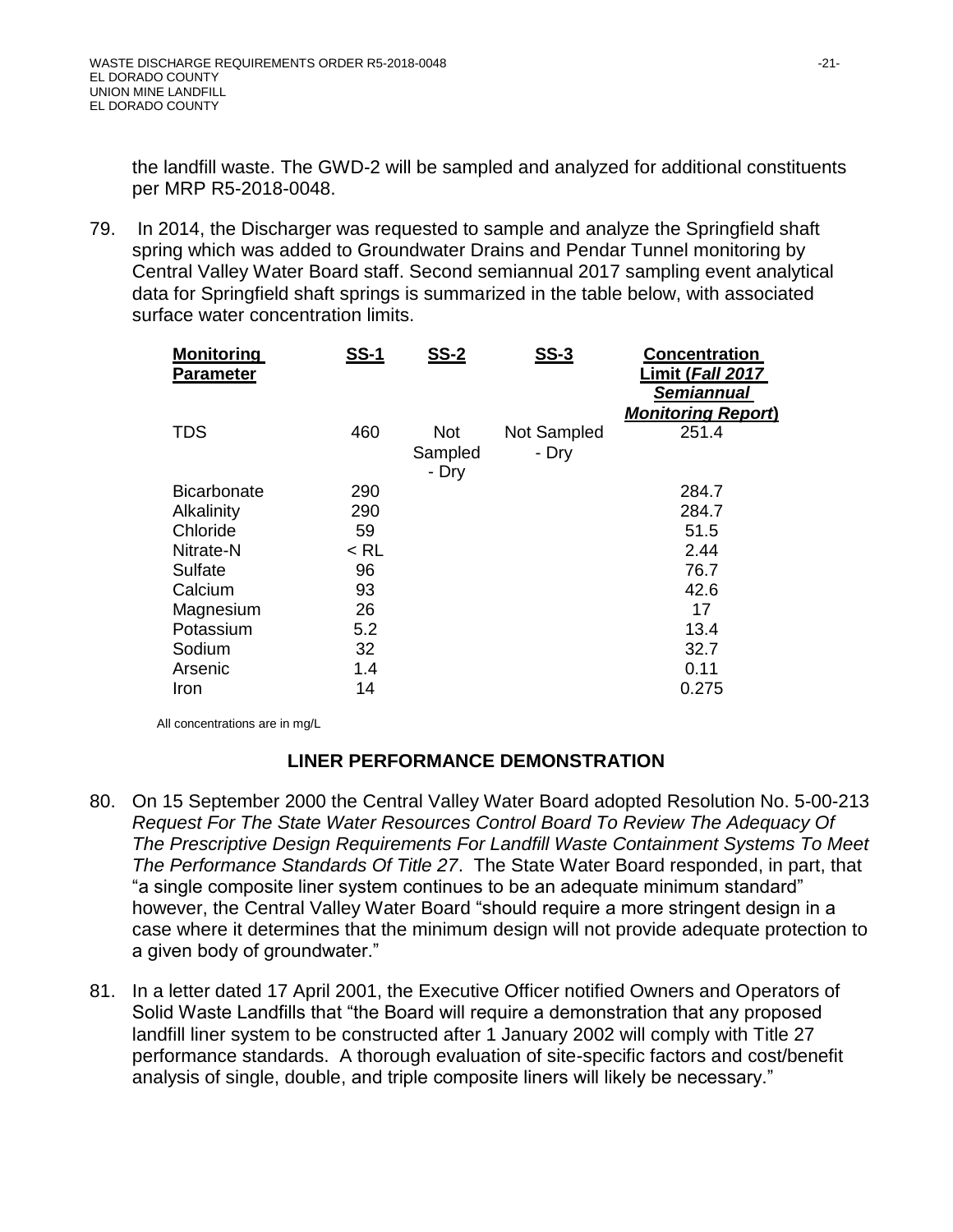82. The Discharger is not proposing any additional expansions of the landfill WMU at this time. If the Discharger proposes any expansion in the future they will need to perform a demonstration that any proposed liner system will comply with Title 27 performance standards.

#### **CONSTRUCTION AND ENGINEERED ALTERNATIVE**

#### **Landfill WMUs**

- 83. The existing 35.3-acre Class III Old landfill WMU is unlined and constructed over native materials. The Class III Old landfill WMU was sited above-grade over some of the mine's interconnected stopes, shafts and tunnels. This unit no longer accepts wastes.
- 84. According to the 2018 ROWD/JTD, 33.1 acres of the Class III Old landfill WMU have received final cover and 2.2 acres remains to be closed. The Class III Old landfill WMU was closed in portions at different time periods and the type of final cover and its components are described in Finding 7.
	- 4.9 acres were closed in 1997 in accordance with CCR Title 23
	- 14.6 acres were closed in 1998 in accordance with CCR Title 14
	- 13.6 acres were close in 2007 in accordance with CCR Title 27.
- 85. The closed Class III Old landfill WMU was operated prior to the adoption of MSW landfill regulations that required groundwater separation from bottom of waste to the highest anticipated elevation of underlying groundwater or the unsaturated zone monitoring.
- 86. The LCRS of the Class III Old landfill WMU consists of toe drains consisting of a gravelfilled trench that runs the length of north and northeast perimeter of the Class III Old landfill WMU and the junction (southwest of the Class III old landfill WMU) between the Class III Old and Class II Expansion landfill WMUs. The purpose of the drain is to collect leachate generated at the toe of the Class III Old landfill WMU and transfer the leachate to the Class II surface impoundment.
- 87. The LFG extraction system at the closed portion of the Class III Old landfill WMU consists of 23 vertical landfill gas extraction wells, designated EW-1 through EW-23, and the landfill gas piping system. The extraction landfill gas reports to an enclosed flare and/or to three 70 killowalt microturbines. The condensate from the landfill gas extraction is discharged to the Class II surface impoundment.
- 88. The Landfill gas monitoring program at the Facility consists of 7 perimeter LFG probes: GP-1, GP-2, GP-4A (shallow), GP-4B (deep), GP-5, GP-6, GP-7S (shallow), GP-7D (deep) and GP-8.
- 89. On 17 June 1993, the State Water Board adopted Resolution 93-62 implementing a State Policy for the construction, monitoring, and operation of municipal solid waste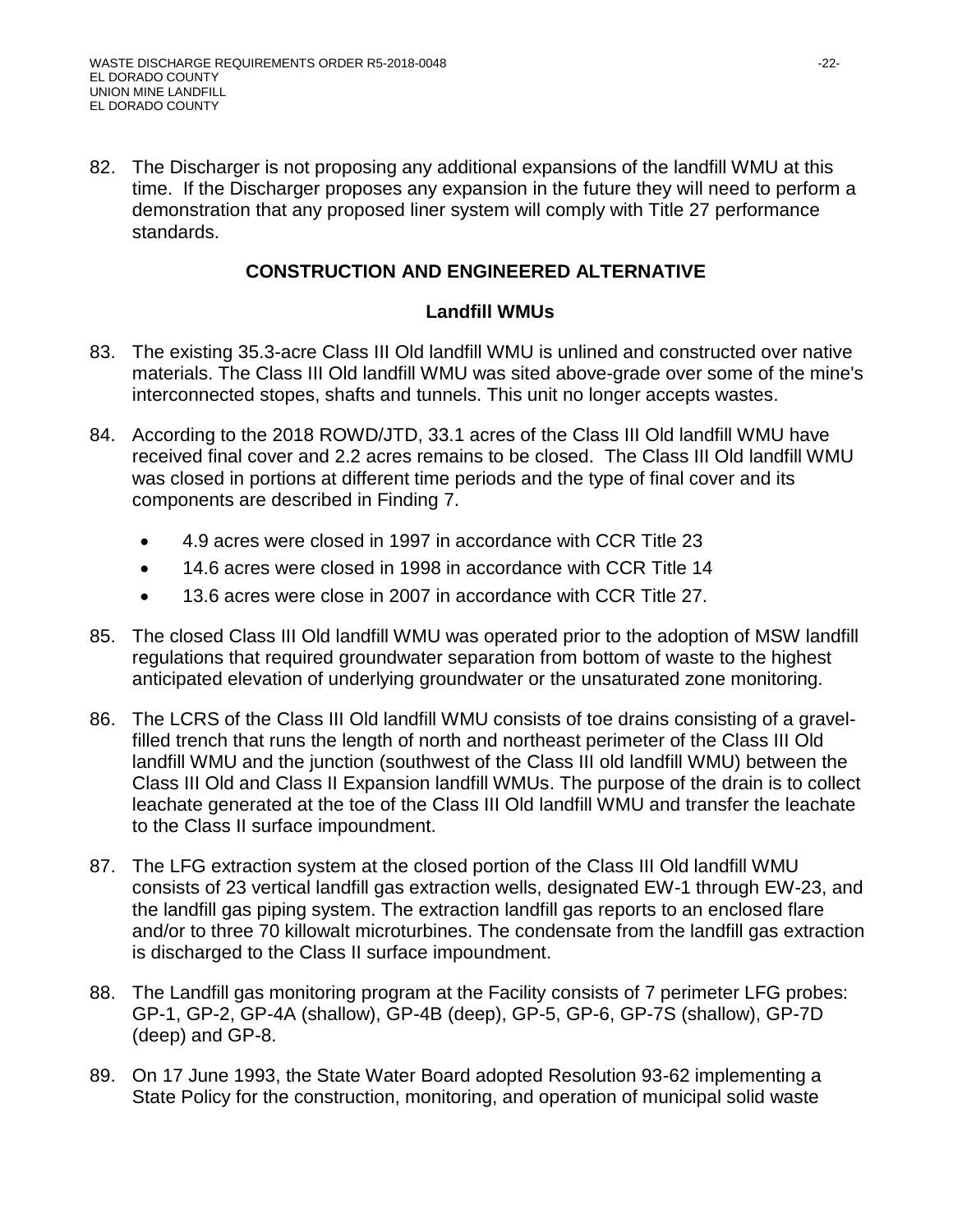landfills that is consistent with the federal municipal solid waste regulations promulgated under 40 Code of Federal Regulations section 258 (a.k.a, Subtitle D). Resolution 93-62 requires the construction of a specified composite liner system at new municipal solid waste landfills, or expansion areas of existing municipal solid waste landfills, that receive wastes after 9 October 1993. Resolution 93-62 also allows the Central Valley Water Board to consider the approval of engineered alternatives to the prescriptive standard. Section III.A.b. of Resolution 93-62 requires that the engineered alternative liner systems be of a composite design similar to the prescriptive standard.

- 90. Title 27, section 20080(b) allows the Central Valley Water Board to consider the approval of an engineered alternative to the prescriptive standard. In order to approve an engineered alternative in accordance with Title 27, sections 20080(c)(1) or (2), the Discharger must demonstrate that the prescriptive design is unreasonably and unnecessarily burdensome and will cost substantially more than an alternative which will meet the criteria contained in Title 27, section 20080(b), or would be impractical and would not promote attainment of applicable performance standards. The Discharger must also demonstrate that the proposed engineered alternative liner system is consistent with the performance goal addressed by the particular prescriptive standard, and provides protection against water quality impairment equivalent to the prescriptive standard in accordance with Title 27, section 20080(b)(2).
- 91. Water Code section 13360(a)(1) allows the Central Valley Water Board to specify the design, type of construction, and/or particular manner in which compliance must be met in waste discharge requirements or orders for the discharge of waste at solid waste disposal facilities.
- 92. The 6.0-acre Class II Expansion landfill WMU constructed in 1996, is lined with a composite liner system as described in Finding 7. The Class II Expansion landfill WMU has a LCRS which consists of perforated HDPE pipes that transition to a solid wall HDPE pipe which discharges leachate collected from the Class II Expansion landfill WMU to the Class II surface impoundment.
- 93. The depth of fluid on the landfill liner shall not exceed 30 centimeters (cm) [40 CFR §258.40 (a)(2)]. The leachate collected from the Class II Expansion landfill WMU LCRS layer is conveyed to the Class II surface impoundment by gravity flow. The Class II Expansion landfill WMU floor slope and elevation difference between the Class II Expansion landfill WMU LCRS and the discharge point at the Class II surface impoundment allow the leachate from the Class II Expansion landfill WMU to drain by gravity flow without head buildup on the primary liner. Title 27 §20340 (d) requires the LCRS to be designed and operated to function without clogging through the schedule closure of the Unit and during the post closure maintenance period. Due to the way of the Class II Expansion landfill WMU LCRS construction, it cannot be tested for its proper operation. However, the LCRS collection pipes were provided with cleanout connections. The Discharger shall propose testing method to check LCRS collection pipes for clogging, as described in Provision H.16.L.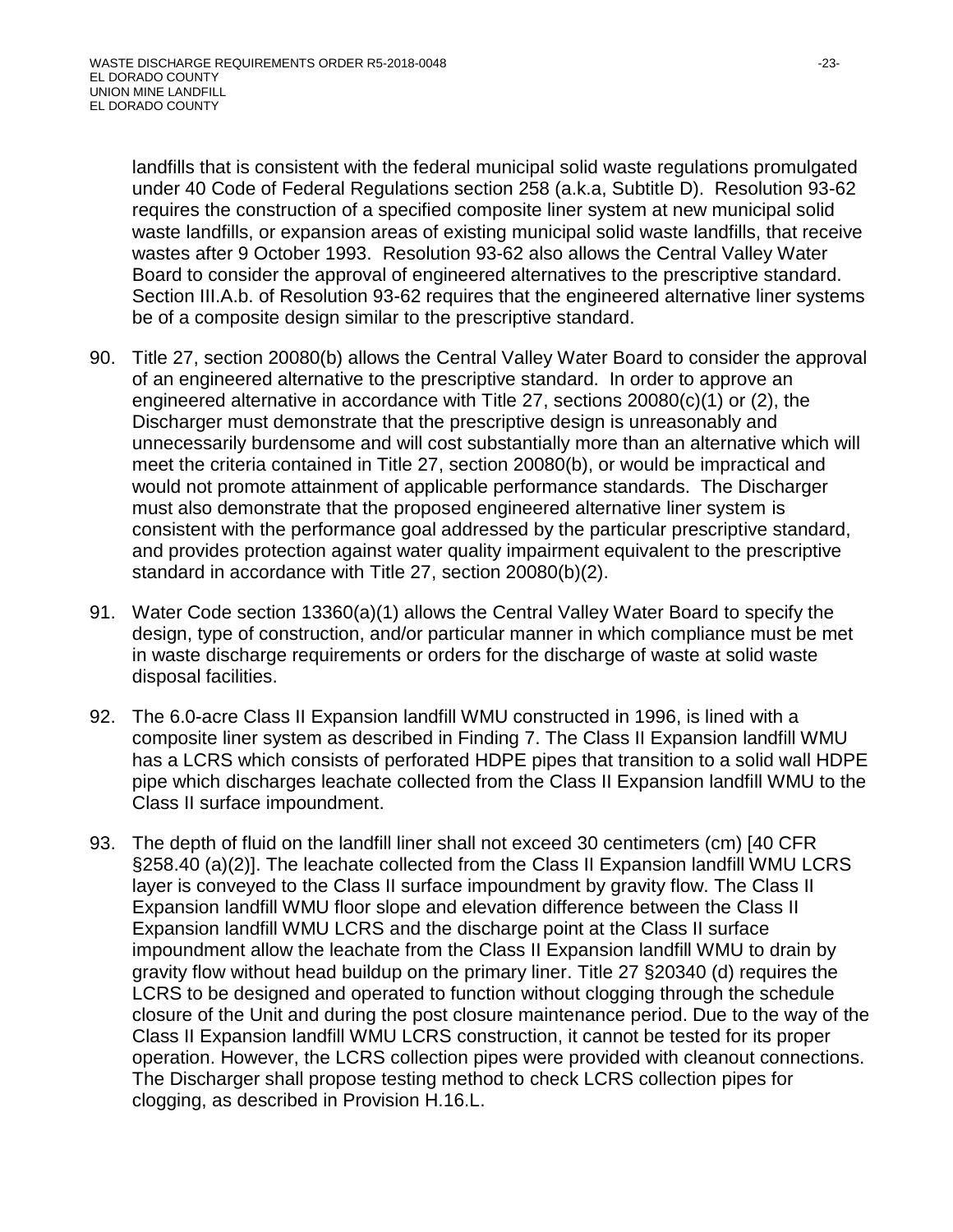- 94. The Discharger constructed a groundwater underdrain and a compacted fill layer to maintain a 5-foot minimum separation between groundwater and wastes at the side slopes of the landfill. The underdrain consists of one foot of gravel on the base and sideslopes, toe drains, and piping.
- 95. Title 27 section 20370(a) requires Class II units to be designed to withstand the maximum credible earthquake (MCE) without damage to foundation or containment structures. The Class II Expansion landfill WMU was designed and constructed prior to this regulatory requirement.
- 96. Waste types allowed to discharge to the Class II Expansion landfill WMU are given in Finding 18. The Discharger suspends waste disposal to the Class II Expansion landfill WMU during the rainy season. When the Discharger suspends waste disposal at the Class II Expansion landfill WMU, sludge from the WWTP can be hauled for off-site disposal.
- 97. The volumetric capacity and site life estimate provided in the JTD/ROWD document indicates that the estimated closure date of the Class II landfill WMU is 2029.

#### **Class II Surface Impoundment**

- 98. The two-million-gallon capacity Class II surface impoundment was constructed in 1992 with a liner system consisting of, from top to bottom: a 60-mil HDPE geomembrane, a two-foot clay liner with 1x10-7 cm/sec hydraulic conductivity, and two gravel filled leachate collection trenches running the length of the surface impoundment. The two gravel filled leachate collection trenches function as a leak detection and collection layer to the Class II surface impoundment liner system and discharge collected liquid to the Class II surface impoundment LCRS sump.
- 99. The Class II surface impoundment shall receive the liquid wastes listed in Finding 23.
- 100. The liquid stored in the Class II surface impoundment is pumped and treated at the onsite WWTP which was constructed to primarily treat liquid stored in the Class II surface impoundment. The liquid waste stored in the Class II surface impoundment is currently managed through solar evaporation; and is only pumped to the WWTP for treatment when necessary to maintain the freeboard requirements, as provided in the ROWD/JTD document. The monthly volume of leachate inflow, rainfall, and liquid pumped from the Class II surface impoundment to the WWTP; and the freeboard level at the Class II surface impoundment are being monitored by the Discharger. The monthly records in the monitoring reports show that the Class II surface impoundment's capacity and freeboard requirements are adequately managed.
- 101. Inflow volumes: LFG condensate, liquid from septage truck washout area discharged to the Class II surface impoundment, and liquid pumped from the Class II surface impoundment LCRS sump back to the Class II surface impoundment have not been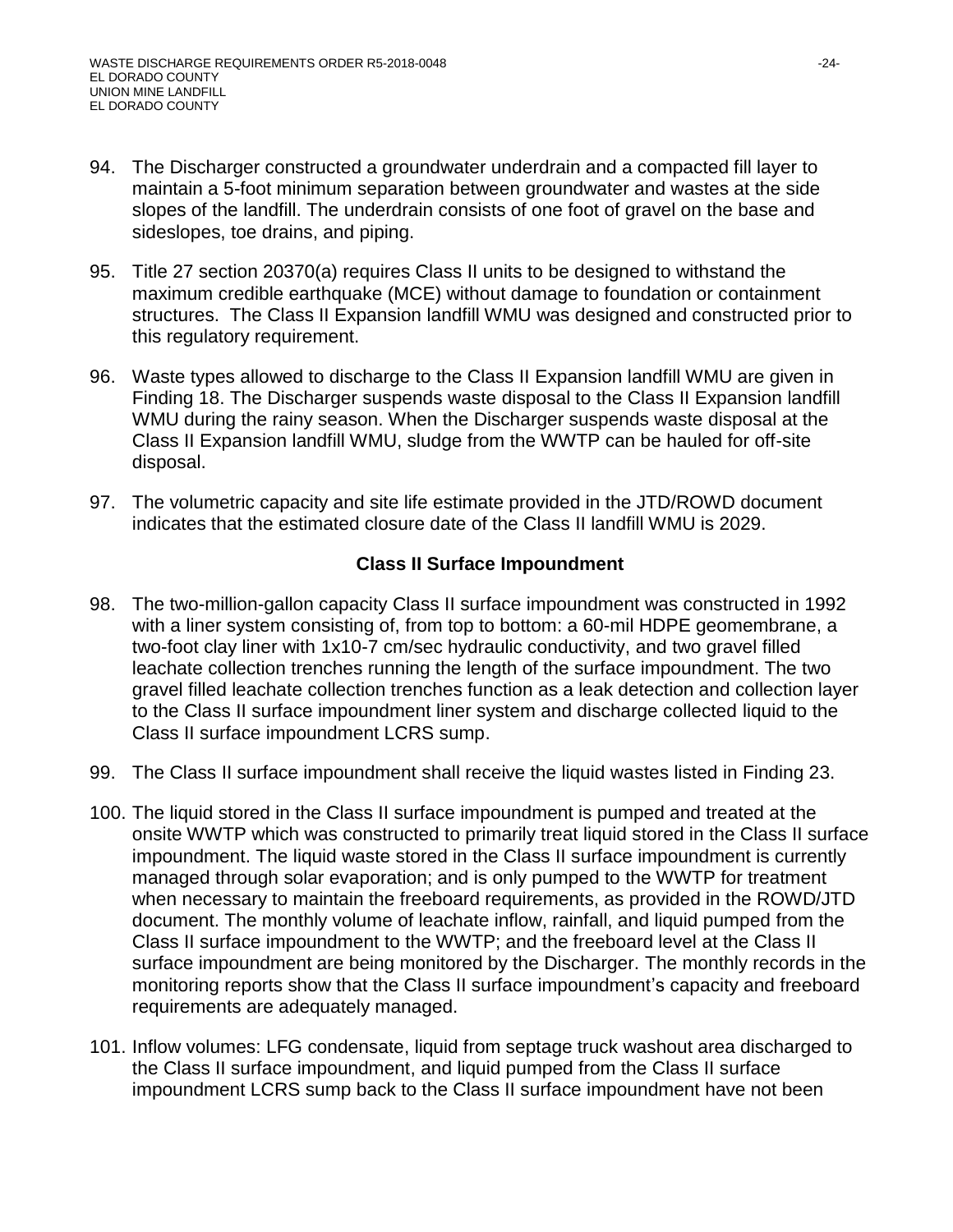monitored by the Discharger. The discharger shall measure and record the LFG condensate and liquid pumped from the Class II surface impoundment LCRS sump to the Class II surface impoundment as described in Facility Specification C.11.

- 102. The Class II surface impoundment is emptied and cleaned annually before the winter season. The solids removed from the Class II surface impoundment are disposed in Class II Expansion landfill WMU.
- 103. The Class II surface impoundment was not designed, constructed, or is being operated to meet the minimum of 5-feet separation from base of the waste to highest anticipated elevation of the underlying groundwater in accordance with Title 27 §20240 (c) [also CCR Title 23 Chapter 15 §2530 (c)]. However, the Class II surface impoundment was constructed with a leak detection and collection layer that functions as an engineered alternative to maintain groundwater separation. Therefore, the Discharger shall continue to remove liquid from the Class II surface impoundment LCRS sump to maintain liquid level below the leak detection and collection layer discharge pipe elevation in the Class II surface impoundment LCRS sump (Facility Specification C.18).
- 104. Based on information provided by the Discharger in the JTD/ROWD (2018) and site records, the Class II surface impoundment was not constructed with a LCRS that meets Title 27 §20340 requirements. Title 27 requires the LCRS to be installed between the liners for surface impoundments. Site records do not indicate that there is a secondary liner underlying the two-gravel filled leachate collection trenches that underlay the clay liner. The leachate collection trenches function as a leak detection and collection layer to the Class II surface impoundment liner system and as an underdrain to maintain the separation from the waste to the underlying groundwater.
- 105. Title 27 section 20370(a) requires Class II units to be designed to withstand the maximum credible earthquake (MCE) without damage to the foundation or containment structures. The Class II surface impoundment was designed and constructed prior to this regulatory requirement.
- 106. Title 27 section 20375(a) requires Class II surface impoundments to have capacity for seasonal precipitation, a 1,000-year 24-hour design storm event, and to maintain at least two feet of freeboard at all times. The 1,000-year, 24-hour storm event for the site is 9.05 inches, and is referred to hereafter as the "design storm". To ensure compliance with this requirement, the Discharger is required to maintain at least 33 inches (2-feet plus the amount needed to hold the design storm) of freeboard at all times, except in the event of a storm equal to or exceeding the 1,000-year 24-hour design storm event in which case at least two (2.0) feet of freeboard must be maintained. The Class II surface impoundment capacity at the 2-feet freeboard level is two million gallons.
- 107. As described in Finding 100, the Class II surface impoundment is adequately managed to meet the freeboard requirements. If the Discharger makes any operational changes to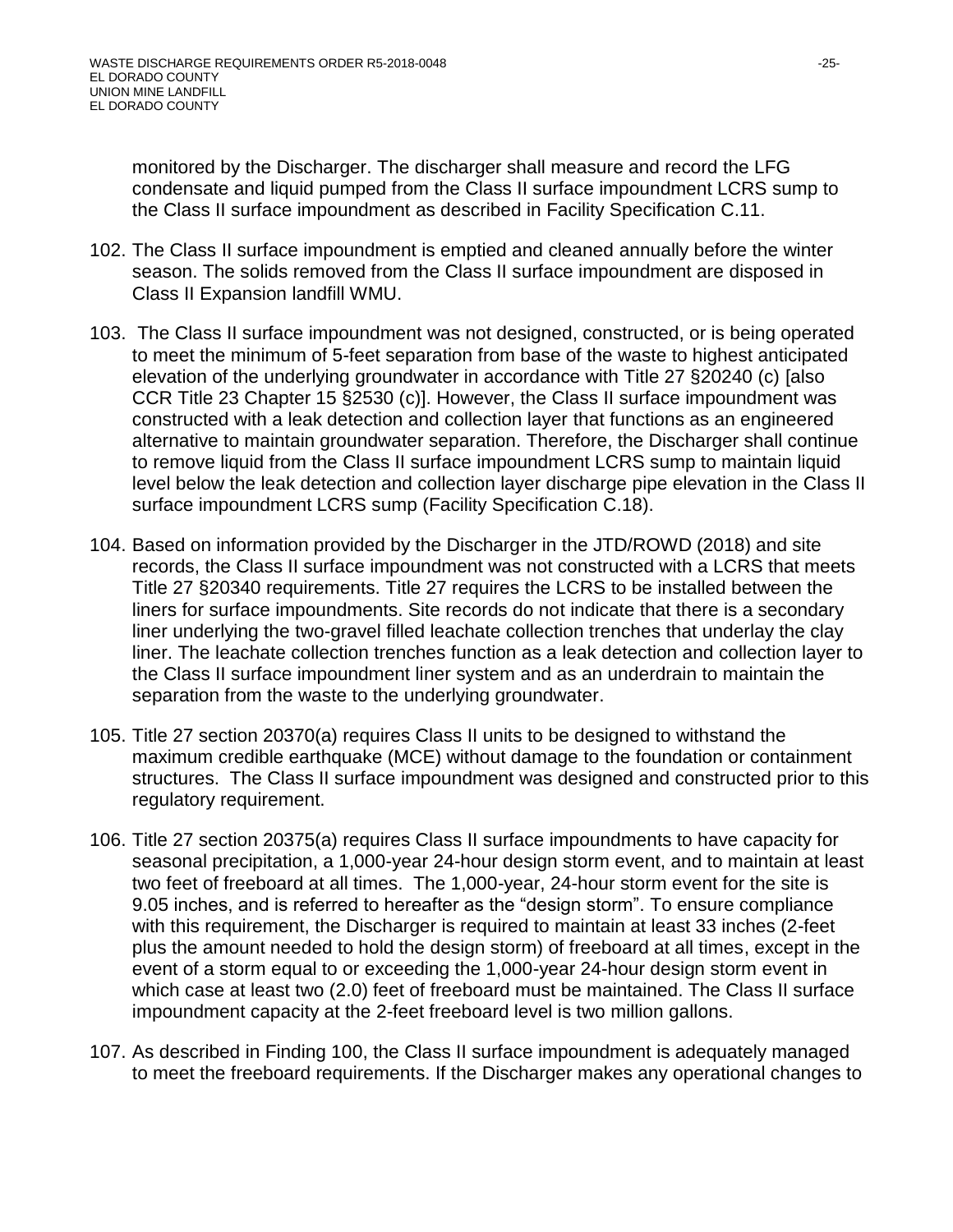the Class II surface impoundment, the Discharger shall submit a detailed water balance as described in Provision H.16.M.

#### **LANDFILL CLOSURE**

- 108. According to the 2018 JTD/ROWD, the Discharger installed a prescriptive final cover on 4.9 acres of the northern and southeastern sideslopes of the Class III landfill WMU during October of 1997 in accordance with Title 23. The final cover is described in the table to Finding 7.
- 109. In the fall of 1998, the Discharger installed an engineered alternative final cover on 14.6 acres of the top and eastern sideslopes of the Class III Old landfill WMU in accordance with Title 14. The engineered alternative final cover uses a GCL in place of the prescriptive one-foot thick low permeability barrier layer. The final cover is described in the table to Finding 7. The engineered alternative final cover was approved by the Regional Board in previous WDRs Order No. 98-238.
- 110. According to the 2018 RWD, the Discharger installed an interim cover on the 15.2 acres of the remaining 15.8-acre unclosed area of the Class III Old landfill WMU in 1992. The interim cover consisted of a one-foot foundation layer and a one-foot compacted clay with a hydraulic conductivity no greater than  $1x10^{-7}$  cm/sec. The other 0.6-acre "inactive" area has received only one foot of cover soil.
- 111. The Discharger submitted a 14 November 2005 technical memorandum proposing an engineered alternative final cover on the unclosed portion of the Class III Old landfill WMU. The engineered alternative final cover consisted of (from bottom to top) the existing one-foot foundation layer and one-foot compacted clay layer in the interim cover, a 60-mil linear low-density polyethylene (LLDPE) geomembrane, and a one-foot thick vegetative soil layer capable of sustaining plant growth. Section 20190(a) of Title 27 allows the Regional Board to approve any alternative final cover design that it finds will continue to isolate the waste at least as well as would a prescriptive final cover design. The Discharger's proposal provided technical justification indicating that the proposed alternative cover met this requirement, including, but not limited to, the following:
	- Compacted clay layers are prone to desiccation and cracking that can greatly increase permeability.
	- Compacted clay layers are vulnerable to large increases in permeability from freeze/thaw cycles.
	- The hydraulic conductivity of an LLDPE geomembrane is  $1x10^{-13}$  cm/s, which is substantially less than a compacted clay layer.
	- Compacted clay layers must be carefully moisture conditioned during construction, and many factors influence their effectiveness such as clod size, particle size, uniformity, and compaction coverage.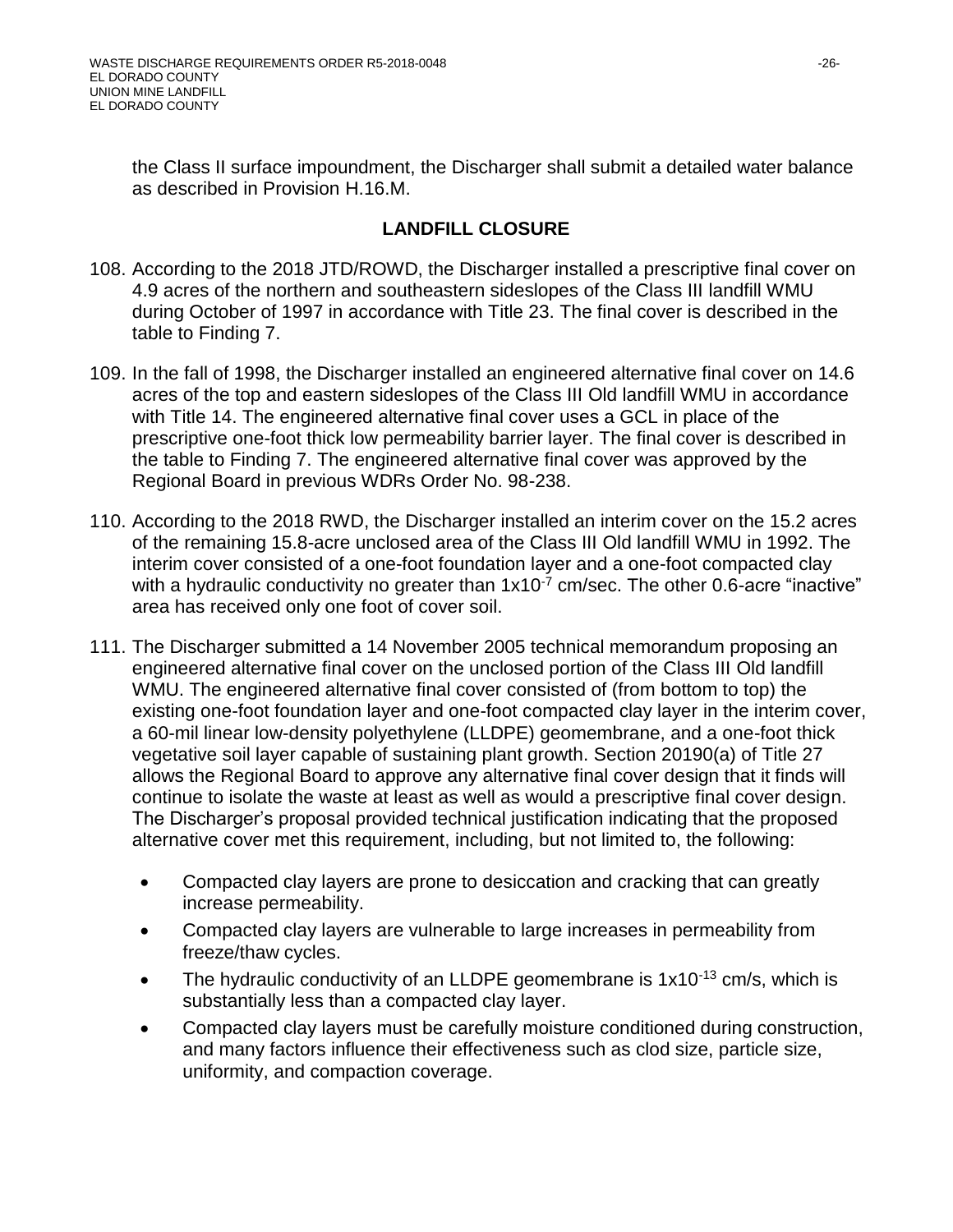- Compacted clay layers are more susceptible to differential settlement than an LLDPE geomembrane.
- The cost of a compacted clay layer is much greater, especially since there is no on-site source of clay.

Based on these factors, and since the proposed final cover already included a compacted clay layer as would be required under the prescriptive final cover, the Regional Board approved the use of the proposed engineered alternative final cover for the Class III Old landfill WMU at the Union Mine Landfill.

- 112. In November 2007, 13.6 acres of the remaining Class III Old landfill WMU was closed in accordance with Title 27 and received the approved engineered alternative cover in Finding 111. This includes the 0.6-acre "inactive" area. The final cover is described in the table to Finding 7. The remaining 2.2 acres of the Class III Old landfill WMU will be eventually covered by waste as part of the development of the Class II Expansion landfill WMU active disposal area.The estimated date of closure of the Class II Expansion landfill WMU is 2029.
- 113. Title 27, section 21090 provides the minimum prescriptive final cover components for landfills consisting of, in ascending order, the following layers:
	- Two-foot soil foundation layer.
	- One-foot soil low flow-hydraulic conductivity layer, less than  $1x10^{-6}$  cm/s or equal to the hydraulic conductivity of any bottom liner system.
	- Geomembrane layer (this layer is required for composite-lined landfills for equivalency to bottom liner).
	- One-foot soil erosion resistant/vegetative layer.
- 114. Title 27 allows engineered alternative final covers provided the alternative design will provide a correspondingly low flow-through rate throughout the post-closure maintenance period.
- 115. The February 2016 *Final Closure Plan* provided the proposed preliminary closure design for the Class II Expansion landfill WMU and the remaining 2.2 acres of Class III Old landfill WMU with the interim cover. The proposed final cover is the same engineered alternative design as described in Finding 111. The proposed preliminary closure plan does not clearly describe the final cover for the Class II Expansion landfill WMU which is an active unit and does not have an interim cover. Further, given that the estimated life of the 6.0-acre Class II Expansion landfill WMU was over 11 years in 2018, closure of this unit may be many years away. Therefore, this order requires the Discharger to submit updated preliminary closure plan as described in Provision H.16.C. This Order continues to require a prescriptive final cover for the Class II Expansion landfill that includes a geomembrane layer in addition to the components in the proposed alternative cover.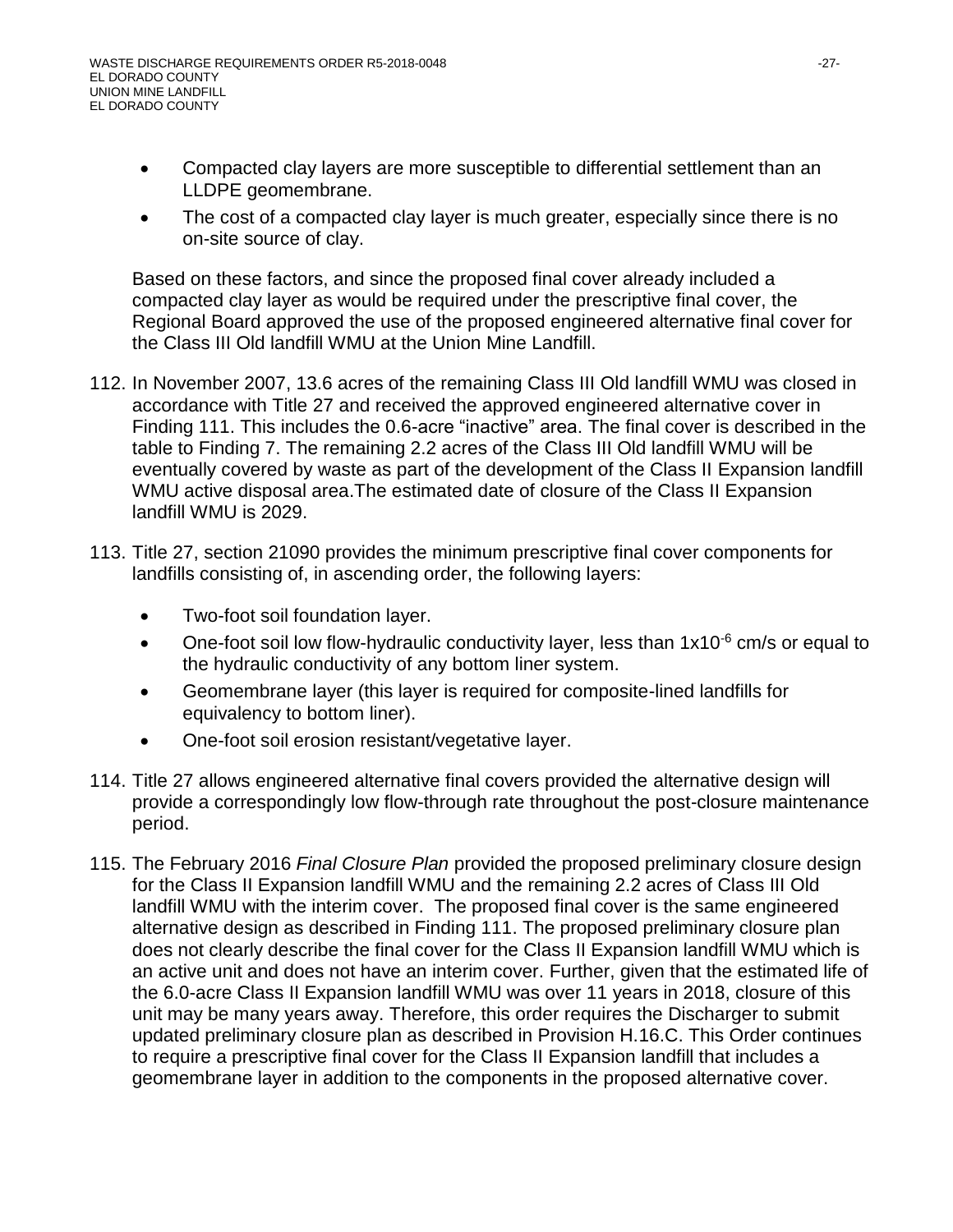#### **LANDFILL POST-CLOSURE MAINTENANCE**

- 116. The Discharger submitted a 2007 *Postclosure Maintenance Plan* for the closed portion of the Class III Old landfill WMU and February 2016 *Final Postclosure Maintenance Plan* for closure and post-closure maintenance of remaining Class III Old landfill WMU and the Class II Expansion landfill WMU. The plan includes inspection, maintenance, and monitoring of the landfill during the post-closure maintenance period, and includes a post-closure maintenance cost estimate for the entire Facility. Inspection and maintenance will include the condition of the final cover, drainage features, LCRS, groundwater monitoring wells, unsaturated zone monitoring points, access roads, landfill gas system, and site security. The plan will be implemented for a minimum period of 30 years or until the waste no longer poses a threat to environmental quality, whichever is greater.
- 117. The condition and performance of the landfill WMU cover is one of the primary factors contributing to leachate generation from the waste pile in the landfills. Portions of the Class III Old landfill WMU were closed in different time periods and per the regulatory requirements at the time of closure. Portions of the Class III Old landfill WMU closed in 1997 and 1998, predate the cover stability analysis required by the Title 27. The portion of Class III Old landfill WMU closed in 2007 was in accordance with Title 27 requirements. Further, the Class III Old landfill WMU predated the regulatory requirements for minimum separation to bottom of waste from highest anticipated elevation of underlying groundwater and the unsaturated zone monitoring. It is unknown whether the groundwater is in contact with the waste pile at any portion of the Class III Old landfill WMU. During the 21 November 2017 site inspection by Central Valley Water Board staff, slumps or slides, settlement, tire ruts and clusters of animal burrows were observed on the Class III Old landfill WMU cover. The Discharger shall evaluate the final cover condition and performance as described in Provision H.16.I and shall perform cover repair work in accordance with Title 27 §21090 (a)(4)(C).
- 118. Once every five years during the post-closure maintenance period, aerial photographic maps of the closed landfill area will be made to identify and evaluate landfill settlement. Iso-settlement maps will be prepared to determine the amount of differential settlement occurring over the previous five years. Pursuant to Title 27, section 21090(e)(2), this Order requires iso-settlement maps to be prepared and submitted every five years.
- 119. The completed final cover will be periodically tested for damage or defects by monitoring surface emissions pursuant to California Code of Regulations, title 17, section 95471(c) and Title 27, section 21090(a)(4)(A). Defects will be repaired and tested for adequacy based on the closure CQA Plan.

# **FINANCIAL ASSURANCES**

120. Title 27, sections 21820 and 22206 require a cost estimate for landfill closure. The cost estimate must be equal to the cost of closing the landfill at the point in its active life when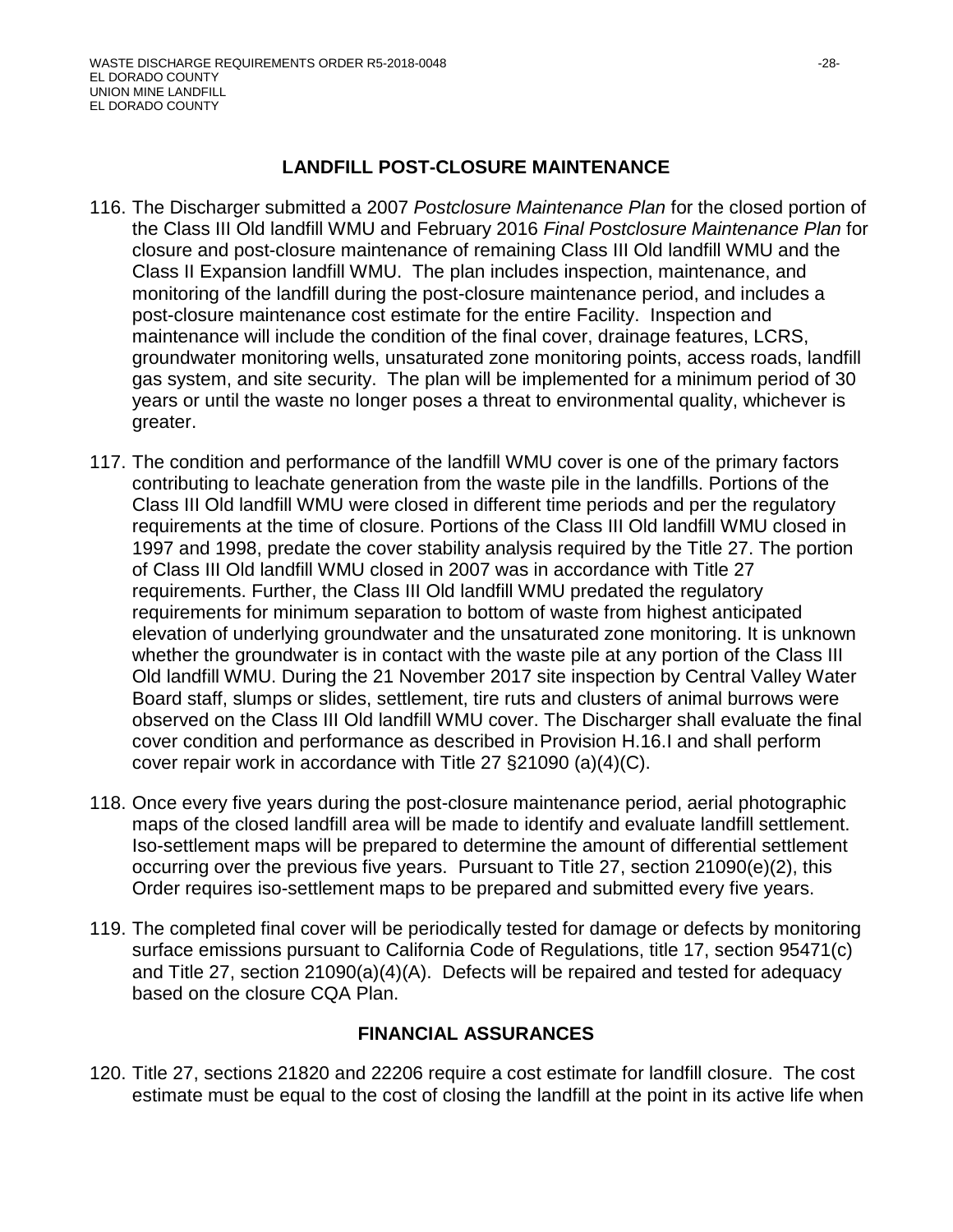the extent and manner of operation would make closure the most expensive. When closing units in phases, the estimate may account for closing only the maximum area or unit of a landfill open at any time. The Discharger's February 2016 *Final Closure Plan*  includes a cost estimate for remaining Class III Old landfill WMU and the Class II landfill WMU closure. The lump sum estimate is for the cost to close largest future area needing closure at any one time. The total amount of the closure cost estimate in 2015 dollars is \$2.4 million. This Order requires that the Discharger maintain financial assurance with the California Department of Resources Recycling and Recovery (CalRecycle) in at least the amount of the closure cost estimate. The Discharger maintains a Pledge of Revenue Agreement as the financial assurance mechanism for post-closure maintenance.

- 121. The Class II surface impoundment is currently in service. The Discharger did not propose a closure plan and cost estimate for the Class II surface impoundment closure in the JTD/ROWD report. Title 27 sections 21820 and 22207 require a cost estimate for the surface impoundment closure. This order requires the Discharger to submit a cost estimate for the Class II surface impoundment closure to the Central Valley Water Board for review and approval, and establish an irrevocable closure fund as detailed in Financial Assurance Specification F.2
- 122. Title 27, sections 21840 and 22211 requires a cost estimate for landfill post-closure maintenance. The Discharger's February 2016 *Post Closure Maintenance Plan* includes a cost estimate for closed Class III Old landfill WMU, remaining Class III Old landfill WMU and the Class II Expansion landfill WMU post-closure maintenance. The amount of the cost estimate for post-closure maintenance in 2015 dollars is \$ 14.88 million. This Order requires that the Discharger maintain financial assurance with CalRecycle in at least the amount of the post-closure maintenance cost estimate adjusted annually for inflation. Discharger maintains a Pledge of Revenue Agreement as the financial assurance mechanism for post-closure maintenance.
- 123. Title 27 section 22100(b) requires owners and operators of disposal facilities that are required to be permitted as solid waste landfills to provide cost estimates for initiating and completing corrective action for known or reasonably foreseeable releases of waste. Title 27 section 22101 requires submittal of a *Water Release Corrective Action Estimate* and a *Non-Water Release Corrective Action Cost Estimate*. The *Water Release Corrective Action Estimate* is for scenarios where there is statistically significant evidence of a release of waste to ground or surface water when comparing point-ofcompliance analyte concentrations to background concentrations. The *Non-Water Release Corrective Action Cost Estimate* is for complete replacement of the landfill final cover system, however a site-specific corrective action plan pursuant to Title 27 section 22101(b)(2) may be provided in lieu of the final cover replacement cost estimate. Title 27 section 22221 requires establishment of financial assurances in the amount of an approved *Water Release Corrective Action Estimate* or an approved *Non-Water Release Corrective Action Cost Estimate*, whichever is greater.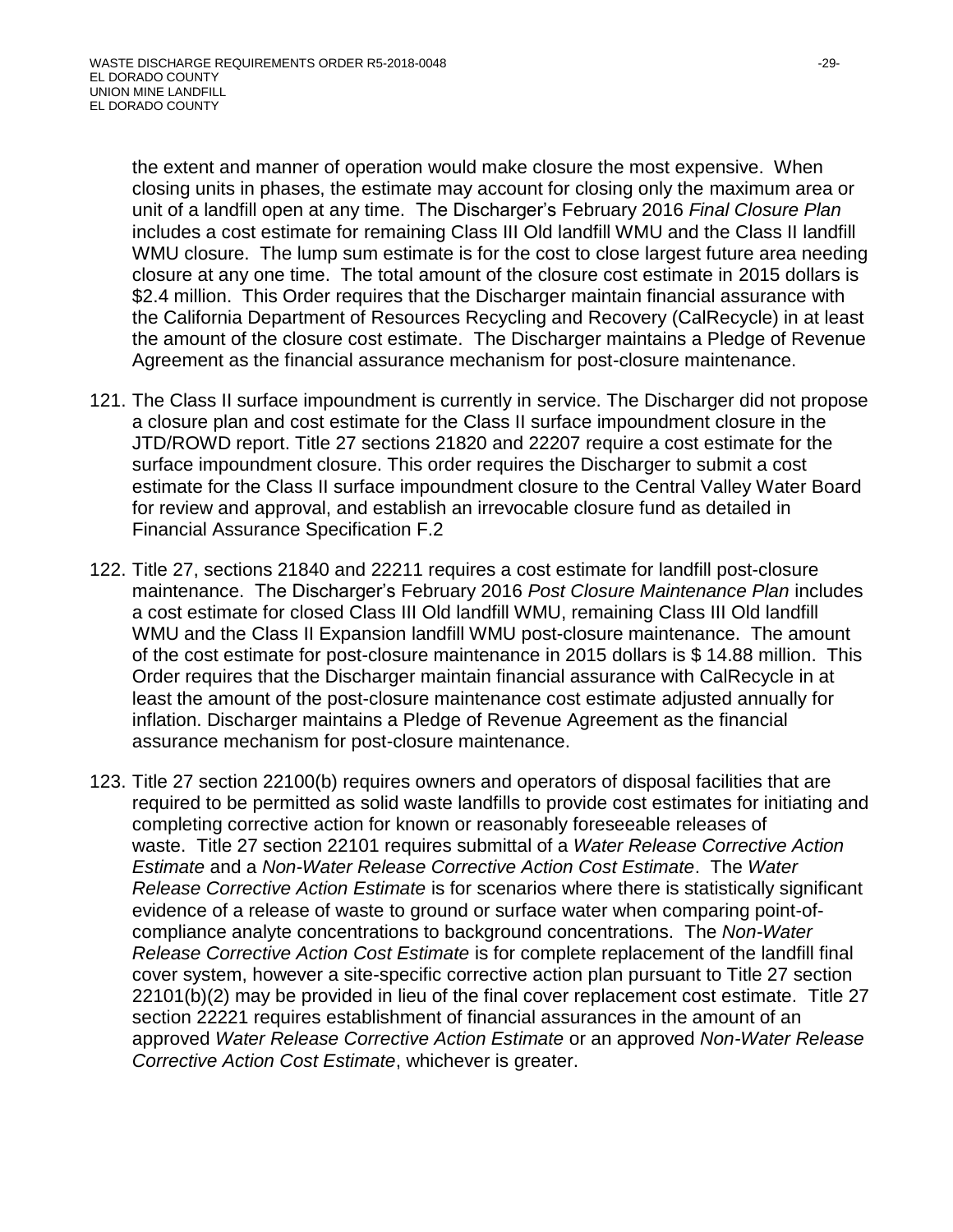- 124. The Discharger did not submit a cost estimate for corrective action of all known or reasonably foreseeable releases and corrective action of Non-water release for the partially closed Class III Old landfill WMU. This Order requires that the Discharger to submit a cost estimate for corrective action and maintain financial assurance with the CalRecycle in at least the approved amount, adjusted annually for inflation as described in Provision H.16.N
- 125. The Discharger submitted a 2015 cost estimate of \$288,800 for corrective action of all known or reasonably foreseeable releases and a 2015 cost estimate of \$143,000 for Non-water release corrective action for Class II Expansion landfill WMU. This Order requires that the Discharger maintain financial assurance with the CalRecycle in at least the amount of \$288,800 (2015 dollars) adjusted annually for inflation. Discharger maintains a Pledge of Revenue Agreement as the financial assurance mechanism for water release corrective actions.
- 126. Title 27, section 22222 requires a cost estimate for corrective action of all known or reasonably foreseeable releases from units which the CalRecycle does not require financial assurances for. The Discharger did not submit a cost estimate for corrective action of all known or reasonably foreseeable releases and corrective action of Nonwater release for the Class II surface impoundment. This Order requires that the Discharger to submit a cost estimate for corrective action and maintain financial assurance with the RWQCB in at least the approved amount (greater of all known or reasonably foreseeable releases or Non-water release), adjusted annually for inflation as described in Provision H.16.O.

# **CEQA AND OTHER CONSIDERATIONS**

- 127. On 10 May 1994, the El Dorado County Board of Supervisors certified an April 1994 addendum to the January 1992 final environmental impact report for the Facility. Both the January 1992 final EIR and the April 1994 addendum were for expansion and closure of the Facility. A Notice of Determination was field on 27 April 1992 in accordance with the California Environmental Quality Act (Public Resources Code section 21000 et seq.) and CEQA guidelines (Title 14, section 15000 et seq.). EIR concluded that "the proposed project would result in long-term and cumulative impacts to hydrologic resources due to the existing landfill activities, presence of mine shafts, alteration of natural drainage patterns, erosion control, and water quality contamination." The EIR also stated that "the effects can be reduced to below levels of significance through a number of proposed design, monitoring, control, and mitigation measures. The Central Valley Water Board considered the environmental impact report and incorporated mitigation measures from the EIR into these waste discharge requirements designed to prevent potentially significant impacts to design facilities and to water quality, including, but not limited to:
	- Monitoring of groundwater, surface water, and mining features as required in monitoring and reporting as required in MRP No. R5-2006-0020.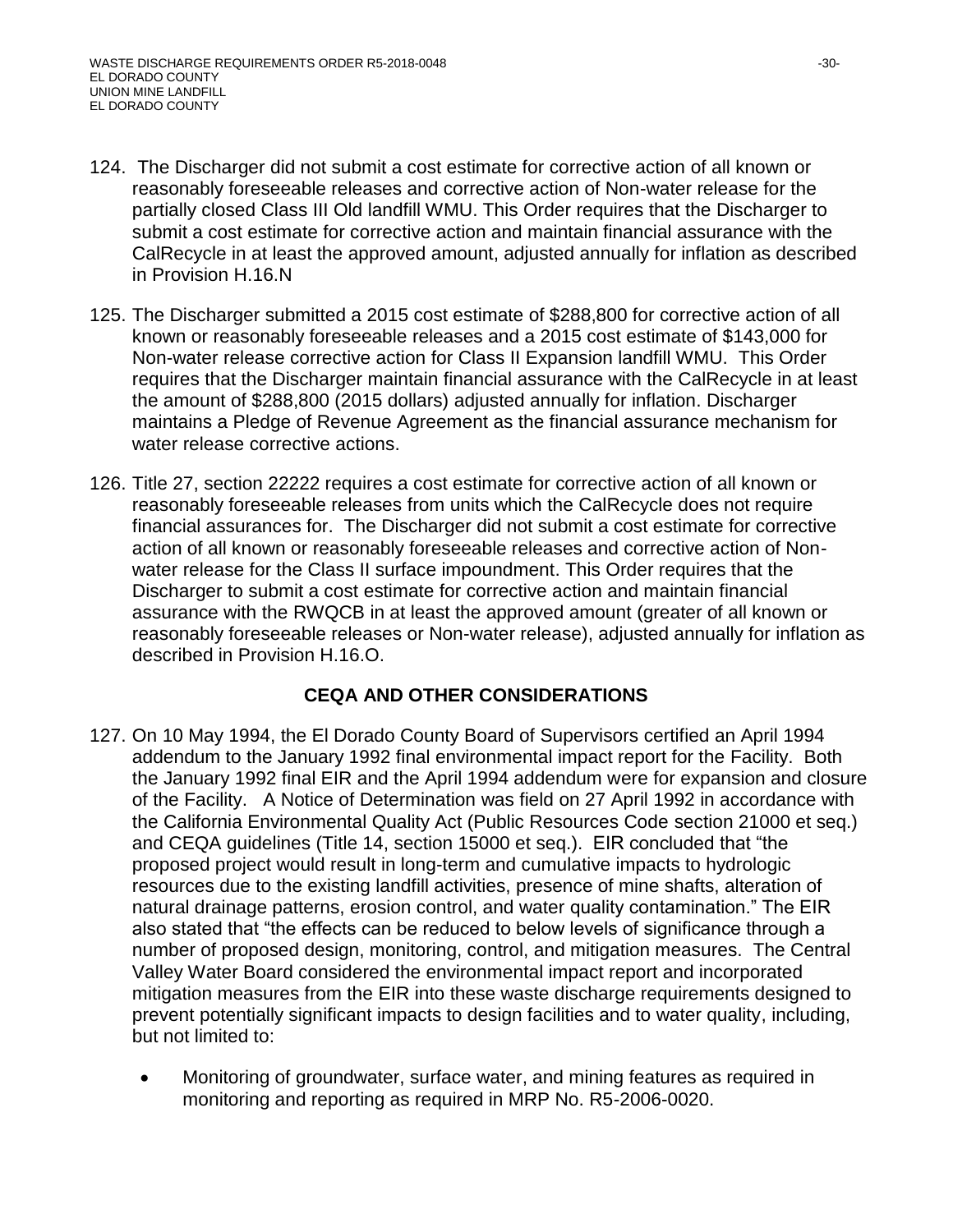- A requirement that the Discharger maintain assurances of financial responsibility for initiating and completing corrective action for all known and reasonably foreseeable releases from the waste management units.
- Requirements for composite liner systems and leachate collection for the Class II landfill and surface impoundment.
- Requirements for final cover systems for all closed landfill units.
- Requirements for precipitation and drainage control systems that are designed and constructed to accommodate the anticipated volume of precipitation and peak flows from surface runoff under 1,000-year, 24-hour precipitation conditions for Class II WMUs and 100-year, 24-hour precipitation conditions for Class III WMUs.
- 128. The action to revise waste discharge requirements for this existing Facility is exempt from the provisions of the California Environmental Quality Act (CEQA), Public Resource Code section 21000, et seq., and the CEQA guidelines, in accordance with Title 14, section 15301.

129. This order implements:

- The Water Quality Control Plan for the Sacramento River and San Joaquin River Basins, Fourth Edition;
- The prescriptive standards and performance goals of California Code of Regulations, title 27, section 20005 et seq., effective 18 July 1997, and subsequent revisions;
- State Water Board Resolution 93-62, Policy for Regulation of Discharges of Municipal Solid Waste, adopted 17 June 1993, and revised on 21 July 2005.
- The applicable provisions of Title 40 C.F.R. section 258 "Subtitle D" federal regulations as required by State Water Board Resolution 93-62.
- 130. Based on the threat and complexity of the discharge, the Facility is determined to be classified 2-B as defined below:
	- Category 2 threat to water quality, defined as, "Those discharges of waste that could impair the designated beneficial uses of the receiving water, cause shortterm violations of water quality objectives, cause secondary drinking water standards to be violated, or cause a nuisance."
	- Category B complexity, defined as, "Any discharger not included in Category A that has physical, chemical, or biological treatment systems (except for septic systems with subsurface disposal), or any Class 2 or Class 3 waste management units."
- 131. The Statement of Policy with Respect to Maintaining High Quality of Waters in California, SWRCB Order WQ 68-16 (hereinafter "Anti-Degradation Policy") was adopted by the State Water Board in October 1968. Anti-Degradation Policy limits the Board's discretion to authorize the degradation of "high-quality waters." This policy has been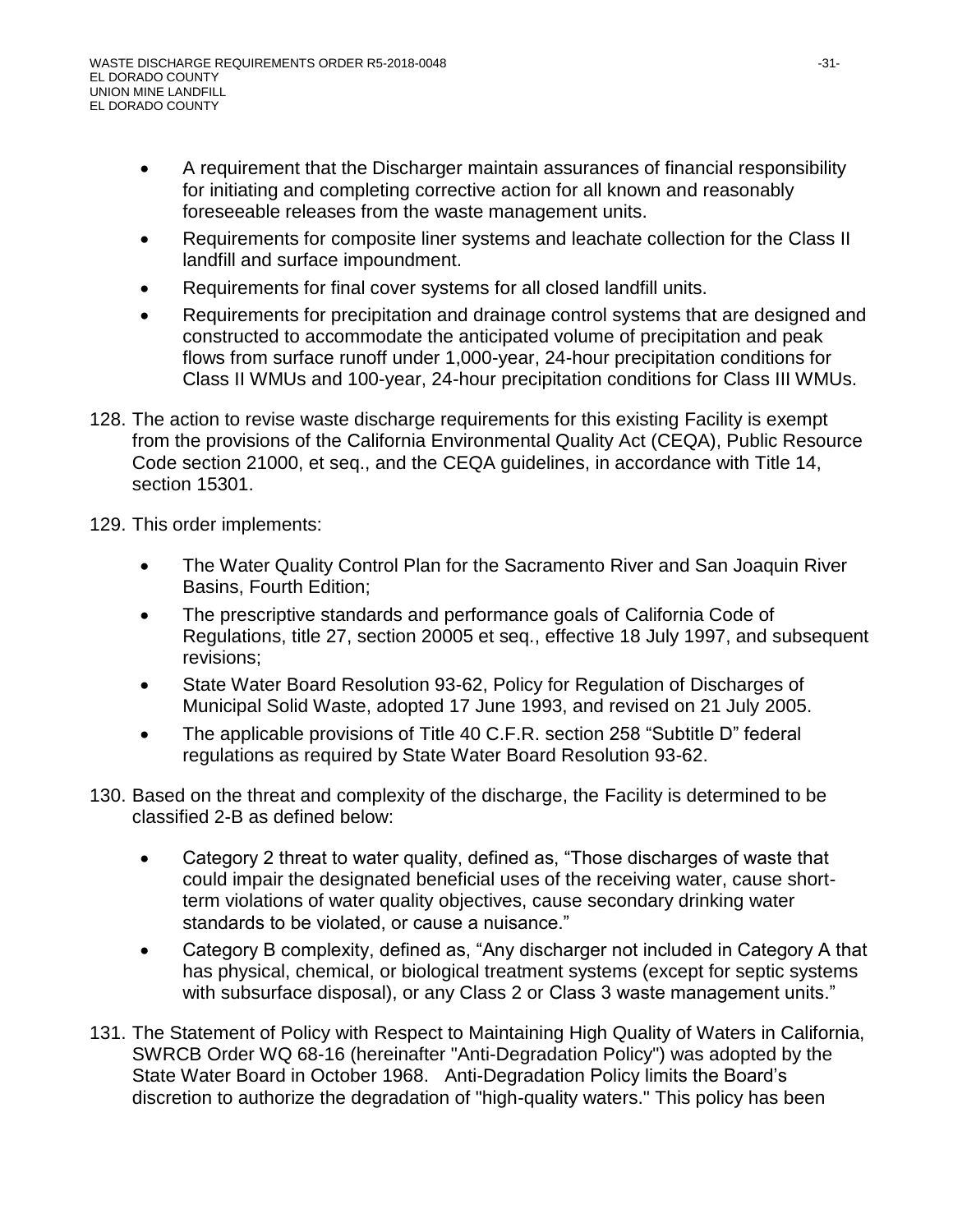incorporated into the Board's Basin Plans. "High-quality waters" are defined as those waters where water quality is more than sufficient to support beneficial uses designated in the Board's Basin Plan. Whether or not a water is a high-quality water is established on a constituent-by-constituent basis, which means that an aquifer can be considered a high-quality water with respect to one constituent, but not for others. (SWRCB Order No. WQ 91-10.)

- 132. Anti-Degradation Policy applies when an activity discharges to high quality waters and will result in some degradation of such high quality waters. When it applies, the Policy requires that WDRs reflect best practicable treatment or control (BPTC) of wastes and that any degradation of high quality waters (a) will be consistent with the maximum benefit to the people of the State, and (b) will not result in an exceedance of water quality objectives. If the activity will not result in the degradation of high quality waters, Anti-Degradation Policy does not apply, and the Discharger need only demonstrate that it will use "best efforts" to control the discharge of waste.
- 133. Anti-Degradation Policy does not apply to the discharge of waste to Union Mine Landfill. The requirements of this Order are designed to ensure that any such wastes remain contained at the Facility and will not reach waters of the State. The requirements of this Order reflect the Discharger's best efforts to control such wastes.
- 134. Water Code section 13267(b) provides that: "In conducting an investigation specified in subdivision (a), the Regional Board may require that any person who has discharged, discharges, or is suspected of having discharge or discharging, or who proposes to discharge waste within its region, or any citizen or domiciliary, or political agency or entity of this state who has discharged, discharges, or is suspected of having discharged or discharging, or who proposes to discharge waste outside of its region that could affect the quality of the waters of the state within its region shall furnish, under penalty of perjury, technical or monitoring program reports which the board requires. The burden, including costs of these reports, shall bear a reasonable relationship to the need for the reports and the benefits to be obtained from the reports.
- 135. The technical reports required by this Order and the attached "Monitoring and Reporting Program R5-2018-0048" are necessary to assure compliance with these waste discharge requirements. The Discharger owns and operates the Facility that discharges the waste subject to this Order.

# **PROCEDURAL REQUIREMENTS**

- 136. All local agencies with jurisdiction to regulate land use, solid waste disposal, air pollution, and to protect public health have approved the use of this site for the discharges of waste to land stated herein.
- 137. The Central Valley Water Board notified the Discharger and interested agencies and persons of its intent to prescribe waste discharge requirements for this discharge, and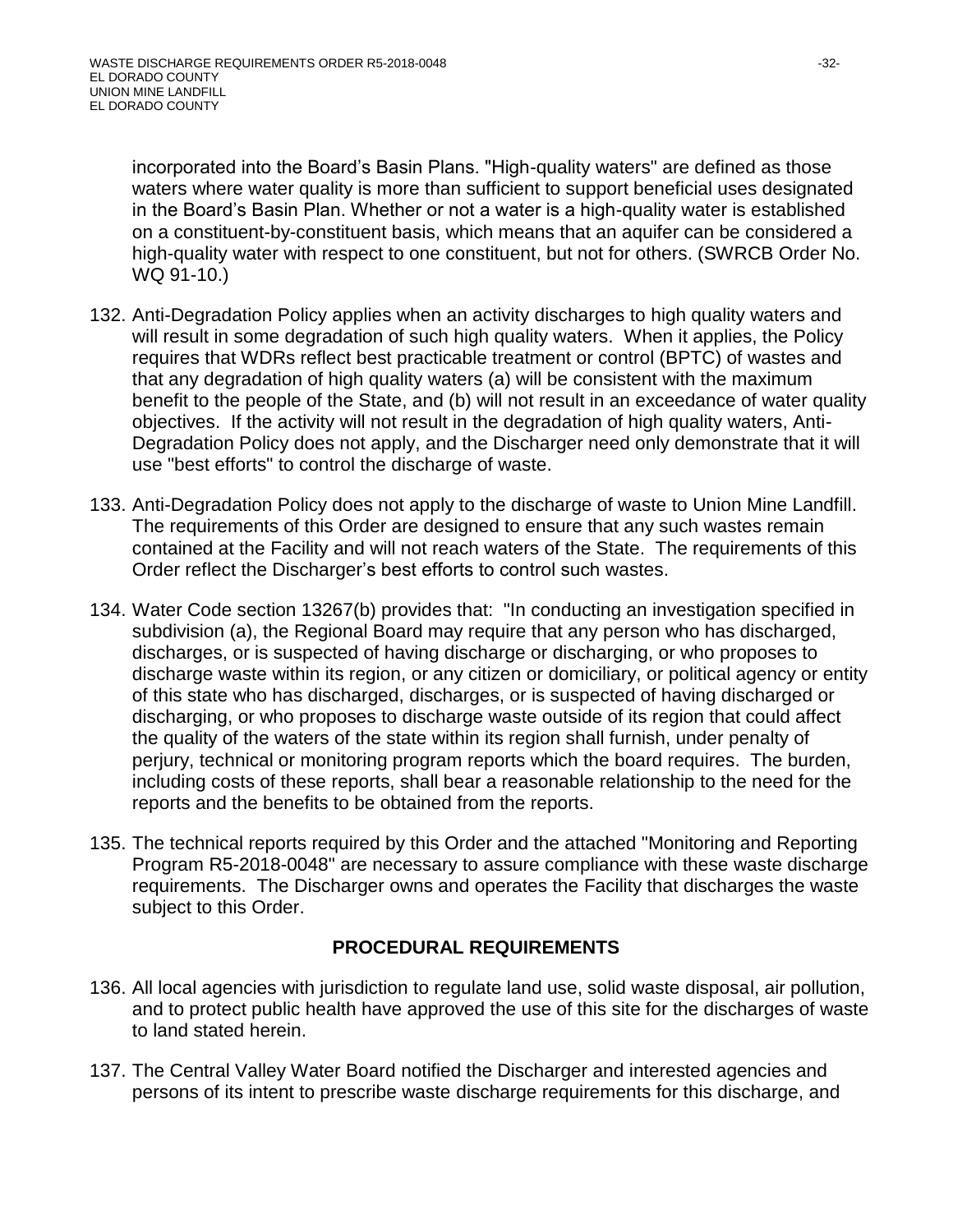has provided them with an opportunity for a public hearing and an opportunity to submit their written views and recommendations.

- 138. The Central Valley Water Board, in a public meeting, heard and considered all comments pertaining to the discharge.
- 139. Any person aggrieved by this action of the Central Valley Water Board may petition the State Water Board to review the action in accordance with Water Code section 13320 and California Code of Regulations, title 23, sections 2050 and following. The State Water Board must receive the petition by 5:00 p.m., 30 days after the date that this Order becomes final, except that if the thirtieth day following the date that this Order becomes final falls on a Saturday, Sunday, or state holiday, the petition must be received by the State Water Board by 5:00 p.m. on the next business day. Copies of the law and regulations applicable to filing petitions may be found on the Internet at:

http://www.waterboards.ca.gov/public\_notices/petitions/water\_quality

or will be provided upon request.

IT IS HEREBY ORDERED, pursuant to California Water Code sections 13263 and 13267, that Order R5-2006-0020 is rescinded except for purposes of enforcement, and that El Dorado County and its agents, successors, and assigns, in order to meet the provisions of Division 7 of the California Water Code and the regulations adopted thereunder, shall comply with the following:

# **A. PROHIBITIONS**

- 1. The discharge of waste to the closed portion of Class III Old landfill WMU is prohibited.
- 2. The discharge of 'hazardous waste' is prohibited. For the purposes of this Order, the term 'hazardous waste' is as defined in California Code of Regulations, Title 23, section 2510 et seq.
- 3. The discharge of wastes outside of a WMU or portions of WMU specifically designed for their containment is prohibited. For the purposes of this Order, designated waste is as defined in Title 27.
- 4. The discharge of waste within 50 feet of surface waters is prohibited.
- 5. The direct discharge of wastes to surface waters, surface water drainage courses or groundwater is prohibited.
- 6. The unauthorized discharge of liquid from the Class II surface impoundment is prohibited.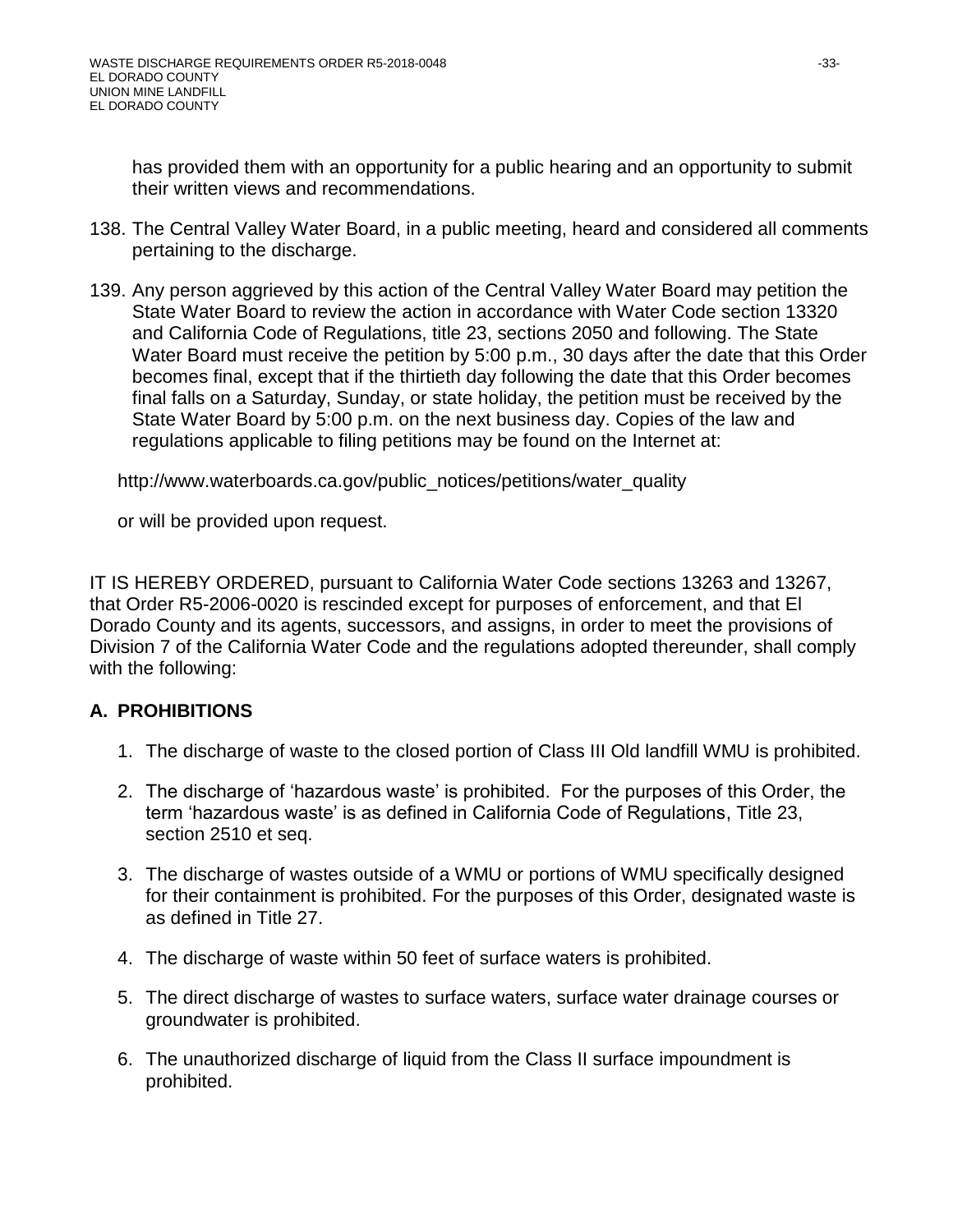- 7. The discharge of wastes which have the potential to reduce or impair the integrity of containment structures or which, if commingled with other wastes in the unit, could produce violent reactions, heat, or pressure, fire or explosion, toxic by-products, or reaction products which in turn:
	- a. Require a higher level of containment than provided by the unit;
	- b. Are restricted "hazardous wastes"; or
	- c. Impair the integrity of containment structures is prohibited.
- 8. Operation of any equipment on the closed landfill WMUs that will likely damage the landfill cover is prohibited.
- 9. Any damage to the exposed geomembrane liner is prohibited.
- 10.The cessation of any corrective action measure, if any, is prohibited without written Executive Officer approval. If routine maintenance or a breakdown results in cessation of corrective action for greater than 24 hours, the Discharger shall notify Board staff.
- 11.The Discharger shall comply with all Standard Prohibitions listed in Section C of the Landfill SPRRs and Industrial SPRRs which are attached hereto and made part of this Order by reference.

# **B. DISCHARGE SPECIFICATIONS**

- 1. The discharge to landfill units of liquid or semi-solid waste (i.e., waste containing less than 50 percent solids), except dewatered sewage or water treatment sludge as provided in this order, is prohibited.
- 2. The discharge of solid waste containing free liquid or moisture in excess of the waste's moisture holding capacity to landfill units is prohibited.
- 3. The wastes allowed to be discharged to the Class II Expansion landfill unit are:
	- a. Non-hazardous, treated and dewatered sludge from the onsite septage and leachate treatment plant,
	- b. Non-hazardous municipal solid waste generated from onsite facilities, and
	- c. Solids from the Class II surface impoundment.
- 4. Only the nonhazardous liquid wastes shall be discharged to the Class II surface impoundment. A discharge shall not cause a condition of pollution or nuisance as defined by the Water Code section 13050. The nonhazardous liquid wastes allowed to be discharged to the Class II surface impoundment are:
	- a. Leachate collected from the Class III Old landfill WMU toe drains,
	- b. Leachate collected from the active Class II Expansion landfill WMU LCRS,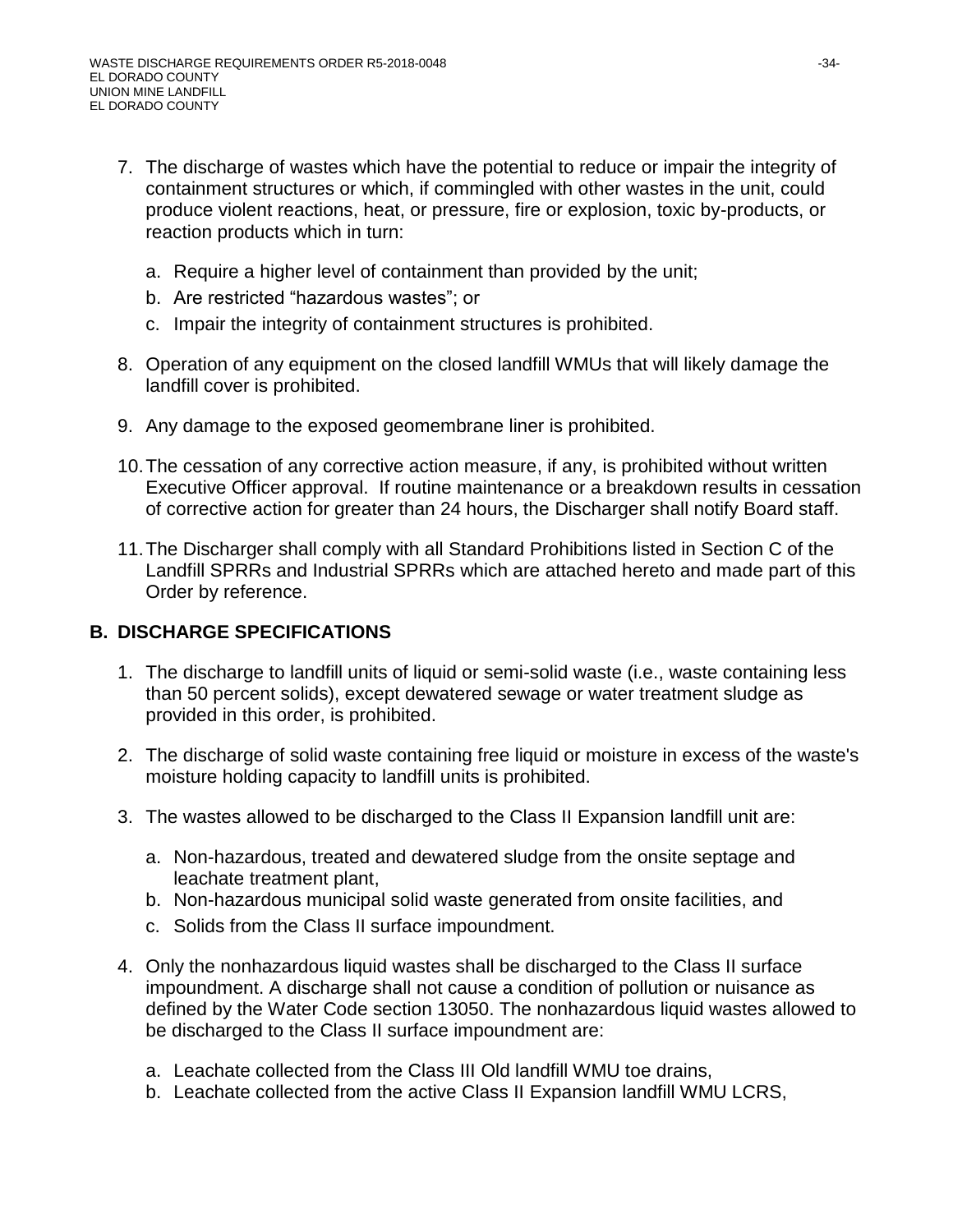- c. LFG condensate collected from the LFG recovery system on the Class III Old landfill WMU,
- d. Liquid collected from the Class II surface impoundment LCRS,
- e. Runoff from the septage truck washout area, and
- f. Direct rainfall
- 5. The waste discharges shall remain within the designated disposal areas at all times.
- 6. The Discharger may not use any material as alternative daily cover (ADC) until the Discharger has demonstrated that it meets the requirements in Title 27, section 20705.
- 7. The Discharger shall use approved ADC only in internal areas of the landfill that do not drain outside of the limits of the contiguous landfill units unless the Discharger demonstrates that runoff from the particular ADC is not a threat to surface water quality and the demonstration has been approved in writing. This demonstration may take removal of sediment or suspended solids into account for landfills where surface water drains to a sedimentation basin.
- 8. The Discharger shall, in a timely manner, remove and relocate any wastes discharged at this Facility in violation of this Order. If the Discharger is unable to remove and relocate the waste, the Discharger shall submit a report to the Central Valley Water Board explaining how the discharge occurred, why the waste cannot be removed, and any updates to the waste acceptance program necessary to prevent re-occurrence. If the waste is a hazardous waste, the Discharger shall immediately notify the Department of Toxic Substances Control.
- 9. The Discharger shall comply with all Standard Discharge Specifications listed in Section D of the Landfill SPRRs and Industrial SPRRs which are attached hereto and made part of this Order by reference.

# **C. FACILITY SPECIFICATIONS**

- 1. Annually, prior to the anticipated rainy season, no later than October 31, any necessary erosion control measures shall be implemented, and any necessary construction, maintenance, or repairs of precipitation and drainage control facilities shall be completed to prevent erosion or flooding of the Facility and to prevent surface drainage from contacting or percolating through wastes; and reported in compliance with MRP R5-2018-0048.
- 2. The Discharger shall immediately notify the Central Valley Water Board of any flooding, equipment failure, slope failure, or other change in site conditions which could impair the integrity of waste or leachate containment facilities or precipitation and drainage control structures.
- 3. The Discharger shall comply with all Standard Facility Specifications listed in Section E of the Landfill SPRRs and Industrial SPRRs which are part of this Order.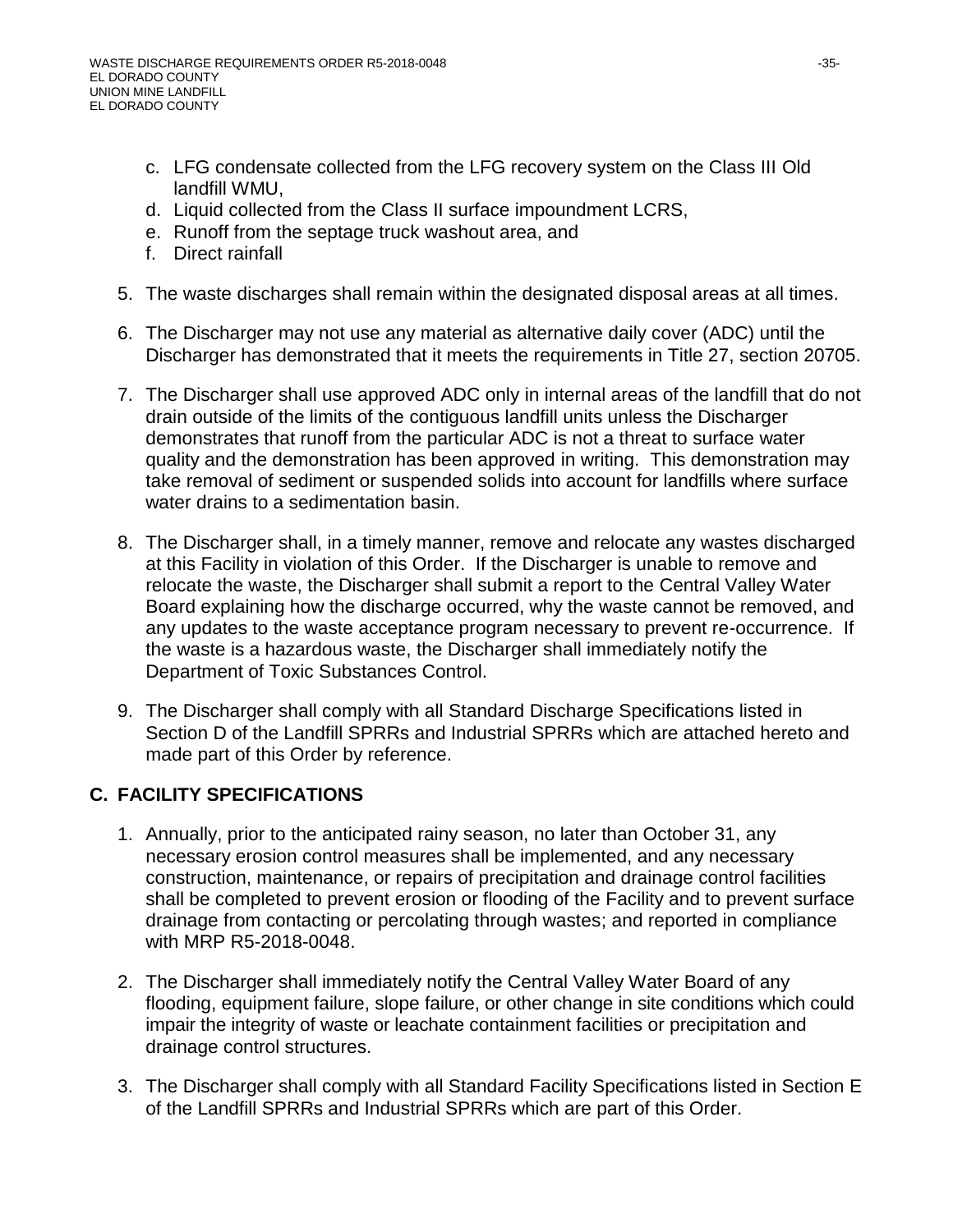#### **Landfill WMUs**

- 4. Public contact with wastes and leachate shall be precluded through such means as fences, signs, and other acceptable alternatives.
- 5. Dewatered sewage or water treatment sludge may be accepted for disposal in the Class II landfill if the sludge contains at least 20 percent solids (primary sludge) or 15 percent solids (secondary sludge), is mixed with refuse or soil at a minimum solids-toliquid ratio of 5:1 by weight, and does not exceed the initial moisture holding capacity of the solid waste.
- 6. LCRSs shall be maintained to collect twice the anticipated daily volume of leachate generated by each landfill WMU and to prevent the buildup of hydraulic head on the underlying liner at any time. The depth of the fluid on any portion of the Class II Expansion landfill WMU shall not exceed 30 centimeters. The Discharger shall comply with Facility Specification E.13 of Landfill SPRRs.
- 7. The Class II Expansion landfill WMU LCRS pipe shall be operated without clogging, to prevent leachate head buildup on the primary liner due to capacity loss of the LCRS pipes.
- 8. Any proposed change in sludge use or disposal practice shall be reported to the Executive Officer at least 90 days in advance of the change

#### **Class II Surface Impoundment**

- 9. The Class II surface impoundment shall have sufficient storage capacity for wastewater flows to the impoundment from the sources in Discharge Specification B.4, precipitation from a 100-year wet season of 73.2 inches distributed at least monthly, a 1,000-year 24-hour storm event (design storm) of 9.05 inches, and shall maintain at least two (2.0) feet of freeboard at all times. To ensure compliance with this requirement, the Discharger shall maintain at least 33 inches of freeboard at all times except in the event of a storm equal to or exceeding the 1,000-year 24-hour design storm event in which case at least two (2.0) feet of freeboard must be maintained.
- 10.In the event of freeboard level is less than 2-feet, the Discharger shall immediately notify Central Valley Water Board staff by telephone and email. The notification shall include a description of the proposed contingency plan to reduce the water levels in the Class II surface impoundment and the plan for alternate disposal of the liquids generated on-site. The Discharger shall **immediately** take measures to regain surface impoundment capacity in the event that freeboard levels are equal to or less than 33 inches (2.0 feet plus the amount needed to hold the design storm).
- 11.The Discharger shall measure, monitor and record all inflows, except septage truck washout liquid, to the Class II surface impoundment. Historically, LFG condensate, liquid from the septage truck washout area and the liquid from the Class II surface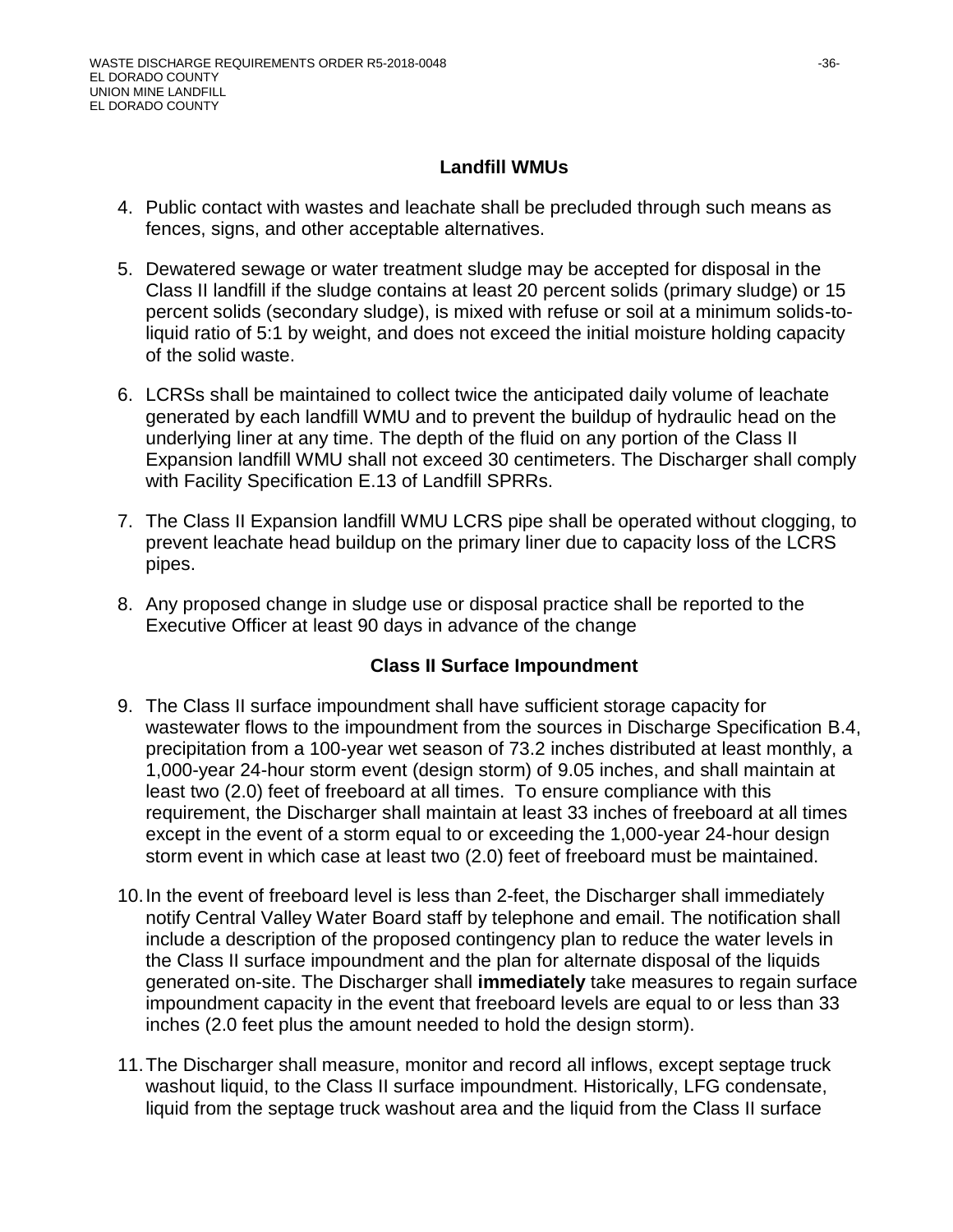impoundment LCRS sump were not measured. The Discharger shall install a means to measure the inflow, separately, to the Class II surface impoundment as described in Provision H.16.J and report monthly inflows in the semiannual monitoring report.

- 12.By 1 November each year, available capacity in the Class II surface impoundment shall at least equal the volume necessary to comply with Discharge Specifications B.4.
- 13.The Class II surface impoundment shall be managed to prevent breeding of mosquitoes.
- 14.The dissolved oxygen content of the Class II surface impoundment and the storm water holding and settling basins shall not be less than 1.0 mg/l.
- 15.The Discharger shall record onsite rainfall to track the magnitude of storm events and shall record surface impoundment freeboard levels in accordance with the attached MRP R5-2018-0048.
- 16.Any direct-line discharge to a surface impoundment shall have fail-safe equipment or operating procedures to prevent overfilling.
- 17.The surface impoundment(s) shall be designed, constructed and maintained to prevent scouring and/or erosion of the liners and other containment features at points of discharge to the impoundments and by wave action at the water line.
- 18.Leachate removed from a surface impoundment's leak detection and collection system shall be discharged to the impoundment from which it originated.
- 19.Liquid level in the Class II surface impoundment LCRS sump shall be maintained at or below the leak detection and collection layer discharge pipe elevation in the Class II surface impoundment LCRS sump.
- 20.If liquid is detected in the suction lysimeter of a Class II surface impoundment may be indicating a leak in the containment structures, the Discharger shall:
	- a. **Immediately** notify Central Valley Water Board staff by telephone and email that the containment structures have failed.
	- b. **Immediately** sample and test the liquid in accordance with the unsaturated zone monitoring requirements in MRP R5-2018-0048.
	- c. Submit written notification of the release to Central Valley Water Board staff within **seven days** including a time schedule to repair the containment structures.
	- d. Complete repairs of the containment structures in accordance with the approved time schedule.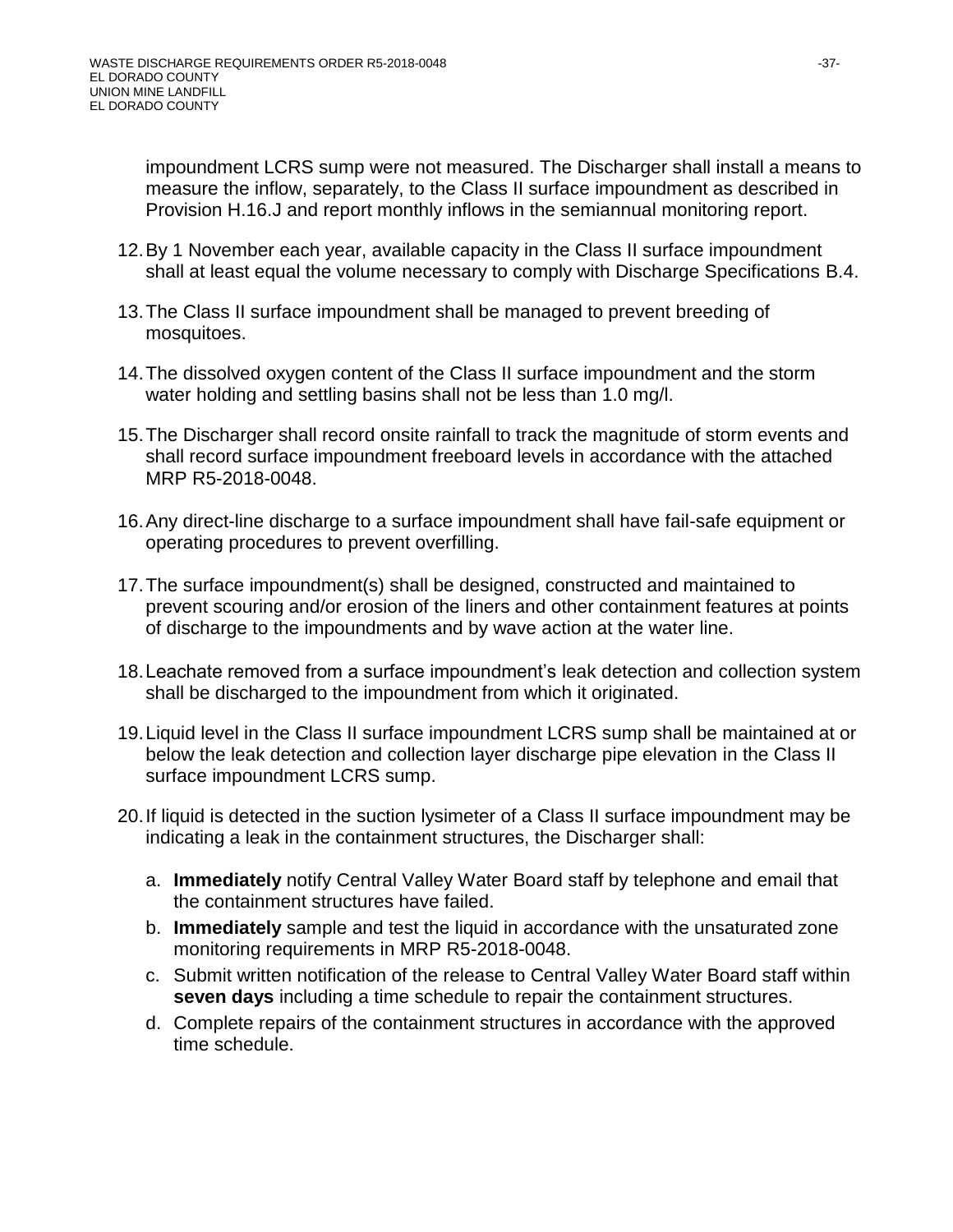- 21.The Discharger shall submit a Surface Impoundment Operations and Maintenance Plan to the Central Valley Water Board if any changes to the operations and/or maintenance of the surface impoundment occur.
- 22.The Discharger shall update the water balance model if additional inflows are discharged to the Class II surface impoundment, such as groundwater drains, springs, or the model assumptions no longer represent site conditions
- 23.Solids that accumulate in the Class II surface impoundment shall be periodically removed to maintain minimum freeboard requirements and to maintain sufficient capacity for surface impoundment leachate and for the discharge of wastes. The removed solids from the Class II surface impoundment shall be disposed in Class II Expansion landfill WMU.
- 24.Following sediment/solids removal from the Class II surface impoundment, the liner system shall be inspected for damage within 30 days and any damage shall be repaired within 60 days prior to the discharge of additional wastewater. A report shall be submitted to the Central Valley Water Board within 30 days of completion of the liner inspection or repair.

# **D. CONSTRUCTION SPECIFICATIONS**

- 1. Municipal solid waste shall be discharged to an area equipped with a containment system which meets the minimum requirements of Title 27 for liners, covers, and leachate collection systems.
- 2. The Discharger shall obtain revised WDRs prior to construct any new landfill WMU or an expansion to an existing landfill WMU.
- 3. Each landfill unit phase constructed after the effective date of this Order shall be designed and constructed in accordance with Title 27 and this Order and approved by Regional Board staff prior to operation. Ninety days prior to the beginning of construction for each new construction phase, a Final Design Report shall be submitted to Regional Board staff for review and approval and shall include, but not be limited to, the engineered design plans, the contract specifications, a construction quality assurance (CQA) plan to verify that construction specifications will be met, and a revised water quality monitoring plan. Approval of the final design report shall be obtained from Regional Board staff prior to the construction of the landfill liner or cover. A final construction report shall be submitted for approval by Regional Board staff after each phase of construction and prior to the discharge of waste into the constructed phase. For cover construction, the final construction report shall be submitted within ninety days of completion of construction for approval by Regional Board staff. The final construction report shall include, but not be limited to, as-built plans, a CQA report with a written summary of the CQA program and all test results,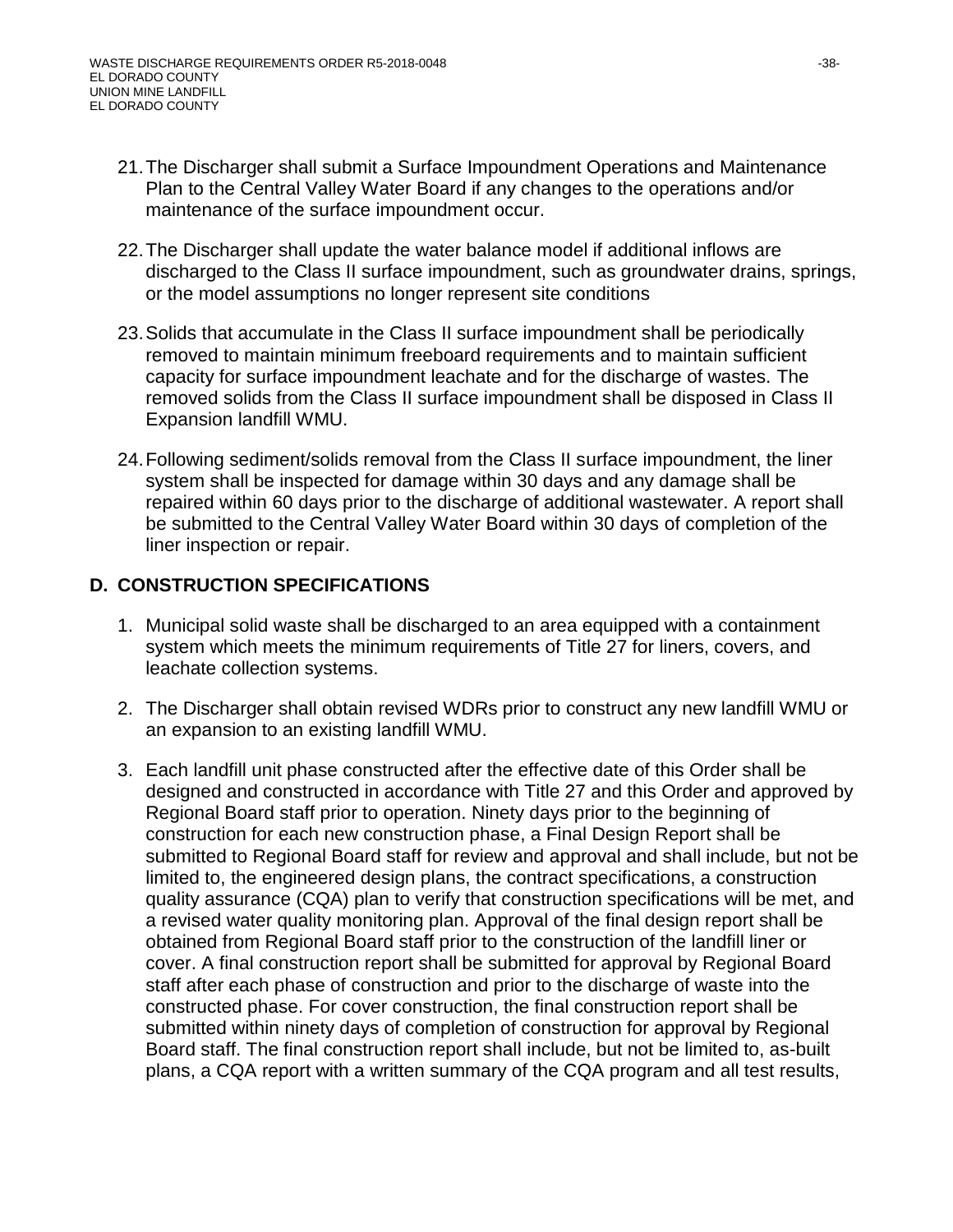analyses, and copies of the inspector's original field notes, and a certification as described in the Standard Provisions and Reporting Requirements.

- 4. The Discharger shall comply with all Standard Construction Specifications listed in Section F of the Landfill SPRRs and Industrial SPRRs which are attached hereto and made part of this Order by reference.
- 5. The Discharger shall comply with all Storm Water Provisions listed in Section L of the Landfill SPRRs and Industrial SPRRs which are attached hereto and made part of this Order by reference.

#### **E. CLOSURE AND POST-CLOSURE MAINTENANCE SPECIFICATIONS**

- 1. The Discharger shall submit a final or partial final closure and post-closure maintenance plan at least two years prior to proposed closure of any portion of the landfill in accordance with requirements in Section G of the Standard Closure and Post-Closure Specifications in the Landfill SPRRs.
- 2. The Discharger shall obtain revised WDRs prior to closure with any other final cover design than the design or designs approved in this Order, except when modifications are necessary for problematic areas of the final cover needing repair so long as the barrier layer (e.g., geomembrane, GCL, and/or compacted clay layer) remains intact, and the modifications are approved by Central Valley Water Board staff.
- 3. The Discharger shall close the landfill with side slopes at steepness of 3H:1V or less, and top deck areas shall be sloped at three percent or greater.
- 4. The Discharger shall install an active landfill gas extraction system for the closed landfill unit during landfill closure, and landfill gas shall be extracted from closed landfill units until such time that the landfill gas is no longer a threat to water quality as documented by the Discharger and approved by the Executive Officer.
- 5. The Discharger shall seal the edges of the final cover by connecting the cover geomembrane to the liner geomembrane.
- 6. The Discharger shall test the critical interfaces of the final cover in a laboratory to ensure minimum design shear strengths are achieved and include the results in the final documentation report.
- 7. The Discharger shall ensure that the vegetative/erosion resistant layer receives necessary seed, binder, and nutrients to establish the vegetation to comply with Title 27 Section 21090 (a) (3). The Discharger shall install necessary erosion and sedimentation controls to prevent erosion and sediment in runoff from the closed landfill during the period the vegetation is being established.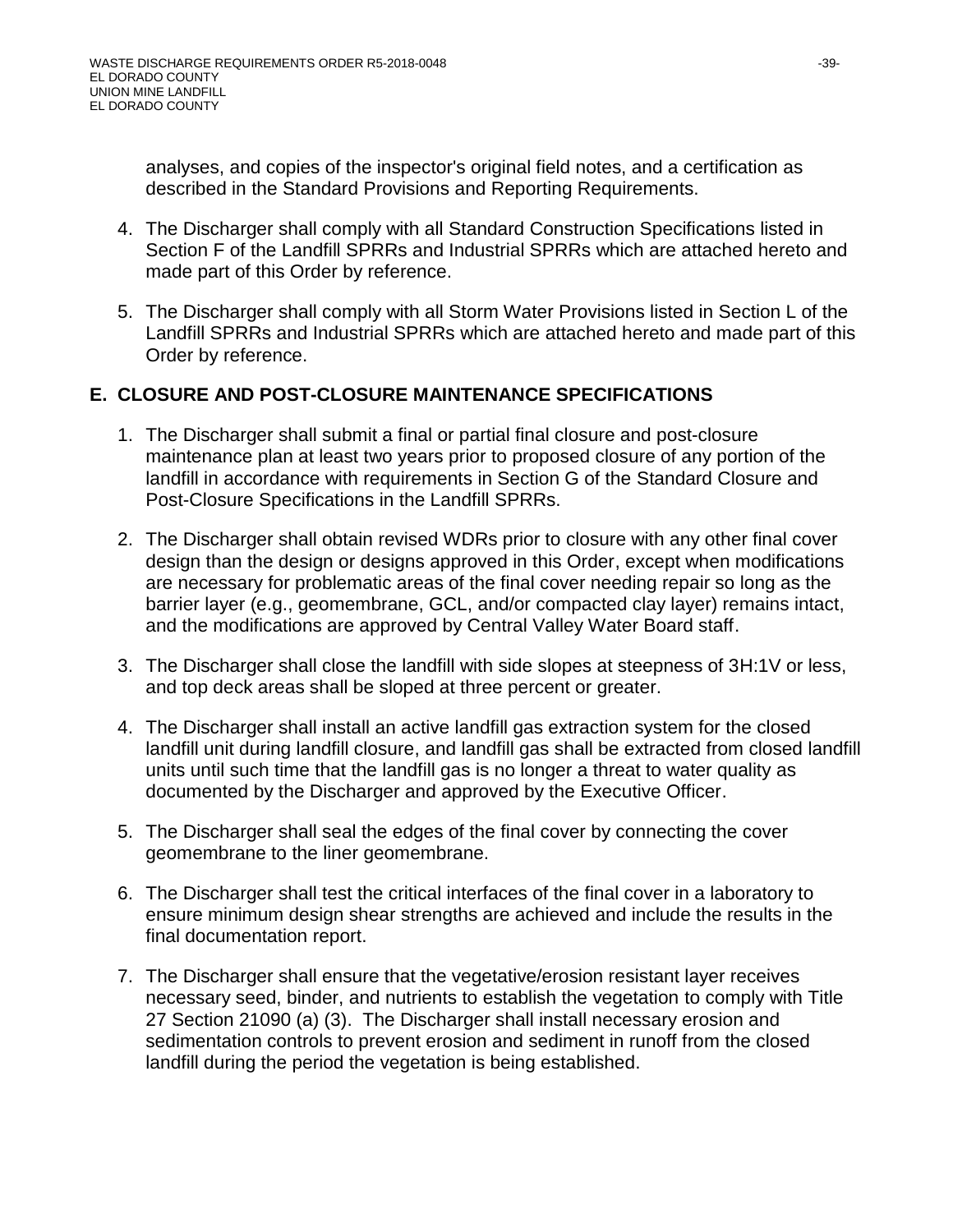- 8. The Discharger shall extract landfill gas from closed Class III Old landfill WMU until such time that the landfill gas is no longer a threat to water quality as documented by the Discharger and approved by the Executive Officer.
- 9. During the closure and post-closure maintenance period, the Discharger shall conduct routine maintenance of the final cover, areas with interim cover, the precipitation and drainage control facilities, the groundwater, unsaturated zone and landfill gas monitoring systems, the landfill gas extraction system, and any facilities associated with corrective action.
- 10.The Discharger shall, in a timely manner, repair any areas of the final cover that have been damaged by erosion, cracking, differential settlement, subsidence or any other causes that could allow ponding of surface water or percolation of surface water into the wastes.
- 11.The Discharger shall conduct an annual test of all LCRS's to ensure they are functioning as designed.
- 12.The Discharger shall perform all post-closure maintenance activities specified in the Facility's Final Closure and Post-Closure Maintenance Plan that are not specifically referred to in this Order.
- 13.At closure of the Class II surface impoundment (or) waste pile, the Discharger shall clean-close the unit(s) pursuant to Title 27 section 21400(b)(1) (or) 21410(a)(1). All waste materials and any components of the containment system shall be completely removed and discharged to an appropriately permitted landfill Facility. If after reasonable attempts to remove contaminated natural geologic materials, the Discharger demonstrates that removal of all remaining contamination is infeasible, the impoundment and/or overflow basins shall be closed as a landfill pursuant to Title 27 section 21400(b)(2)(A) (or) 21410(b)(2)(A). In this event, the Discharger shall backfill and grade the area and submit a revised Final Closure and Post-Closure Maintenance Plan proposing a final cover meeting the requirements of Title 27 section 21090 and shall perform all post-closure maintenance in the approved Post-Closure Maintenance Plan. The Discharger shall submit the Closure Documents at least 90 days prior to proposed closure of the Class II surface impoundment as detailed in Provision H.16.D.
- 14.Prior to closure, the Discharger shall submit a Final Closure and Post-Closure Maintenance Plan prepared by a California-registered civil engineer or certified engineering geologist, and that contains all applicable information required in Title 27 section 21769.
- 15.The Discharger shall comply with all Standard Closure and Post-Closure Specifications listed in Section G and all Standard Construction Specifications that are applicable to closure in Section F of the Landfill SPRRs and Industrial SPRRs which are attached hereto and made part of this Order by reference.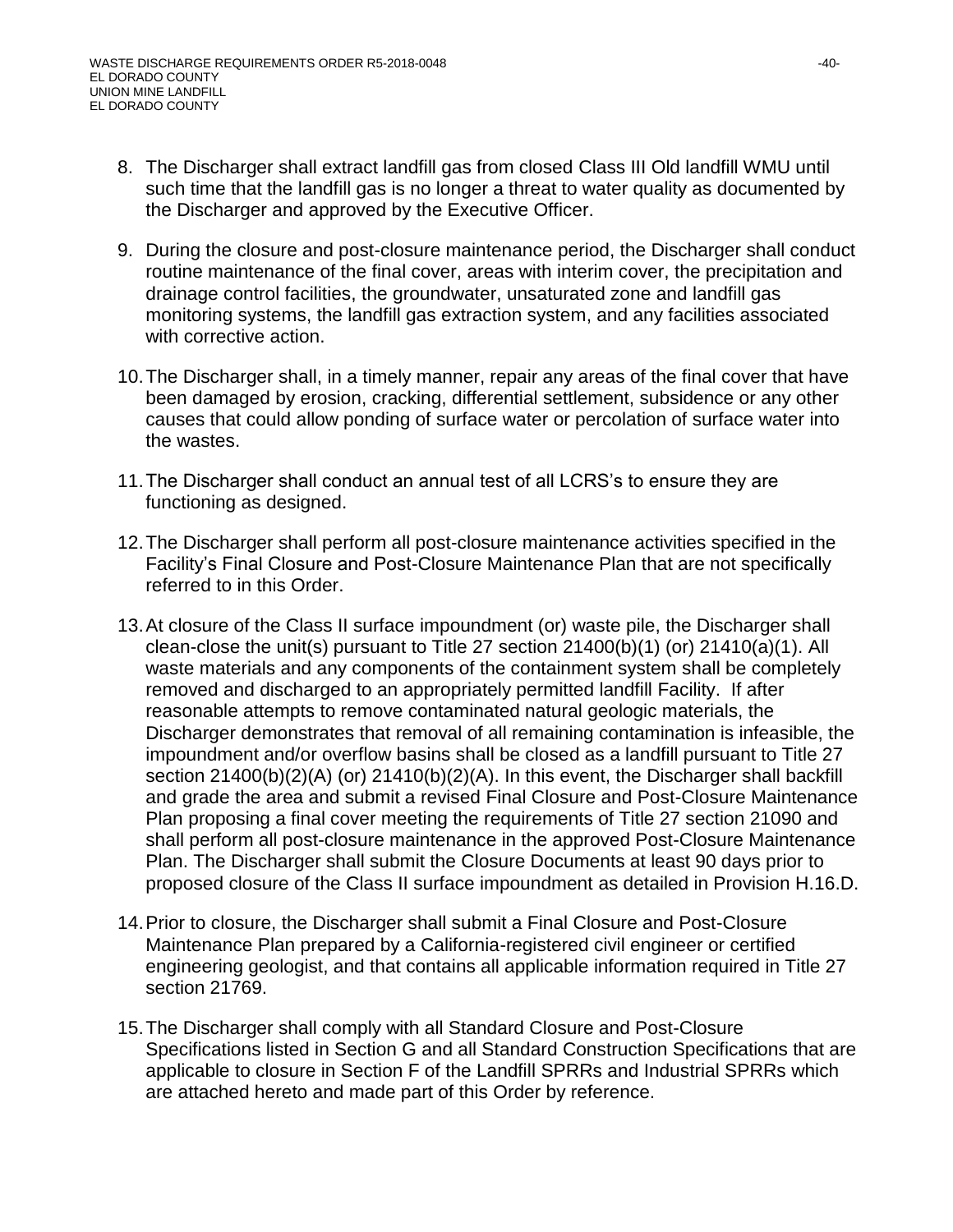#### **F. FINANCIAL ASSURANCE SPECIFICATIONS`**

- 1. The Discharger shall obtain and maintain assurances of financial responsibility with CalRecycle for closure and post-closure maintenance for the landfill WMUs in at least the amounts of \$17.2 million (\$2.4 million closure cost plus 14.88 million post-closure maintenance cost in 2015 dollars) adjusted for inflation annually. A report regarding financial assurances for closure and post-closure maintenance shall be submitted to the Central Valley Water Board by **1 June of each year**. This may be the same report that is submitted to CalRecycle for this purpose. If CalRecycle determines that either the amount of coverage or the mechanism is inadequate, then within 90 days of notification, the Discharger shall submit an acceptable mechanism to CalRecycle and the Central Valley Water Board for at least the amount of the approved cost estimate.
- 2. The Discharger shall submit closure cost estimate for the Class II surface impoundment to conduct closure activities pursuant to Title 27 sections 21820 and 22207 to Central Valley Water Board for review and approval by 31 December 2018. The Discharger shall obtain and maintain assurance of financial responsibility with Central Valley Water Board named as beneficiary, for the Class II surface impoundment closure in at least the approved amount of the current closure cost estimate, adjusted for inflation annually, as detailed in Provision H.16.O.
- 3. The Discharger shall update the preliminary closure and post-closure maintenance plan (PCPCMP) any time there is a change that will increase the amount of the closure and/or post-closure maintenance cost estimate. The updated PCPCMP shall be submitted to the Central Valley Water Board, the Local Enforcement Agency, and CalRecycle. The PCPCMP shall meet the requirements of Title 27, section 21769(b), and include a lump sum estimate of the cost of carrying out all actions necessary to close each Unit, to prepare detailed design specifications, to develop the final closure and post-closure maintenance plan, and to carry out the first thirty years of postclosure maintenance. Reports regarding financial assurance required in F.1 above shall reflect the updated cost estimate.
- 4. This Order requires the Discharger to submit a cost estimate for corrective action of all known or reasonably foreseeable releases and corrective action of Non-water release for the partially closed Class III Old landfill WMU, and maintain financial assurance with the CalRecycle in at least the approved amount, adjusted annually for inflation as described in Provision H.16.N.
- 5. The Discharger shall obtain and maintain assurances of financial responsibility with CalRecycle for initiating and completing corrective action for all known or reasonably foreseeable releases from the landfill in at least the amount of the annual inflationadjusted cost estimate of \$288,800 in 2015 dollars. A report regarding financial assurances for corrective action shall be submitted to the Central Valley Water Board by **1 June of each year**. This may be the same report that is submitted to CalRecycle for this purpose. If CalRecycle determines that either the amount of coverage or the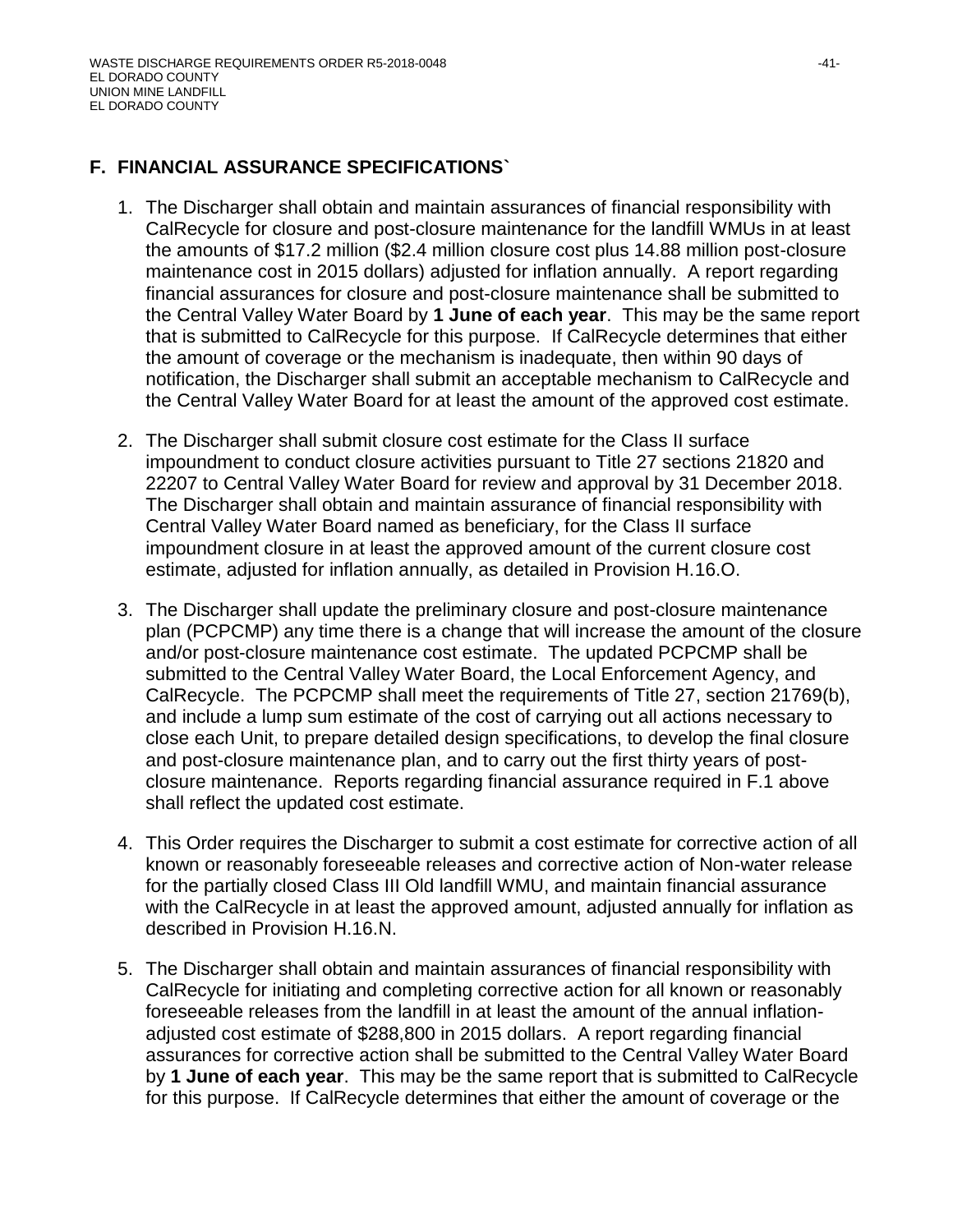mechanism is inadequate, then within 90 days of notification, the Discharger shall submit an acceptable mechanism to CalRecycle and the Central Valley Water Board for at least the amount of the approved cost estimate.

- 6. The Discharger shall submit corrective action cost estimate for the Class II surface impoundment to conduct corrective activities pursuant to Title 27 sections 22222 to Central Valley Water Board for review and approval by 31 December 2018. The Discharger shall obtain and maintain assurance of financial responsibility with Central Valley Water Board named as beneficiary, for the Class II surface impoundment corrective action in at least the approved amount of the current closure cost estimate, adjusted for inflation annually, as detailed in Provision H.16.O.
- 7. By **1 June** of each year, the Discharger shall submit a report to the Central Valley Water Board that reports the amounts of the Guarantees and the adjustments to account for inflation in accordance with Title 27 section 22236.
- 8. The Discharger shall comply with all Standard Financial Assurance Specifications listed in Section H of the Landfill SPRRs and Industrial SPRRs which are attached hereto and made part of this Order by reference.

# **G. MONITORING SPECIFICATIONS**

- 1. The Discharger shall comply with the detection monitoring program provisions of Title 27 for groundwater, surface water, and the unsaturated zone, and in accordance with Monitoring and Reporting Program (MRP) R5-2018-0048, and the Standard Monitoring Specifications listed in Section I of the SPRRs which are attached hereto and made part of this Order by reference.
- 2. The Discharger shall, for any landfill WMU in a corrective action monitoring program, comply with the corrective action monitoring program provisions of Title 27, MRP R5-2018-0048, and the Standard Monitoring Specifications listed in Section I of Landfill SPRRs which are attached hereto and made part of this Order by reference.
- 3. The Discharger shall comply with the Water Quality Protection Standard as specified in this Order, MRP R5-2018-0048, and the Landfill SPRRs and Industrial SPRRs which are attached hereto and made part of this Order by reference.
- 4. The concentrations of the constituents of concern in waters passing the Point of Compliance (defined pursuant to Title 27, section 20164 as a vertical surface located at the hydraulically downgradient limit of the landfill unit that extends through the uppermost aquifer underlying the unit) shall not exceed the concentration limits established pursuant to MRP R5-2018-0048.
- 5. For each monitoring event, the Discharger shall determine whether the landfill is in compliance with the Water Quality Protection Standard using procedures specified in MRP R5-2018-0048 and the Standard Monitoring Specifications in Section I of the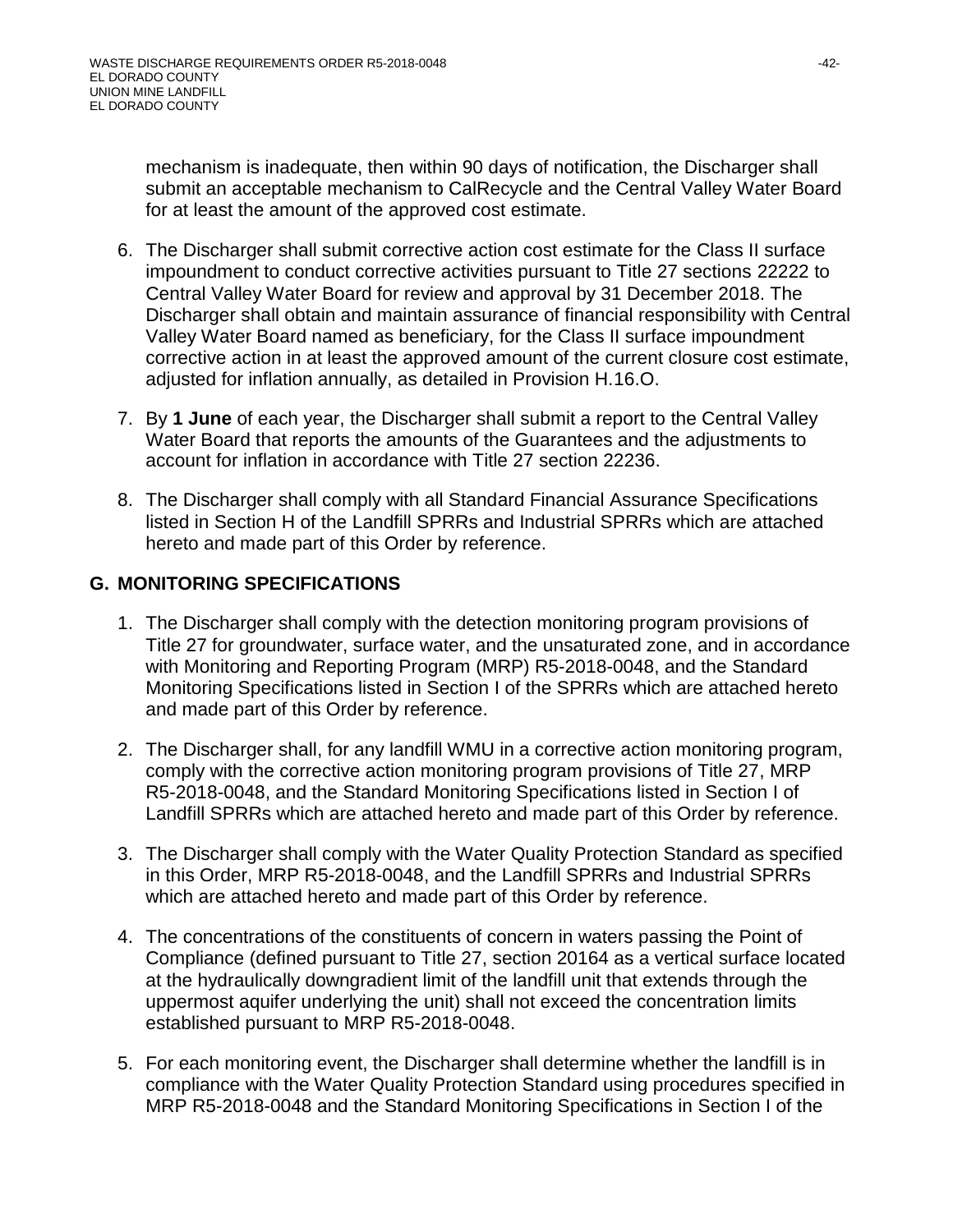Landfill SPRRs and Industrial SPRRs which are attached hereto and made part of this Order by reference.

- 6. As specified in MRP R5-2018-0048, the Discharger shall enter all reports and monitoring data into the online Geotracker database as required by Division 3 of Title 27 and Chapter 30, Division 3 of Title 23.
- 7. The Discharger shall comply with all Standard Monitoring Specifications and Response to a Release specifications listed in Sections I and J of the Landfill SPRRs and Industrial SPRRs which are attached hereto and made part of this Order by reference.

# **H. PROVISIONS**

- 1. The Discharger shall comply with the Standard Provisions and Reporting Requirements, dated November 2013, which are attached hereto and made part of this Order by reference. The Standard Provisions and Reporting Requirements contain important provisions and requirements with which the Discharger must comply. A violation of any of the Standard Provisions and Reporting Requirements is a violation of these waste discharge requirements.
- 2. Pursuant to Water Code section 13267, the Discharger shall comply with Monitoring and Reporting Program No. R5-2018-0048, which is attached to and made part of this Order. This compliance includes, but is not limited to, maintenance of waste containment facilities and precipitation and drainage controls and monitoring groundwater, the unsaturated zone, and surface waters throughout the active life of the waste management units and any applicable post-closure maintenance period. A violation of Monitoring and Reporting Program No. R5-2018-0048 is a violation of these waste discharge requirements.
- 3. The Discharger shall maintain a copy of this Order at the Facility, including the MRP R5-2018-0048 and the Landfill SPRRs and Industrial SPRRs which are part of this Order, and make it available at all times to Facility operating personnel, who shall be familiar with its contents, and to regulatory agency personnel.
- 4. The Discharger shall maintain legible records of the volume and type of each waste discharged at each WMU and the manner and location of the discharge. Such records shall be maintained at the Facility until the beginning of the post-closure maintenance period. These records shall be available for review by representatives of the Central Valley Water Board and of the State Water Resources Control Board, copies of these records shall be sent to the Central Valley Water Board upon request.
- 5. In the event of any change in control or ownership of the Facility or disposal areas, the Discharger must notify the succeeding owner or operator of the existence of this Order by letter, a copy of which shall be immediately forwarded to this office. To assume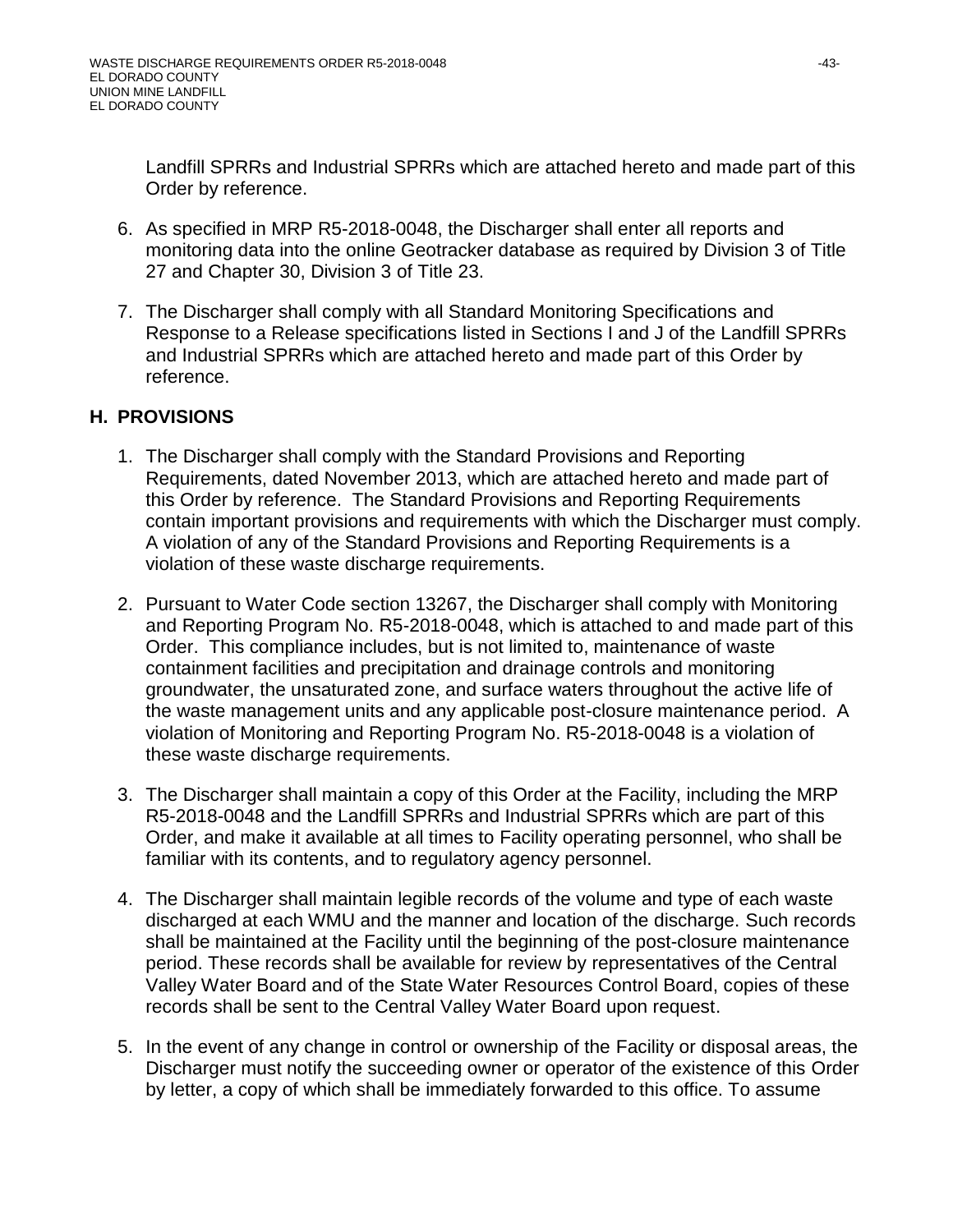operation as Discharger under this Order, the succeeding owner or operator must apply in writing to the Executive Officer requesting transfer of the Order. The request must contain the requesting entity's full legal name, the state of incorporation if a corporation, the name and address and telephone number of the persons responsible for contact with the Central Valley Water Board, and a statement. The statement shall comply with the signatory paragraph of General Provision K.2.e in the Standard Provisions and Reporting Requirements and state that the new owner or operator assumes full responsibility for compliance with this Order. Failure to submit the request shall be considered a discharge without requirements, a violation of the California Water Code. Transfer shall be approved or disapproved by the Executive Officer.

- 6. The Discharger shall provide proof to the Central Valley Water Board **within sixty days after completing final closure** that the deed to the Facility property, or some other instrument that is normally examined during title search, has been modified to include, in perpetuity, a notation to any potential purchaser of the property stating that:
	- a. The parcel has been used for disposal of wastes.
	- b. Land use options for the parcel are restricted in accordance with post-closure land uses set forth in any post-closure plan (if applicable).
	- c. In the event that the Discharger defaults on carrying out either any corrective action needed to address a release, groundwater monitoring, or any post-closure maintenance (if applicable), then the responsibility for carrying out such work falls to the property owner
- 7. The Discharger shall comply with all applicable provisions of Title 27 and Subtitle D that are not specifically referred to in this Order.
- 8. The Discharger shall comply with MRP R5-2018-0048, which is incorporated into and made part of this Order by reference.
- 9. The Discharger shall comply with the applicable portions of the Standard Provisions and Reporting Requirements for Waste Discharge Requirements for Nonhazardous Solid Waste Discharges Regulated by Subtitle D and/or Title 27, dated December 2015, which are attached hereto and made part of this Order by reference.
- 10.If there is any conflicting or contradictory language between the WDRs, the MRP, or the SPRRs, then language in the WDRs shall supersede either the MRP or the SPRRs, and language in the MRP shall supersede the SPRRs.
- 11.All reports required by this Order shall be submitted pursuant to Water Code section 13267, and to the extent applicable, shall be prepared by the appropriately licensed professional as described in the Standard Provisions and Reporting Requirements.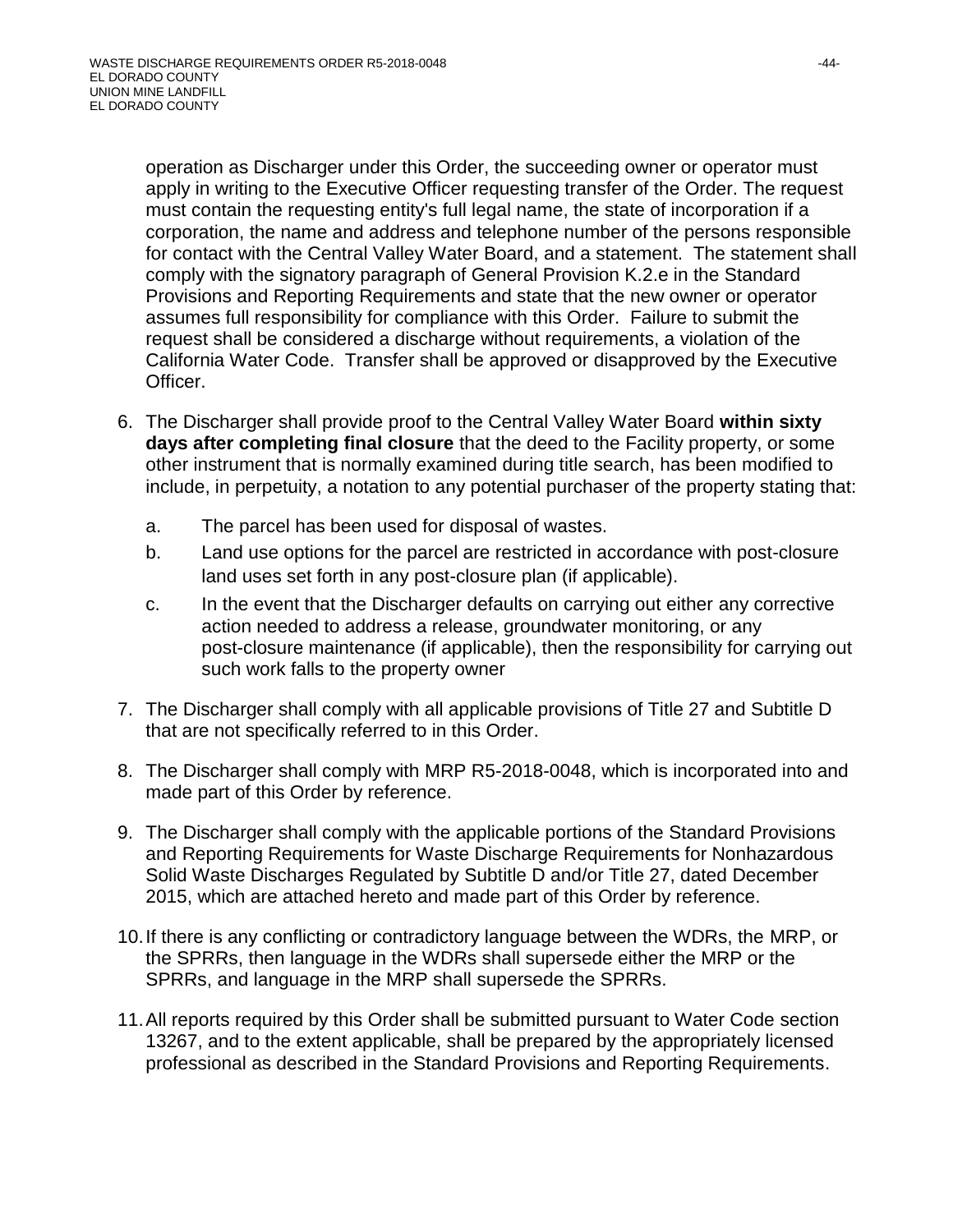- 12.All technical reports required herein that involve planning, investigation, evaluation, or design, or other work requiring interpretation and proper application of engineering or geologic sciences, shall be prepared by or under the direction of persons registered to practice in California pursuant to California Business and Professions Code sections 6735, 7835, and 7835.1. As required by these laws, completed technical reports must bear the signature(s) and seal(s) of the registered professional(s) in a manner such that all work can be clearly attributed to the professional responsible for the work.
- 13.In the event of any change in ownership of this waste management Facility, the Discharger shall notify the succeeding owner or operator in writing of the existence of this Order. A copy of that notification shall be sent to the Central Valley Water Board.
- 14.The Central Valley Water Board will review this Order periodically and may revise requirements when necessary.
- 15.This Order shall take effect upon the date of adoption.
- 16.The Discharger shall complete the tasks contained in these waste discharge requirements in accordance with the following time schedule:

| <u>, uun</u>                                                                                                                                                                                                                                                                                                                                                                 | oompiianoo bato                           |
|------------------------------------------------------------------------------------------------------------------------------------------------------------------------------------------------------------------------------------------------------------------------------------------------------------------------------------------------------------------------------|-------------------------------------------|
| <b>A. Construction Plans</b><br>Submit construction and design plans for review and<br>approval. (see all Construction Specifications in Section<br>D, above and Section F of the SPRRs.)                                                                                                                                                                                    | 90 days prior to<br>proposed construction |
| <b>B. Construction Report</b><br>Submit a construction report for review and approval<br>upon completion demonstrating construction was in<br>accordance with approved construction plans (see<br>Standard Construction Specification F.27 in the SPRRs).                                                                                                                    | 60 days prior to<br>proposed discharge    |
| C. Final Closure Plans for Class II Expansion<br><b>Landfill WMU and Remaining Class II Old Landfill</b><br><b>WMU</b><br>Submit a final or partial final closure and<br>post-closure maintenance plan, design plans,<br>and CQA plan for review and approval (see all<br><b>Closure and Post-Closure Specifications in</b><br>Section E, above and Section G of the SPRRs). | Two years prior to<br>closure             |

Task Compliance Date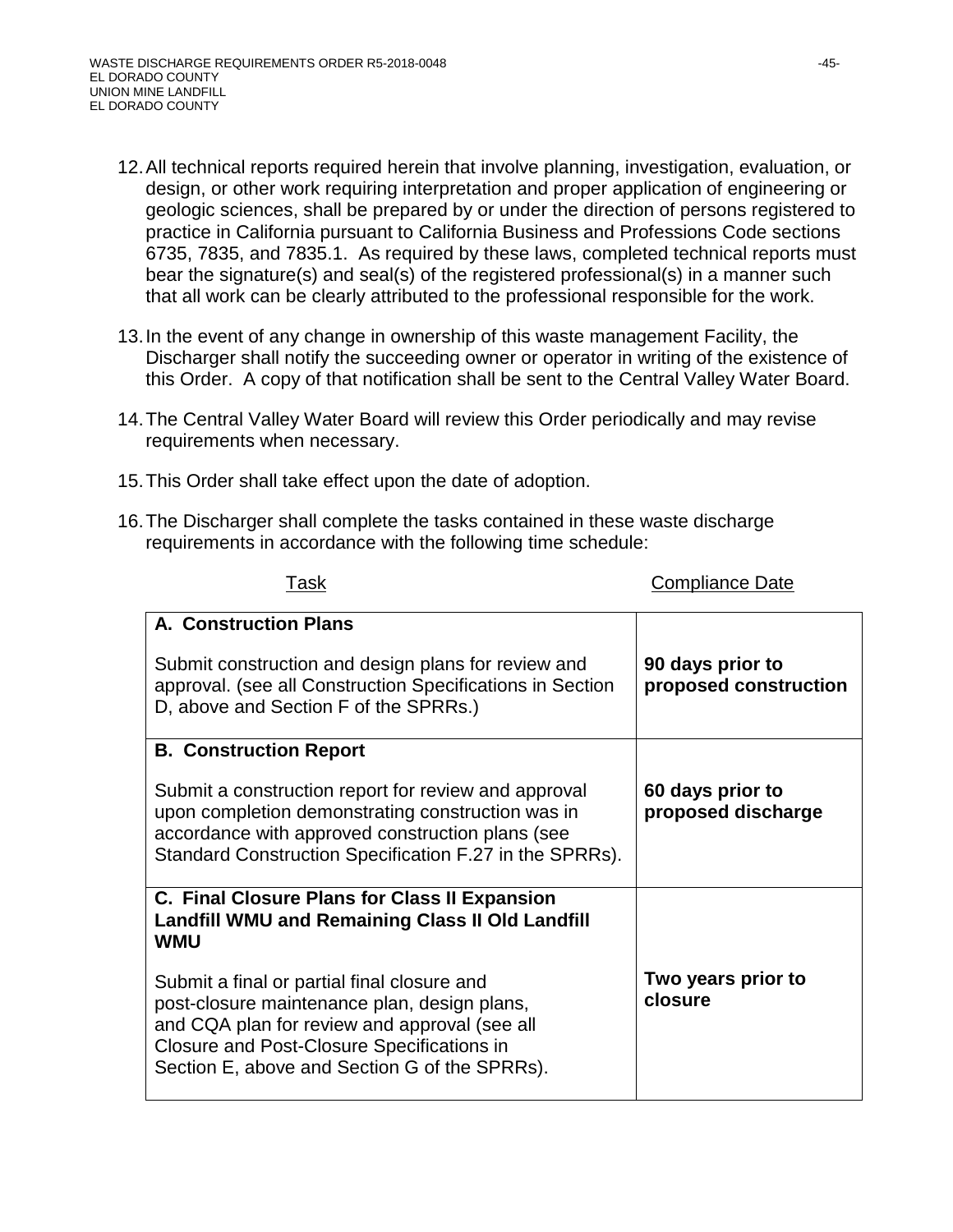| D. Final Closure Plans for Class II Surface                                                                                                                                                                                                                                                                                                                                                                                                                                                                       |                                                                                                                                                       |
|-------------------------------------------------------------------------------------------------------------------------------------------------------------------------------------------------------------------------------------------------------------------------------------------------------------------------------------------------------------------------------------------------------------------------------------------------------------------------------------------------------------------|-------------------------------------------------------------------------------------------------------------------------------------------------------|
| Impoundment                                                                                                                                                                                                                                                                                                                                                                                                                                                                                                       |                                                                                                                                                       |
| Submit a final or partial final closure and<br>post-closure maintenance plan, design plans,<br>and CQA plan for review and approval (see all<br><b>Closure and Post-Closure Specifications in</b><br>Section E, above and Section G of the SPRRs).                                                                                                                                                                                                                                                                | 90 days prior to<br>proposed closure                                                                                                                  |
| <b>E. Updated WQPS Report</b>                                                                                                                                                                                                                                                                                                                                                                                                                                                                                     |                                                                                                                                                       |
| The Discharger shall submit an updated WQPS report<br>upon approval of proposed statistical method and<br>concentration limits provided in Appendix D of Fall 2017<br>Semiannual Monitoring Report. The updated WQSP<br>report shall include, but not limited to:                                                                                                                                                                                                                                                 | <b>Semiannual Monitoring</b><br><b>Report following the</b><br>approval of statistical<br>method by the Central<br><b>Valley Water Board</b><br>staff |
| 1. Monitoring programs                                                                                                                                                                                                                                                                                                                                                                                                                                                                                            |                                                                                                                                                       |
| Monitoring points for each monitoring medium and<br>2.<br>point of compliance                                                                                                                                                                                                                                                                                                                                                                                                                                     |                                                                                                                                                       |
| 3. Constituents of concern                                                                                                                                                                                                                                                                                                                                                                                                                                                                                        |                                                                                                                                                       |
| Sampling collection and analysis plan.<br>4.                                                                                                                                                                                                                                                                                                                                                                                                                                                                      |                                                                                                                                                       |
| <b>Concentration limit</b><br>5.                                                                                                                                                                                                                                                                                                                                                                                                                                                                                  |                                                                                                                                                       |
| 6. Statistical procedure including approach to data<br>analysis, data management and statistical method                                                                                                                                                                                                                                                                                                                                                                                                           |                                                                                                                                                       |
| 7. Verification retesting procedures to confirm<br>measurably significant evidence of a release                                                                                                                                                                                                                                                                                                                                                                                                                   |                                                                                                                                                       |
| F. Evaluation of Groundwater Monitoring Wells                                                                                                                                                                                                                                                                                                                                                                                                                                                                     |                                                                                                                                                       |
| Title 27 $\S 20415$ (b)(1)(B) requires the monitoring points<br>to be installed at appropriate location and depths to yield<br>groundwater samples from uppermost aquifer that<br>represent the quality of groundwater passing the Point of<br>Compliance and to allow for the detection of a release<br>from the unit. Detection monitoring wells MW-11, MW-12<br>and MW-13 monitor the water quality in groundwater<br>shallow zone. The Discharger shall submit a report that<br>includes, but not limited to: | 1 February 2019                                                                                                                                       |
| 1. An analysis of historical groundwater depth variation<br>in each of the detection monitoring wells,                                                                                                                                                                                                                                                                                                                                                                                                            |                                                                                                                                                       |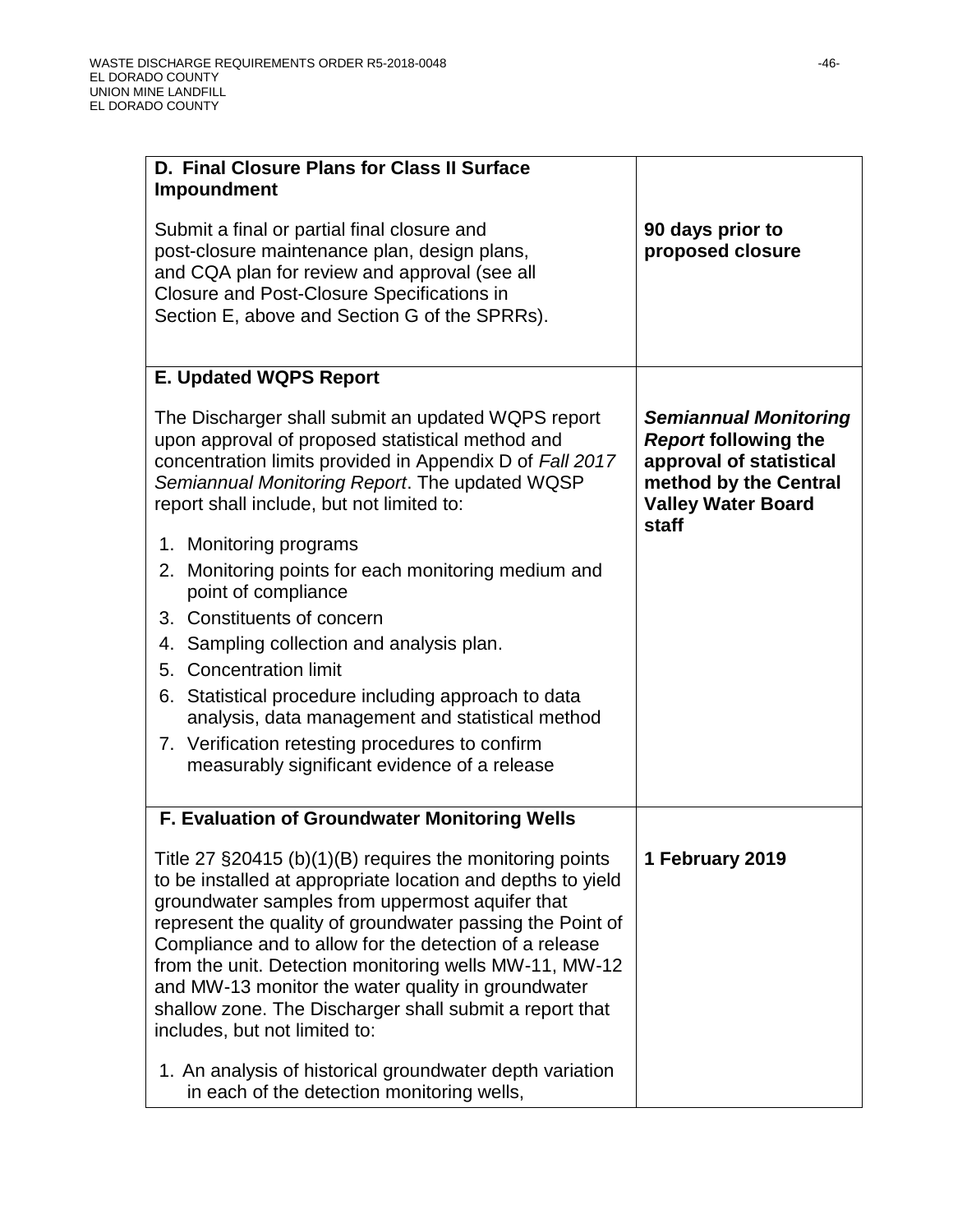| 2. An evaluation of the monitoring well's depth, screen<br>interval and pump intake depth for compliance with<br>Title 27 requirements<br>If applicable, a work plan to correct the screen and<br>pump intake depth of detection monitoring wells to<br>meet Title 27 requirements.                                                                                                                                                                                                                                                                                                                                                                                                                                                                                                                                                                                                     |                         |
|-----------------------------------------------------------------------------------------------------------------------------------------------------------------------------------------------------------------------------------------------------------------------------------------------------------------------------------------------------------------------------------------------------------------------------------------------------------------------------------------------------------------------------------------------------------------------------------------------------------------------------------------------------------------------------------------------------------------------------------------------------------------------------------------------------------------------------------------------------------------------------------------|-------------------------|
| <b>G. Groundwater Quality Impact Evaluation</b>                                                                                                                                                                                                                                                                                                                                                                                                                                                                                                                                                                                                                                                                                                                                                                                                                                         |                         |
| The monitoring parameter concentration limit<br>exceedances and elevated concentrations in<br>downgradient groundwater monitoring wells may be an<br>indication of a release from the WMUs at the site. The<br>Discharger shall evaluate the groundwater quality and<br>submit a report which includes, but not limited to, the<br>following:<br>An evaluation of potential sources and a description<br>1.<br>of the source determined to be the cause of the<br>observed constituent's concentration limit<br>exceedance and elevated concentrations.<br>An investigation work plan to characterize the lateral<br>2.<br>and vertical extent of contamination if the evaluation<br>indicates a release from the Union Mine Landfill site.<br>A corrective action(s) plan to control migration of the<br>3.<br>release and reduce concentrations to below water<br>quality objectives. | 1 February 2019         |
| H. Conceptual Site Model Work Plan                                                                                                                                                                                                                                                                                                                                                                                                                                                                                                                                                                                                                                                                                                                                                                                                                                                      |                         |
| Based on the complex hydrogeology of the site and the<br>activities at the site prior to the landfill, the Discharger<br>shall submit a work plan to develop a Conceptual Site<br>Model to determine, but not limited to:                                                                                                                                                                                                                                                                                                                                                                                                                                                                                                                                                                                                                                                               | <b>31 December 2018</b> |
| 1. The nature of shallow zone groundwater flow in the                                                                                                                                                                                                                                                                                                                                                                                                                                                                                                                                                                                                                                                                                                                                                                                                                                   |                         |
| vicinity of the Facility.<br>2. Effect of groundwater flow, elevation and<br>characteristics in fractured bedrock beneath the<br>Facility.                                                                                                                                                                                                                                                                                                                                                                                                                                                                                                                                                                                                                                                                                                                                              |                         |
| 3. Effect of groundwater flow and characteristics, if<br>any, from historic mine related features at the<br>Facility.                                                                                                                                                                                                                                                                                                                                                                                                                                                                                                                                                                                                                                                                                                                                                                   |                         |
| 4. The nature of groundwater exhibiting surface<br>expression within the Facility.                                                                                                                                                                                                                                                                                                                                                                                                                                                                                                                                                                                                                                                                                                                                                                                                      |                         |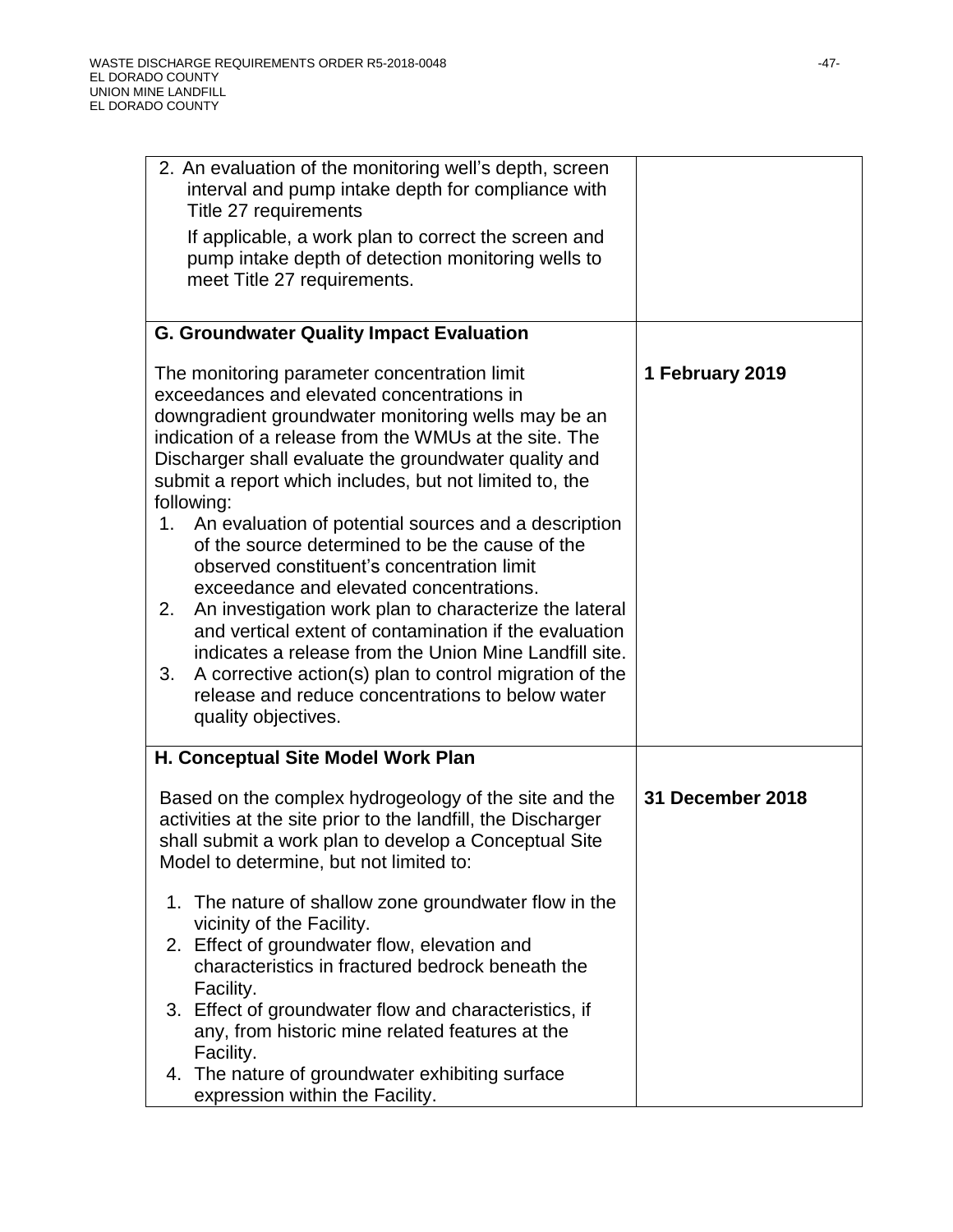| 5. The effect of spray fields associated with the WWTP                                                                                                                                                                                                                                                                                                                      |                 |
|-----------------------------------------------------------------------------------------------------------------------------------------------------------------------------------------------------------------------------------------------------------------------------------------------------------------------------------------------------------------------------|-----------------|
| on local groundwater flow.<br>6. Effect of a release, if any, from the WMU(s) on local                                                                                                                                                                                                                                                                                      |                 |
| groundwater quality, and findings and results of                                                                                                                                                                                                                                                                                                                            |                 |
| Provision H.16.G.                                                                                                                                                                                                                                                                                                                                                           |                 |
|                                                                                                                                                                                                                                                                                                                                                                             |                 |
| I. Class III Landfill WMU Final Cover Evaluation and                                                                                                                                                                                                                                                                                                                        |                 |
| Repair                                                                                                                                                                                                                                                                                                                                                                      |                 |
| The Cover Evaluation and Repair report shall discuss the<br>condition and performance of the Class III landfill WMU<br>final and interim covers in compliance with Title 27,<br>Section 20950 (Finding 76), by evaluating potential<br>problem areas including, but not limited to, the following:<br>areas of the vegetative cover, if any, requiring<br>1.<br>replanting; | 31 October 2018 |
| slumps and sliding, if any, requiring repair and<br>2.                                                                                                                                                                                                                                                                                                                      |                 |
| regrading;<br>eroded portions of the erosion-resistant layer<br>3.<br>requiring regrading, repair, or (for areas where the<br>problem persistently reoccurs) increased erosion<br>resistance;<br>eroded portions of the low-hydraulic-conductivity<br>4.<br>layer needing repair or replacement;                                                                            |                 |
| areas lacking free drainage;<br>5.                                                                                                                                                                                                                                                                                                                                          |                 |
| areas damaged by equipment operation;<br>6.                                                                                                                                                                                                                                                                                                                                 |                 |
| areas where clusters of animal borrows were<br>7.<br>observed; and,                                                                                                                                                                                                                                                                                                         |                 |
| localized areas identified in the iso-settlement<br>8.                                                                                                                                                                                                                                                                                                                      |                 |
| survey.                                                                                                                                                                                                                                                                                                                                                                     |                 |
| The report shall also include a work plan for the final<br>cover repair work.                                                                                                                                                                                                                                                                                               |                 |
| As detailed in MRP R5-2018-0048, iso-settlement survey<br>maps shall be prepared for the closed portion of the<br>Class III landfill WMU (Finding 118).                                                                                                                                                                                                                     | 31 October 2019 |
| J. Flow Measuring Device to Class II Surface<br><b>Impoundment Inflows</b>                                                                                                                                                                                                                                                                                                  |                 |
| The Discharger shall install means to measure inflows to<br>the Class II surface impoundment. A flow totalizer to the<br>Class II surface impoundment LCRS sump pump<br>discharge pipe shall be installed to measure the liquid                                                                                                                                             | 31 October 2018 |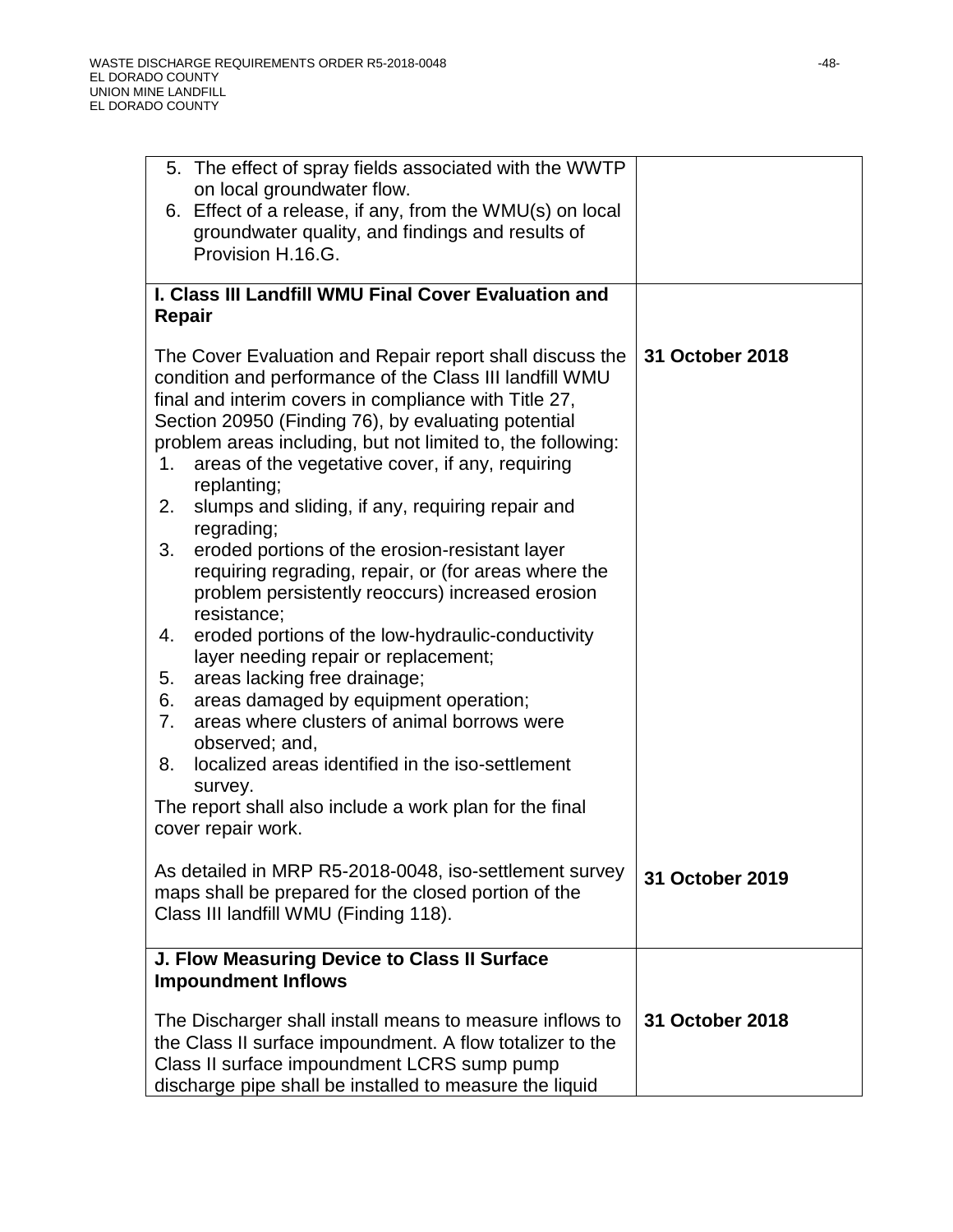| flow returned to the Class II surface impoundment from<br>the LCRS sump.                                                                                                                                                                                                                                                                                                                                                                                                                                                                                                                                                                                                                                          |                                                                                                        |
|-------------------------------------------------------------------------------------------------------------------------------------------------------------------------------------------------------------------------------------------------------------------------------------------------------------------------------------------------------------------------------------------------------------------------------------------------------------------------------------------------------------------------------------------------------------------------------------------------------------------------------------------------------------------------------------------------------------------|--------------------------------------------------------------------------------------------------------|
| K. Class II Surface Impoundment Leak Location Test                                                                                                                                                                                                                                                                                                                                                                                                                                                                                                                                                                                                                                                                |                                                                                                        |
| The liquid collected in the Class II surface impoundment<br>LCRS sump indicates that the Class II surface<br>impoundment liner system is leaking. The Discharger<br>shall submit a Work Plan to conduct a leak location<br>detection test on the primary liner to locate any defects in<br>the primary liner that may have developed over the years<br>from ultraviolet degradation, normal wear and tear, or<br>other activities.                                                                                                                                                                                                                                                                                | 31 October 2018                                                                                        |
| The Discharger shall conduct the leak location test and<br>submit a report summarizing the leak location test<br>results, analysis and evaluation of the results, and<br>recommendations to stop leak(s) (upon detection)<br>through the primary liner.                                                                                                                                                                                                                                                                                                                                                                                                                                                           | <b>Within 4 months from</b><br>work plan approval by<br>the Central Valley<br><b>Water Board staff</b> |
| The Discharger shall perform necessary work to stop<br>leak(s) through the primary liner at the Class II surface<br>impoundment and submit a construction report within<br>one month of leak repair work completion.                                                                                                                                                                                                                                                                                                                                                                                                                                                                                              | <b>Within 6 months from</b><br>leak location test.                                                     |
| L. Class II Expansion Landfill WMU LCRS Testing                                                                                                                                                                                                                                                                                                                                                                                                                                                                                                                                                                                                                                                                   |                                                                                                        |
| Title 27 §20340 (d) requires LCRSs shall be designed<br>and operated to function without clogging through the<br>scheduled closure of the Unit and during the post closure<br>maintenance period. Due to the way of Class II<br>Expansion landfill WMU LCRS construction, annual<br>LCRS testing cannot be performed. However, the LCRS<br>collection pipes were constructed with cleanouts. The<br>Discharger shall propose testing method(s) and testing<br>frequency for clogging of the LCRS collection pipes, for<br>Central Valley Water Board staff's review and approval.<br>Upon approval of the testing method, the Discharger<br>shall perform LCRS collection pipe testing at specified<br>frequency. | 31 December 2018.                                                                                      |
| M. Class II Surface Impoundment Water Balance                                                                                                                                                                                                                                                                                                                                                                                                                                                                                                                                                                                                                                                                     |                                                                                                        |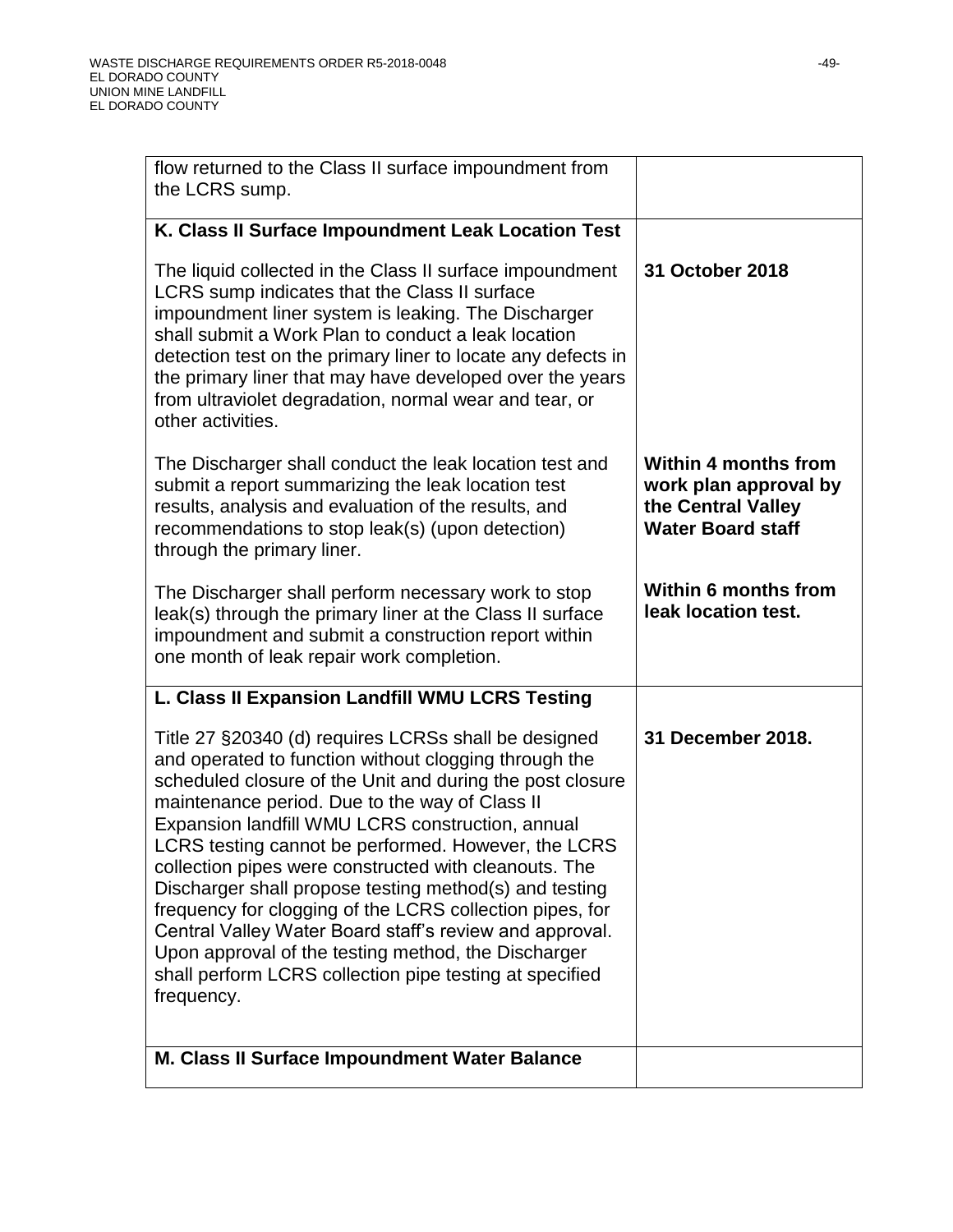| The Discharger shall submit a detailed water balance                                                                                                                                                                                                                                                                                                                                                                                                                                                                                                                                                                                                                                                                                                                           | 60 days prior to                                                |
|--------------------------------------------------------------------------------------------------------------------------------------------------------------------------------------------------------------------------------------------------------------------------------------------------------------------------------------------------------------------------------------------------------------------------------------------------------------------------------------------------------------------------------------------------------------------------------------------------------------------------------------------------------------------------------------------------------------------------------------------------------------------------------|-----------------------------------------------------------------|
| that takes the following factors into account:                                                                                                                                                                                                                                                                                                                                                                                                                                                                                                                                                                                                                                                                                                                                 | operational changes.                                            |
| 1. The average daily base wastewater flows from all<br>sources to the Class II surface impoundment.<br>2. Evaporation losses from the Class II surface<br>impoundment, and are distributed monthly.<br>3. The 100-year wet season (73.2 inches) distributed<br>monthly in accordance with average monthly<br>rainfall patterns.<br>4. The total surface area of the impoundment, acres.<br>5. Additional capacity required to contain the design<br>storm event and translated to an additional<br>inches/foot of freeboard that needs to be                                                                                                                                                                                                                                   |                                                                 |
| maintained to accommodate the design storm                                                                                                                                                                                                                                                                                                                                                                                                                                                                                                                                                                                                                                                                                                                                     |                                                                 |
| event.<br>6. The capacity of the lined impoundment at the two-<br>foot freeboard level.                                                                                                                                                                                                                                                                                                                                                                                                                                                                                                                                                                                                                                                                                        |                                                                 |
| 7. Loss of capacity due to solids accumulation in the<br>Class II surface impoundment.                                                                                                                                                                                                                                                                                                                                                                                                                                                                                                                                                                                                                                                                                         |                                                                 |
| N. Class III Old Landfill WMU Corrective                                                                                                                                                                                                                                                                                                                                                                                                                                                                                                                                                                                                                                                                                                                                       |                                                                 |
| <b>Action Financial Assurance</b>                                                                                                                                                                                                                                                                                                                                                                                                                                                                                                                                                                                                                                                                                                                                              |                                                                 |
| Title 27 sections 22100(b) 22101 and 22221 require<br>corrective action cost estimates and assurance of<br>financial responsibility to initiate and complete corrective<br>action for known or reasonably foreseeable releases of<br>waste, or Non-water release. The Discharger shall<br>submit corrective action cost estimate for the Class III<br>Old landfill WMU to initiate and complete corrective<br>actions to CalRecycle for review and approval. Upon<br>approval, the Discharger shall obtain and maintain<br>assurance of financial responsibility with CalRecycle<br>named as beneficiary, for the Class III Old landfill WMU<br>corrective action in at least the approved amount of the<br>current closure cost estimate, adjusted for inflation<br>annually. | 1 February 2019                                                 |
| O. Class II Surface Impoundment                                                                                                                                                                                                                                                                                                                                                                                                                                                                                                                                                                                                                                                                                                                                                |                                                                 |
| <b>Financial Assurance</b>                                                                                                                                                                                                                                                                                                                                                                                                                                                                                                                                                                                                                                                                                                                                                     |                                                                 |
| Title 27 section 21820 and 22207 require closure cost<br>estimate and assurance of financial responsibility for<br>surface impoundments to ensure closure of surface                                                                                                                                                                                                                                                                                                                                                                                                                                                                                                                                                                                                           | Cost estimate by 31<br>December 2018 and<br>establish financial |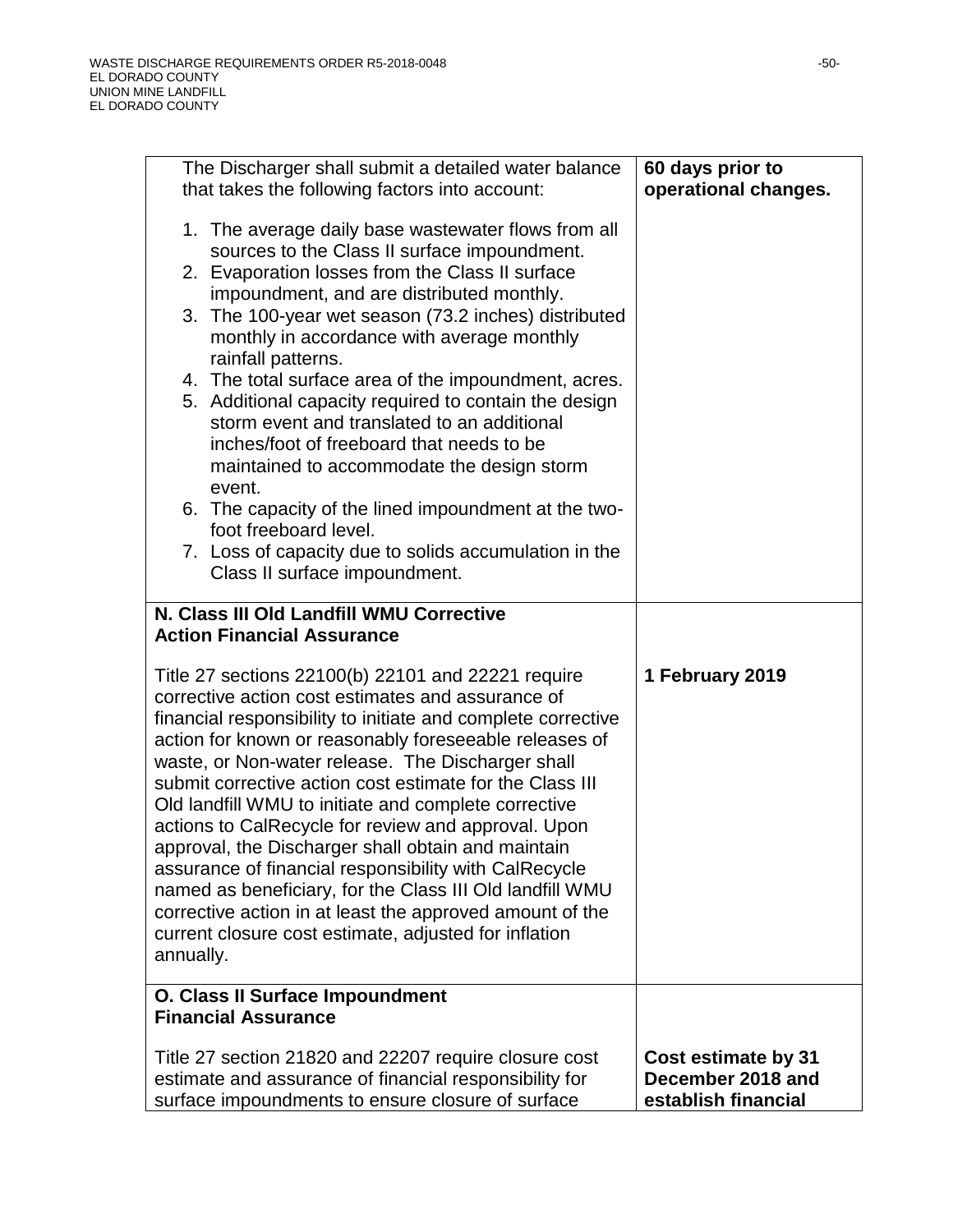| impoundment meets all applicable requirements of Title<br>27. The Discharger shall submit closure cost estimate for<br>the Class II surface impoundment to conduct closure<br>activities to Central Valley Water Board for review and<br>approval. Upon approval, the Discharger shall obtain and<br>maintain assurance of financial responsibility with<br>Central Valley Water Board named as beneficiary, for the<br>Class II surface impoundment closure in at least the<br>approved amount of the current closure cost estimate,<br>adjusted for inflation annually.                                                                                                                                                                                           | assurance within two<br>months from approval<br>of cost estimate by<br><b>Central Valley Water</b><br><b>Board staff.</b> |
|---------------------------------------------------------------------------------------------------------------------------------------------------------------------------------------------------------------------------------------------------------------------------------------------------------------------------------------------------------------------------------------------------------------------------------------------------------------------------------------------------------------------------------------------------------------------------------------------------------------------------------------------------------------------------------------------------------------------------------------------------------------------|---------------------------------------------------------------------------------------------------------------------------|
| Title 27, section 22222 requires a cost estimate for<br>corrective action of all known or reasonably foreseeable<br>releases from units which the CalRecycle does not<br>require financial assurances for. The Discharger shall<br>submit a corrective action cost estimate for the Class II<br>surface impoundment to conduct corrective action<br>activities to Central Valley Water Board for review and<br>approval. Upon approval, the Discharger shall obtain and<br>maintain assurance of financial responsibility with<br>Central Valley Water Board named as beneficiary, for the<br>Class II surface impoundment corrective action in at<br>least the approved amount of the current corrective<br>action cost estimate, adjusted for inflation annually. |                                                                                                                           |

- 17.The Discharger shall comply with all General Provisions listed in Section K of the SPRRs which are part of this Order.
- 18.The Central Valley Water Board has converted to a paperless office system. All project correspondence and reports required under this Order shall therefore be submitted electronically rather than in paper form, as follows:

All technical reports and monitoring reports required under this Order shall be converted to PDF and uploaded via internet to the State Water Board's GeoTracker database at [http://geotracker.waterboards.ca.gov,](http://geotracker.waterboards.ca.gov/) as specified in California Code of Regulations, title 23, section 3892, subdivision (d) and section 3893. Projectassociated analytical data shall be similarly uploaded to the GeoTracker database in an appropriate format specified under this Order under a site-specific global identification number. Information on the GeoTracker database is provided at:

#### http://www.swrcb.ca.gov/ust/electronic\_submittal/index.shtm